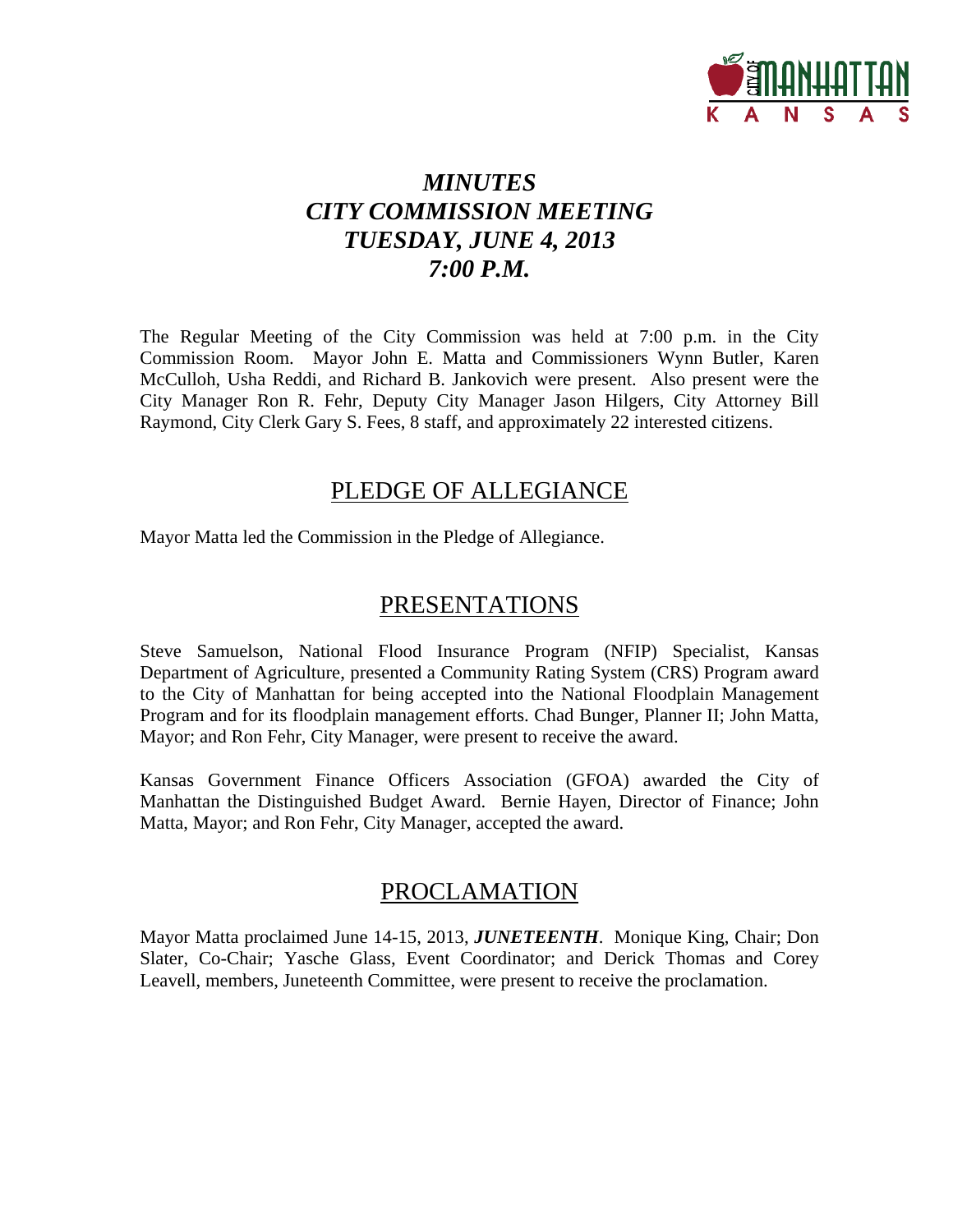# PUBLIC COMMENTS

Mayor Matta opened the public comments.

Hearing no comments, Mayor Matta closed the public comments.

# COMMISSIONER COMMENTS

Commissioner Jankovich congratulated Chad Bunger, Planner II, for his efforts with the National Floodplain Management Group and extended his appreciation to the Wildcat Creek Working Group for their work. He also congratulated Bernie Hayen, Finance Director, and his team for receiving the GFOA award and extended his appreciation to the City's Municipal Audit Committee for their work.

Commissioner Reddi informed the community that the Arts in the Park performance last Friday was wonderful and encouraged citizens to take advantage of the Parks and Recreation programs available. She stated that the Manhattan Public Library has its summer reading program available for kids and adults. She also extended her appreciation to Ward Morgan for taking the initiative to purchase Hibachi Hut and for keeping the restaurant in Manhattan, after the announcement that it would be closing.

Mayor Matta stated that the Commission discussed pool admission policies during the Discussion/Briefing Session held prior to the Commission Meeting. He informed the community that further discussion on pool admission and entrance policies and practices would occur at the City Commission Work Session on Tuesday, June 11, 2013. He also stated that a further evaluation on the pool rate structure and policies would occur in the fall after additional data from the pool season has been received.

# CONSENT AGENDA

(\* denotes those items discussed)

## **MINUTES**

The Commission approved the minutes of the Regular City Commission Meeting held Tuesday, May 21, 2013.

## **CLAIMS REGISTER NO. 2733**

The Commission approved Claims Register No. 2733 authorizing and approving the payment of claims from May 15, 2013, to May 28, 2013, in the amount of \$2,190,028.18.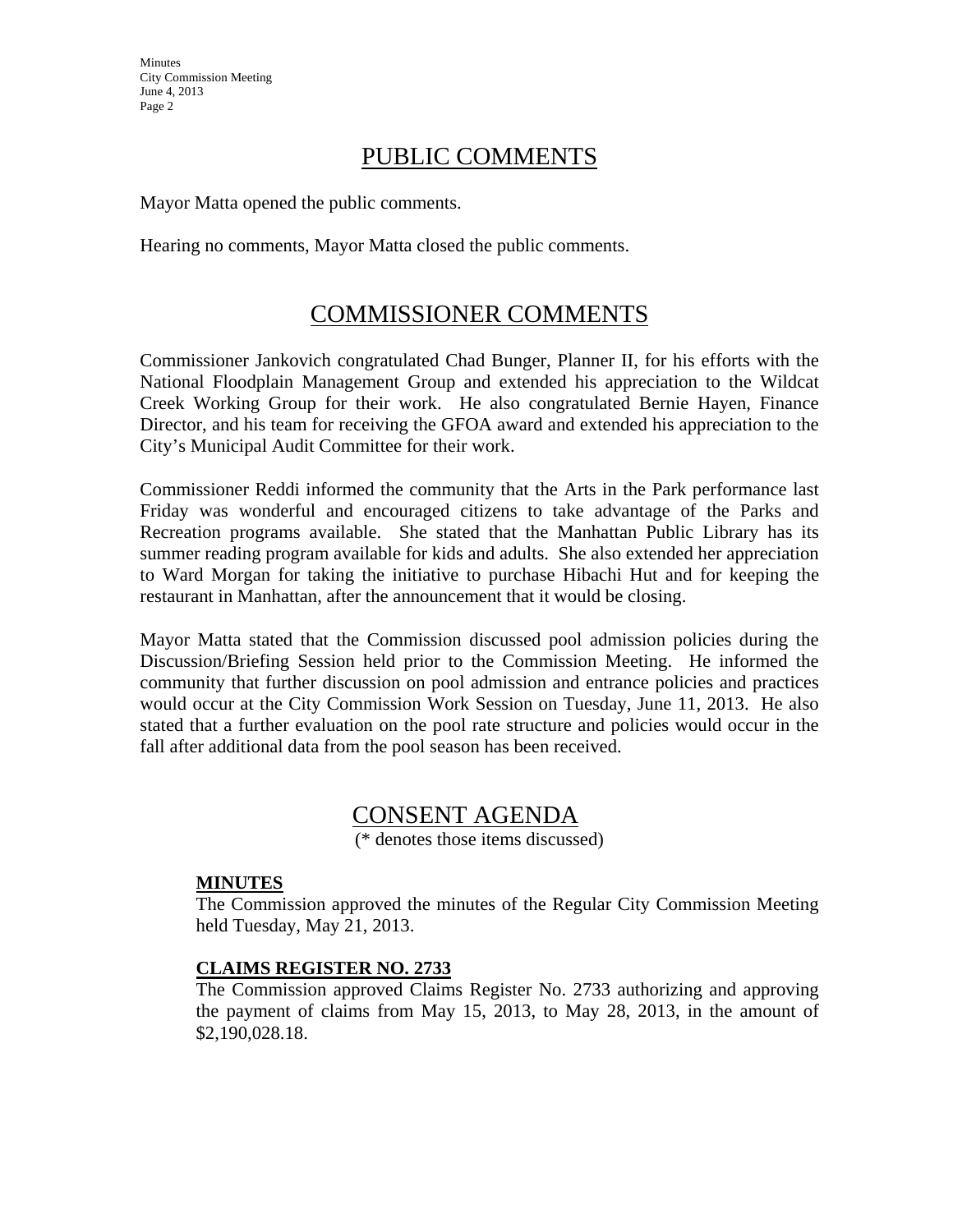# CONSENT AGENDA (*CONTINUED*)

### **ORDINANCE NO. 7005 – AMEND – WAL-MART PLANNED UNIT DEVELOPMENT**

The Commission approved Ordinance No. 7005 amending the Wal-Mart Planned Unit Development and approving the Final Development Plan of Manhattan Crossing PUD, generally located northeast of the intersection of Tuttle Creek Boulevard Frontage Road and Sarber Lane, based on the findings in the revised Staff Report *(See Attachment No. 1)*, with the five conditions of approval.

## **ORDINANCE NO. 7006 – REZONE – LOT 4, MANHATTAN INDUSTRIAL PARK, UNIT FOUR (610 HAYES DRIVE)**

The Commission approved Ordinance No. 7006 rezoning Lot 4, Manhattan Industrial Park, Unit Four, generally located at 610 Hayes Drive, from C-5, Highway Service Commercial District, to I-2, Industrial Park District, based on the findings in the Staff Report *(See Attachment No. 2)*.

## **FINAL PLAT – MANKO III ADDITION**

The Commission accepted the easements and rights-of-way, as shown on the Final Plat of Manko III Addition, generally located east of Hayes Drive at the end the Service Circle cul-de-sac.

## **\* ORDINANCE NO. 7007 – REZONE – NORTHLAKE ADDITION**

Commissioner Jankovich announced that he had a conflict of interest and would be abstaining from the item.

The Commission approved Ordinance No. 7007 rezoning Northlake Addition, a 9.9 acre tract of undeveloped land, generally located 150 feet west of the intersection of Brookpark Drive and Northfield Road, from R-3, Multiple-Family Residential District, to R-2, Two-Family Residential District, based on the findings in the Staff Report *(See Attachment No. 3)*.

## **\* FINAL PLAT – NORTHLAKE ADDITION, UNIT 1**

Commissioner Jankovich announced that he had a conflict of interest and would be abstaining from the item.

The Commission accepted the easements and rights-of-way, as shown on the Final Plat of Northlake Addition, Unit 1, generally located 150 feet west of the intersection of Brookpark Drive and Northfield Road.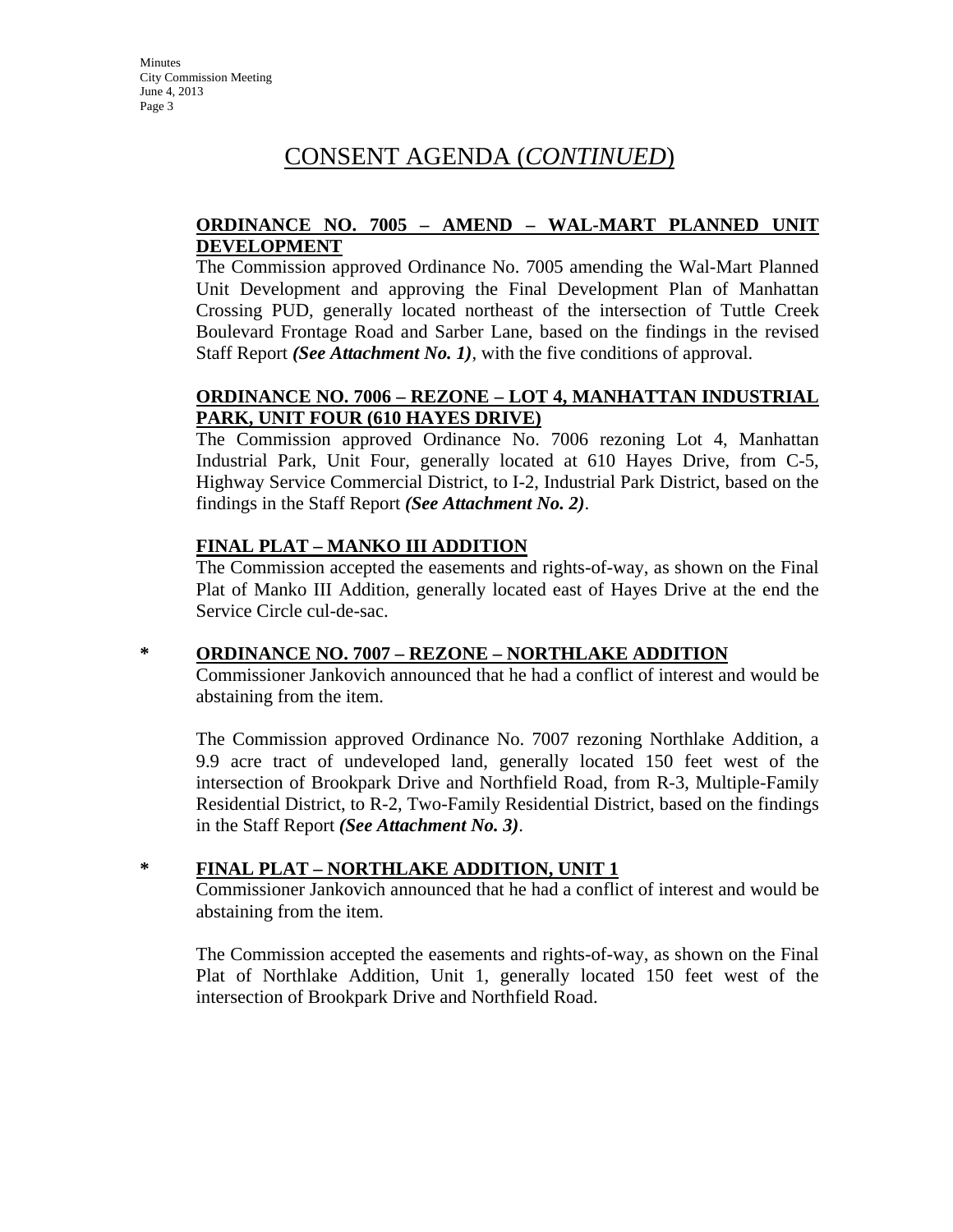# CONSENT AGENDA (*CONTINUED*)

## **RESOLUTION NO. 060413-A – LEE MILL HEIGHTS, UNIT EIGHT, PHASE 1 – SANITARY SEWER IMPROVEMENTS (SS1306)**

The Commission found the petition sufficient and approved Resolution No. 060413-A finding the project advisable and authorizing construction for Lee Mill Heights, Unit Eight, Phase 1, Sanitary Sewer (SS1306) Improvements.

## **RESOLUTION NO. 060413-B – LEE MILL HEIGHTS, UNIT EIGHT, PHASE 1 – STREET IMPROVEMENTS (ST1307)**

The Commission found the petition sufficient and approved Resolution No. 060413-B finding the project advisable and authorizing construction for Lee Mill Heights, Unit Eight, Phase 1, Street (ST1307) Improvements.

## **RESOLUTION NO. 060413-C - LEE MILL HEIGHTS, UNIT EIGHT, PHASE 1 – WATER IMPROVEMENTS (WA1306)**

The Commission found the petition sufficient and approved Resolution No. 060413-C finding the project advisable and authorizing construction for Lee Mill Heights, Unit Eight, Phase 1, Water (WA1306) Improvements.

## **AGREEMENT – ENGINEERING SERVICES – LEE MILL HEIGHTS, UNIT EIGHT, PHASE 1 – SANITARY SEWER (SS1306), STREET (ST1307), AND WATER (WA1306) IMPROVEMENTS**

The Commission authorized the Mayor and City Clerk to execute an agreement with Schwab-Eaton, P.A., of Manhattan, Kansas, to perform professional services for the Lee Mill Heights, Unit Eight, Phase 1, Sanitary Sewer (SS1306), Street (ST1307), and Water (WA1306) Improvements.

**\* REJECT BID - LEE MILL HEIGHTS, UNIT EIGHT, PHASE 1 – SANITARY SEWER (SS1306), STREET (ST1307), AND WATER (WA1306) IMPROVEMENTS**

Ron Fehr, City Manager, provided clarification on the item and revised motion.

The Commission accepted the Engineer's Opinion of Probable Cost in the amount of \$199,029.50 and rejected the bid from Manhattan Trenching, of Manhattan, Kansas, in the amount of \$211,124.20 for Lee Mill Heights, Unit Eight, Phase 1 – Sanitary Sewer (SS1306), Street (ST1307), and Water (WA1306) Improvements.

# **OUTSIDE CITY SEWER AGREEMENT – 2750 MOEHLMAN ROAD (MARTA'S JANITORIAL SERVICES, INC.)**

The Commission authorized the Mayor and City Clerk to execute an agreement with Marta's Janitorial Services, Inc., a Kansas Corporation, of Riley County, Kansas, for outside city limits sanitary sewer service for seven (7) existing mobile homes and one (1) additional mobile home at 2750 Moehlman Road.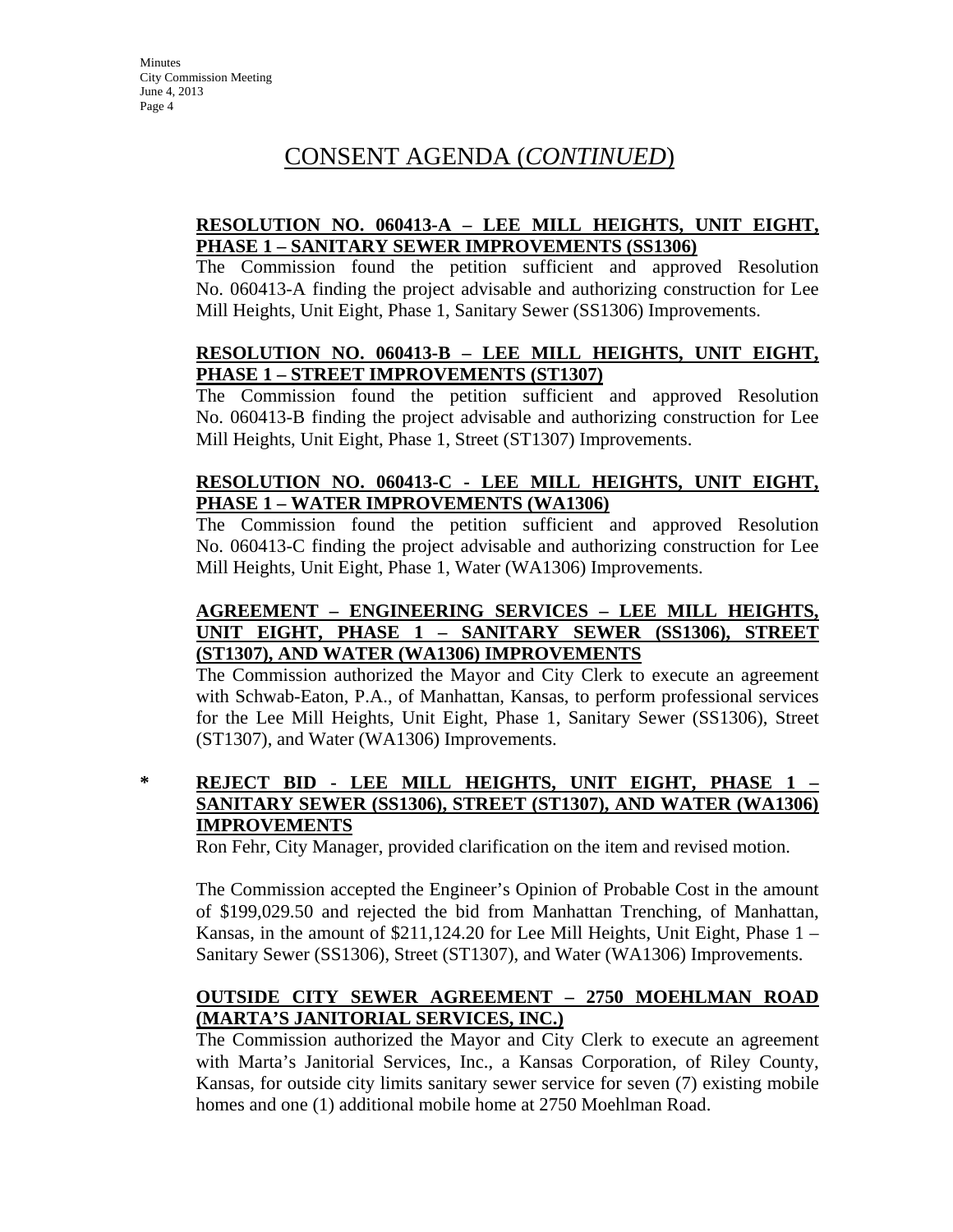# CONSENT AGENDA (*CONTINUED*)

### **OUTSIDE CITY SEWER AGREEMENT – 3701 ROCKY FORD AVENUE (MARVIN DALE FORCE II)**

The Commission authorized the Mayor and City Clerk to execute an agreement with Marvin Dale Force II for an outside city limits sanitary sewer service connection for the residence at 3701 Rocky Ford Avenue, Riley County, Kansas.

After discussion and comments from the Commission, Commissioner Butler moved to approve the consent agenda. Commissioner McCulloh seconded the motion. On a roll call vote, motion carried 5-0, with the exceptions of Item F, ORDINANCE NO. 7007 – REZONE – NORTHLAKE ADDITION, and Item G, FINAL PLAT – NORTHLAKE ADDITION, UNIT 1, which carried 4-0-1, with Commissioner Jankovich abstaining from the items.

# GENERAL AGENDA

## **FIRST READING - AMEND - LOT 2, MANHATTAN PLAZA COMMERCIAL PUD**

Eric Cattell, Assistant Director for Planning, presented an overview of the item. He then responded to questions and concerns expressed from the Commission regarding the proposed parking lot and building locations, the floodplain map, and the amount of fill dirt required.

Chris Hafner, Davidson Architecture and Engineering, LLC, provided information on the proposal and considerations regarding the building and parking lot site layout. He responded to questions and concerns expressed from the Commission. He also provided additional information regarding the Wildcat Creek Floodplain, the impact of the project on the floodplain, existing conditions, and the analysis that has been conducted on Wildcat Creek.

Jeff Berg, representing the ownership group Surplus Investor's of Manhattan, LLC, provided additional information regarding the item and the preference of PetSmart for the location of the building.

Brent Sells, P.E., Civil Engineer, Davidson Architecture and Engineering, LLC, presented the existing conditions of the site, the existing Wildcat Creek model, the new section of the ineffective flow area, the future 100-year floodplain, the flow increase, the Wildcat Creek Watershed map and Wildcat Creek at Scenic Drive stream flow data from May 29 and May 30, 2013, and the model output. He then responded to questions from the Commission.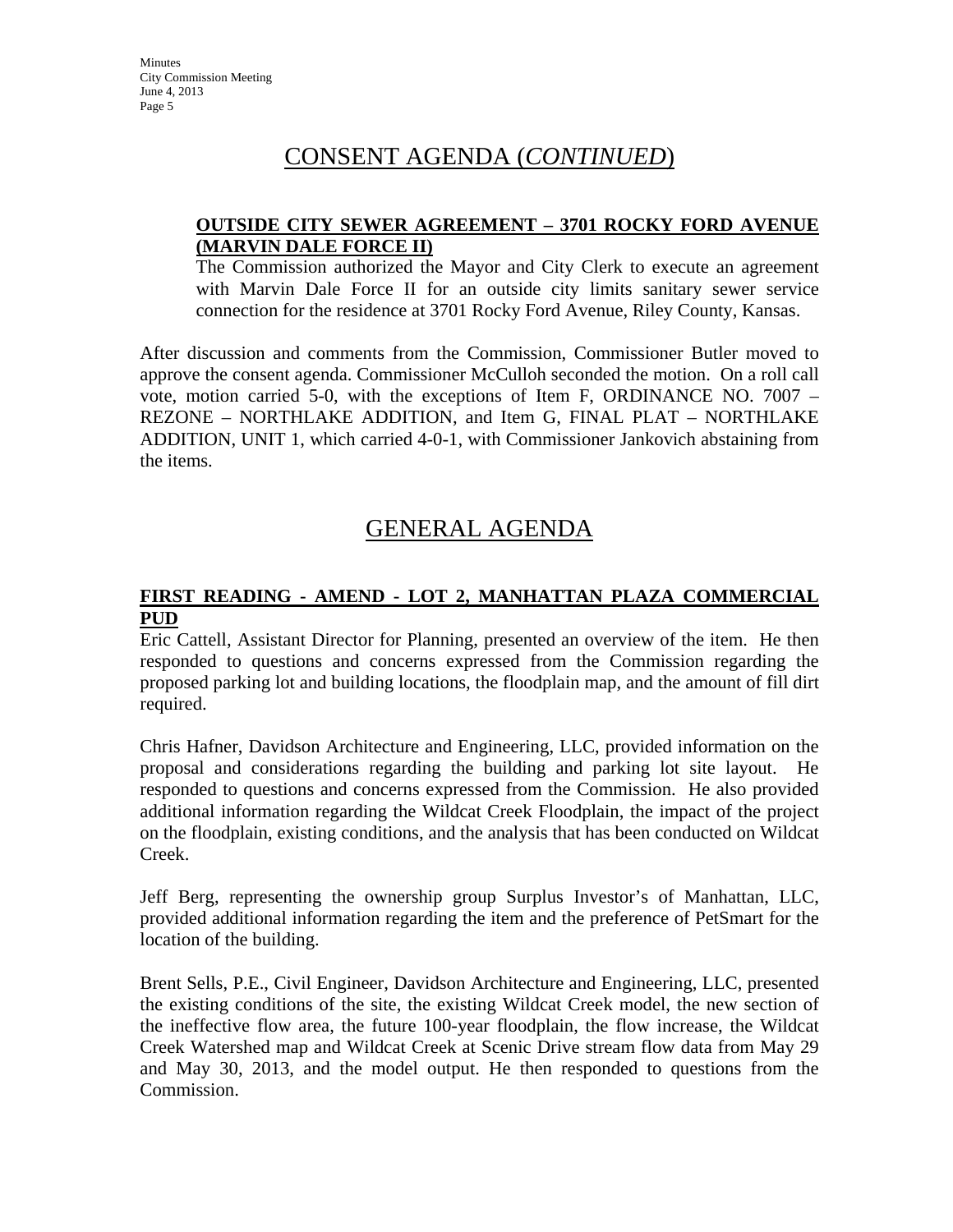#### **FIRST READING - AMEND - LOT 2, MANHATTAN PLAZA COMMERCIAL PUD** *(CONTINUED)*

Chris Hafner, Davidson Architecture and Engineering, LLC, provided additional information regarding the future 100-year floodplain map.

Jeff Berg, representing the ownership group Surplus Investor's of Manhattan, LLC, responded to questions from the Commission and provided clarification regarding the parking lot and building layout, curb cuts, fill dirt requirements, and project affordability.

Chris Hafner, Davidson Architecture and Engineering, LLC, and Brent Sells, P.E., Civil Engineer, Davidson Architecture and Engineering, LLC, provided additional information regarding the parking and traffic flow. They responded to questions from the Commission regarding the orientation of the building, the parking lot, and water runoff from the parking lot.

Rod Harms, 101 Waterbridge Road, asked if the parking lot could be reduced by 10 or 11 more parking spaces as indicated in the staff presentation. He also asked the Commission to consider the volumetrics and to require the applicant to purchase fill material from the adjacent flood plain rather than hauling in dirt from outside the area.

Chris Hafner, Davidson Architecture and Engineering, LLC, responded to questions from the Commission and informed the Commission that if they can get fill dirt close to the site, they would be happy to do so. However, he stated that they did not want to use dirt from the site if it would tear down trees. He informed the Commission that if there is an opportunity to use available fill dirt in the area that is suitable for building fill, they would explore that and work with the general contractor to find the most cost effective and suitable soil in the floodplain area. He provided additional information on the number of parking spaces, Americans with Disabilities Act (ADA) parking stall requirements, and the curb cut.

After additional discussion and comments from the Commission, Commissioner McCulloh moved to approve first reading of an ordinance amending Ordinance No. 6263 and approving the Final Development Plan of Lot 2, Manhattan Plaza Commercial Planned Unit Development, generally located south of Home Depot along the east side of the Seth Child Road frontage road, providing for a 12,154 sq. ft. PetSmart retail store, based on the findings in the Staff Report *(See Attachment No. 4)*, with the four conditions of approval. Commissioner Reddi seconded the motion.

After additional comments from the Commission, on a roll call vote, motion carried 3-2, with Commissioners Butler and Jankovich voting against the motion.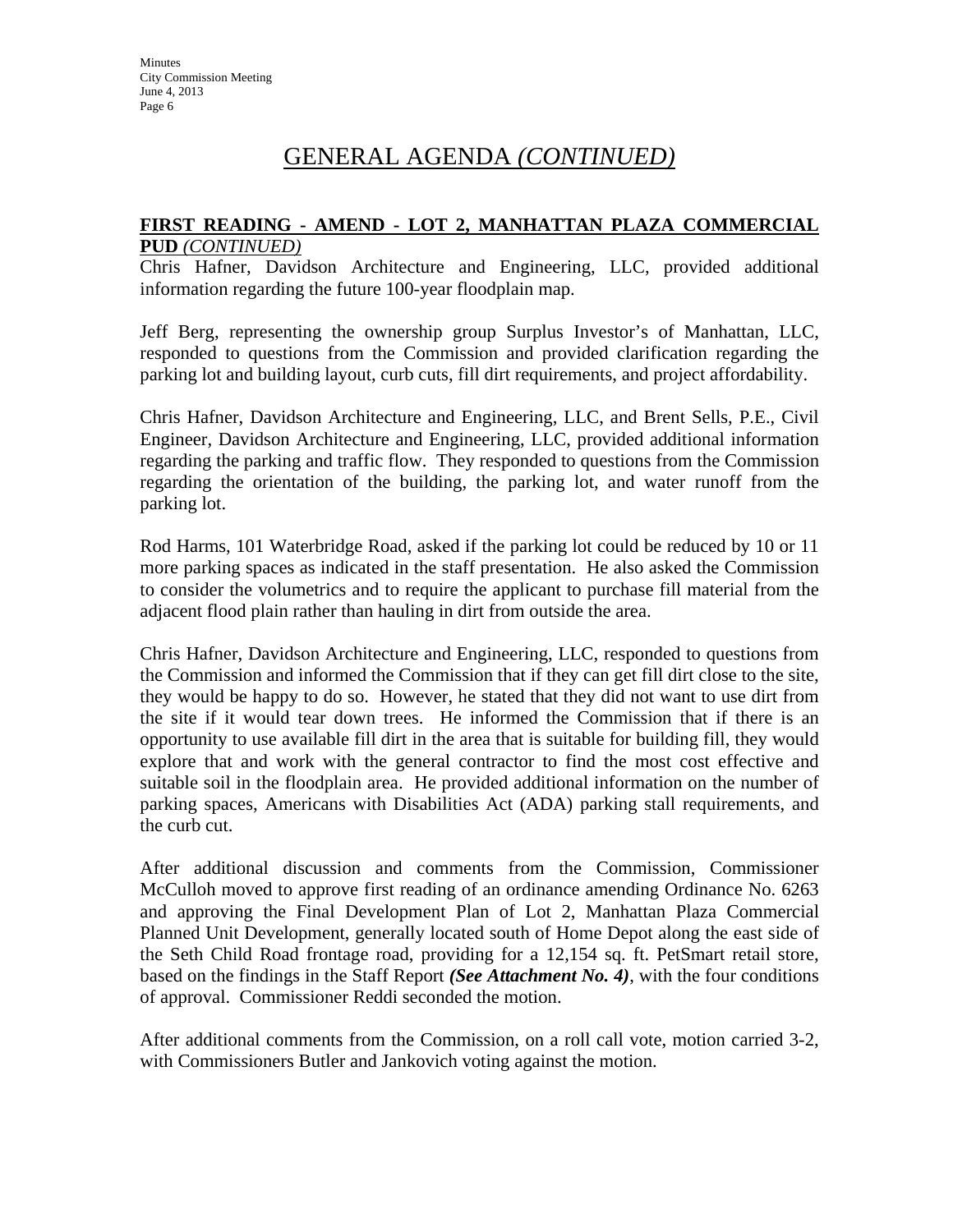## **FIRST READING - AMEND - LOT 3 PENNY'S CONCRETE INDUSTRIAL PUD, UNIT TWO**

Eric Cattell, Assistant Director for Planning, presented the item.

After discussion, Commissioner Jankovich moved to approve first reading of an ordinance amending Ordinance Nos. 6730 and 6915 and the Final Development Plan of Lot 3, Penny's Concrete Industrial PUD, Unit Two, to allow for an off-site advertising sign (billboard) for Thomas Outdoor Advertising along K-18, based on the findings in the Staff Report *(See Attachment No. 5)*, with the three conditions of approval recommended by the Manhattan Urban Area Planning Board. Commissioner Butler seconded the motion. On a roll call vote, motion carried 5-0.

### **CONTRACT AMENDMENT NO. 1 - FINAL DESIGN - PARKS AND RECREATION OFFICE EXPANSION AND CITY AUDITORIUM RENOVATION (SP1206)**

Jason Hilgers, Deputy City Manager, provided background information regarding the item and presented an overview of the design contract for City Auditorium renovation to incorporate the Parks and Recreation offices. He then responded to questions from the Commission regarding efficiencies and savings in staffing that would result with the integration of Customer Service personnel at City Hall, the opportunities to increase the use of online program and service registrations, and the proposed project financing plan.

After discussion and comments from the Commission, Jason Hilgers, Deputy City Manager, responded to additional questions from the Commission. He provided information on the purpose and current balance of the Capital Improvement Project (CIP) Reserve Fund and the Special Parks and Recreation Fund.

Bernie Hayen, Director of Finance, responded to questions from the Commission regarding the Capital Improvement Project (CIP) Reserve Fund, the ability to replenish the CIP Reserve Fund, and the current City debt and retirement of debt.

Ron Fehr, City Manager, provided additional information and clarification on the CIP Reserve Fund. He also responded to questions from the Commission on the challenges associated in replenishing the CIP Reserve Fund without excess sales tax receipts.

Randi Dale, 2416 Rogers Boulevard, provided background information material to the Commission on the Peace Memorial Auditorium and highlighted performances and recitals that have occurred on the stage. She voiced concerns with the proposed removal of the stage and stated that removal of the stage would go against why the Auditorium was built. She informed the Commission that 32 organizations supported the Peace Memorial Auditorium and stated that she wanted to see the stage saved and asked the Commission to think about the history and to honor veterans with a living memorial. She requested that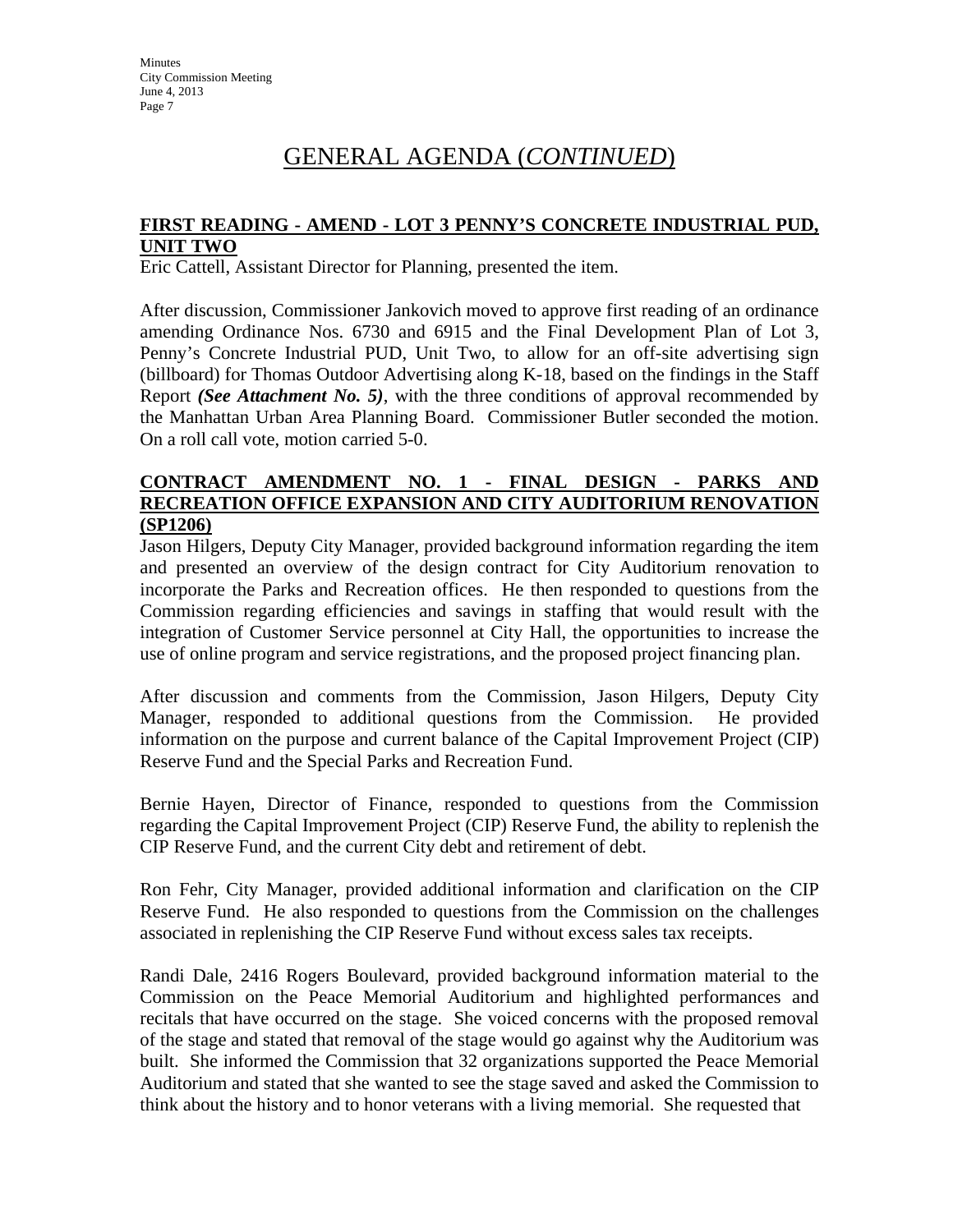## **CONTRACT AMENDMENT NO. 1 - FINAL DESIGN - PARKS AND RECREATION OFFICE EXPANSION AND CITY AUDITORIUM RENOVATION (SP1206)** *(CONTINUED)*

consideration be given to moving the Parks and Recreation offices to the Community Building. She asked the Commission to vote no on the current proposal. She stated that she would volunteer to be in charge of a committee to raise funds for new stage lights and air conditioning in the Auditorium. She also stated that she would speak to the various groups that were involved in the past in which to keep the Auditorium stage as a living memorial to honor veterans.

Linda Glasgow, 2236 Snowbird Drive, Archivist Librarian, Riley County Historical Museum, provided additional historical background information to the Commission regarding the Peace Memorial Auditorium. She stated that the trend after World War II was to create a living memorial project to serve the community. She informed the Commission that there was a great deal of community participation and discussion from civic groups and citizens. She referenced documentation from the City of Manhattan dated October 28, 1955, regarding the Peace Memorial Auditorium and stated that the Auditorium and stage were the central components of this memorial because this is where the commemorative activities were going to take place into the future. She asked the Commission to take time to consider the item seriously and to think about what the greatest generation gave to Manhattan and what is owed to them.

David Margolies,  $115$  North  $18<sup>th</sup>$  Street, informed the Commission that he agreed that the Parks and Recreation Department needs new offices. However, he stated that there are very few facilities like the City Auditorium stage and with the installation of air conditioning and updates, the stage could be a gem for the community. He requested that the Commission reconsider the stage in the proposal for the performing arts and to pay attention to its historical background. He stated that a private group is looking at building a sports facility with basketball courts and other opportunities for basketball and sporting activities.

Ron Fehr, City Manager, responded to questions from the Commission and stated that this item was initially discussed during a February 26, 2013, City Commission Work Session. He informed the Commission that he was not aware of any possible historic legality with the proposed renovation plans, but would take time to explore all aspects before the City moves forward.

After discussion and comments from the Commission, Jason Hilgers, Deputy City Manager, responded to questions from the Commission regarding the use of the stage in the Auditorium.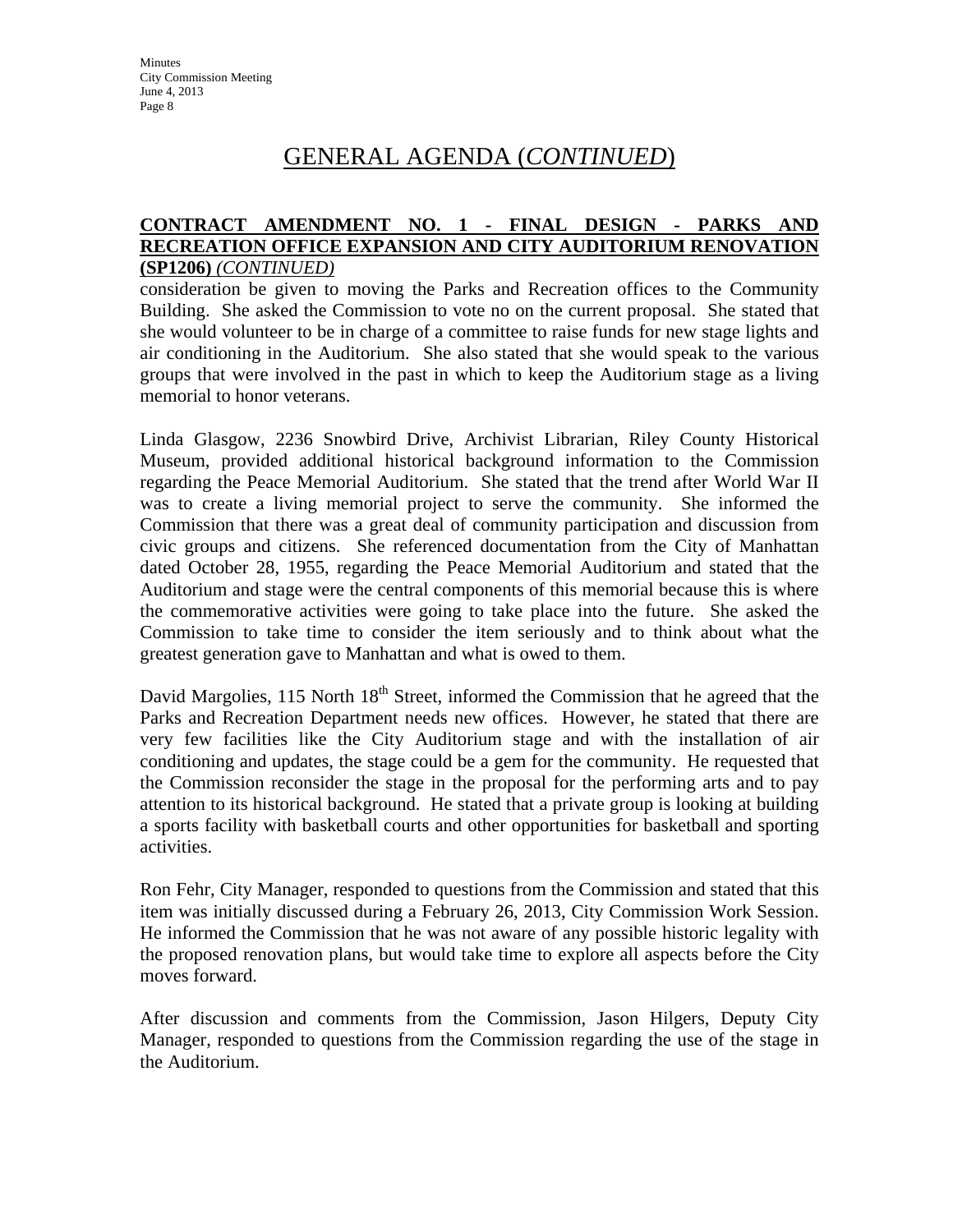## **CONTRACT AMENDMENT NO. 1 - FINAL DESIGN - PARKS AND RECREATION OFFICE EXPANSION AND CITY AUDITORIUM RENOVATION (SP1206)** *(CONTINUED)*

After additional discussion and comments from the Commission, Commissioner Butler moved to approve Contract Amendment No. 1 with Bruce McMillan Architects, of Manhattan, Kansas, in the amount of \$123,435.00 to complete the final design for bidding purposes of the City Auditorium Renovation incorporating the new Parks and Recreation Offices (SP1206), with the caveat that the City investigate to make certain that it is not violating any historic preservation of rules, covenants, or contracts. Commissioner Jankovich seconded the motion. On a roll call vote, motion carried 4-1, with Commissioner McCulloh voting against the motion.

### **DISCUSSION: POSSIBLE MODIFICATIONS TO THE CITY'S BENEFIT DISTRICT POLICIES TO FINANCE AND PARTICIPATE IN VARIOUS PUBLIC INFRASTRUCTURE DEVELOPMENT**

Jason Hilgers, Deputy City Manager, introduced the item and presented options for the Commission. He then responded to questions from the Commission regarding historic delinquency rates and alternatives for the Commission's consideration.

Bill Raymond, City Attorney, and Jason Hilgers, Deputy City Manager, provided clarification on the five percent statutory limit, the possible application fee that could be charged, and the options for consideration.

Jeff Hancock, SMH Consultants, provided background information on the City's policy to create benefit districts. He stated there can be issues in the preparation of petitions and benefit districts; however, he said this is not a reason to do away with the current benefit district policy. He stated that benefit districts create more buying power and helps the community grow. He voiced concern in changing the benefit district policy and the option of requiring a Letter of Credit, which would have an impact on additional costs to the developer. He then responded to questions from the Commission and stated that the current benefit district policy works well and that he was not convinced that it needed to be changed.

Tim Schultz, Schultz Construction, informed the Commission that requiring a Letter of Credit would add to the costs and would add another layer to the process for the developer. He stated that he has no mechanism to pay for the public infrastructure outright without creating a special benefit district on developments and did not want to lose the sales tax exemption. He responded to questions from the Commission and requested that this issue and his concerns be investigated further.

Bill Raymond, City Attorney, responded to questions and provided clarification on his conversation with the Kansas Department of Revenue.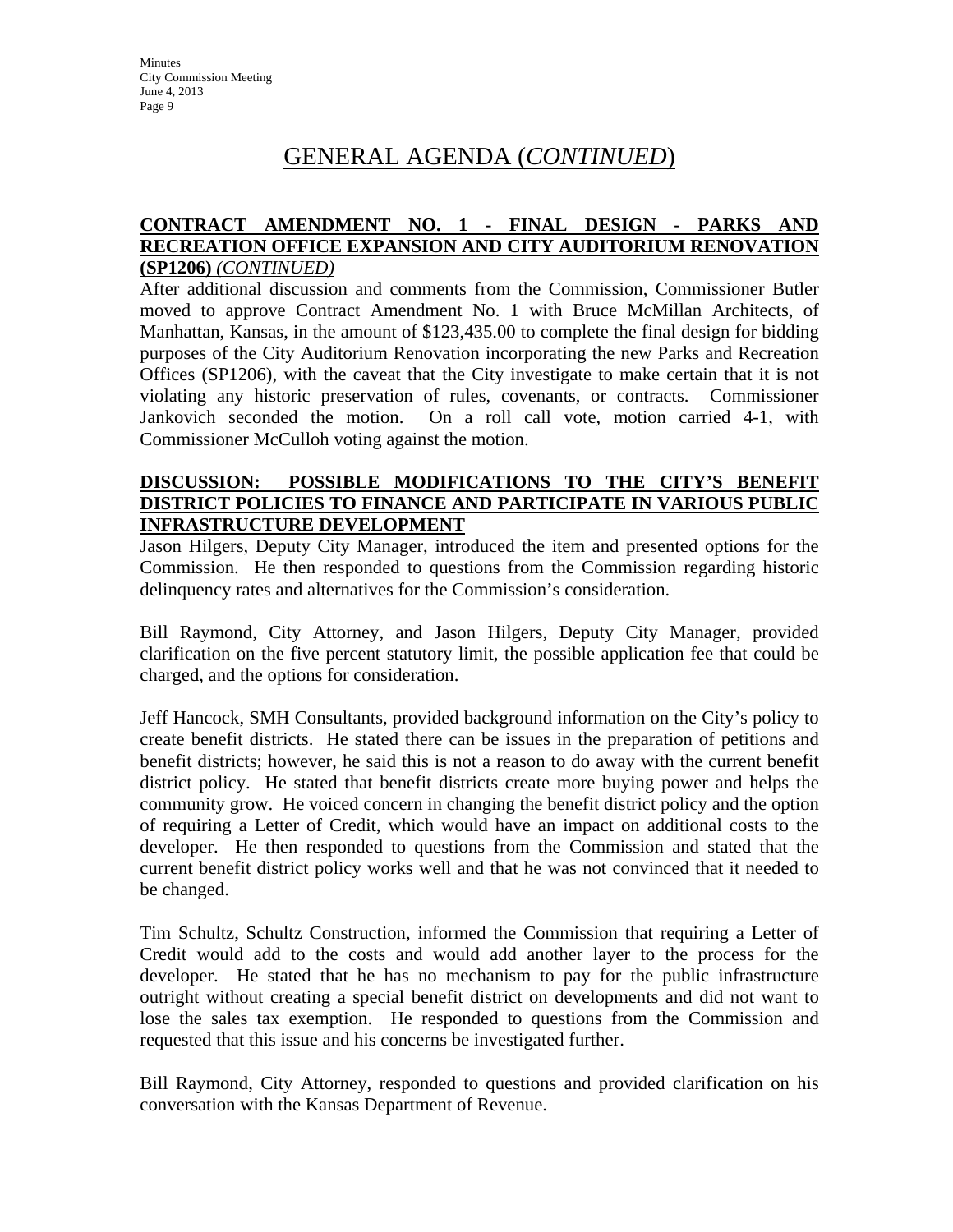# **GENERAL AGENDA (CONTINUED)**

#### POSSIBLE MODIFICATIONS TO THE CITY'S BENEFIT **DISCUSSION:** DISTRICT POLICIES TO FINANCE AND PARTICIPATE IN VARIOUS PUBLIC **INFRASTRUCTURE DEVELOPMENT (CONTINUED)**

Rod Harms, 101 Waterbridge Road, informed the Commission that if this is a state issue, then the City should pursue and ask Representative Sydney Carlin to carry the bill through the legislature. He stated that the City should not penalize the majority of developers for the sins of a few. He informed the Commission that Manhattan needs housing now more than ever and stated that if the policy adds another layer to the process, it should be evaluated extremely carefully.

After additional discussion and comments from the Commission, Ron Fehr, City Manager, and Jason Hilgers, Deputy City Manager, responded to questions from the Commission and provided additional background information and analysis on delinquencies, back taxes, and possible application fees. They informed the Commission that City staff would work with state legislators on laws governing property developed for public infrastructure use and would bring modifications to the proposed benefit district policy back to the Commission for its consideration.

As this was a discussion item, no action was taken.

#### **ADJOURNMENT**

At 9:58 p.m., the Commission adjourned.

MMC, City Clerk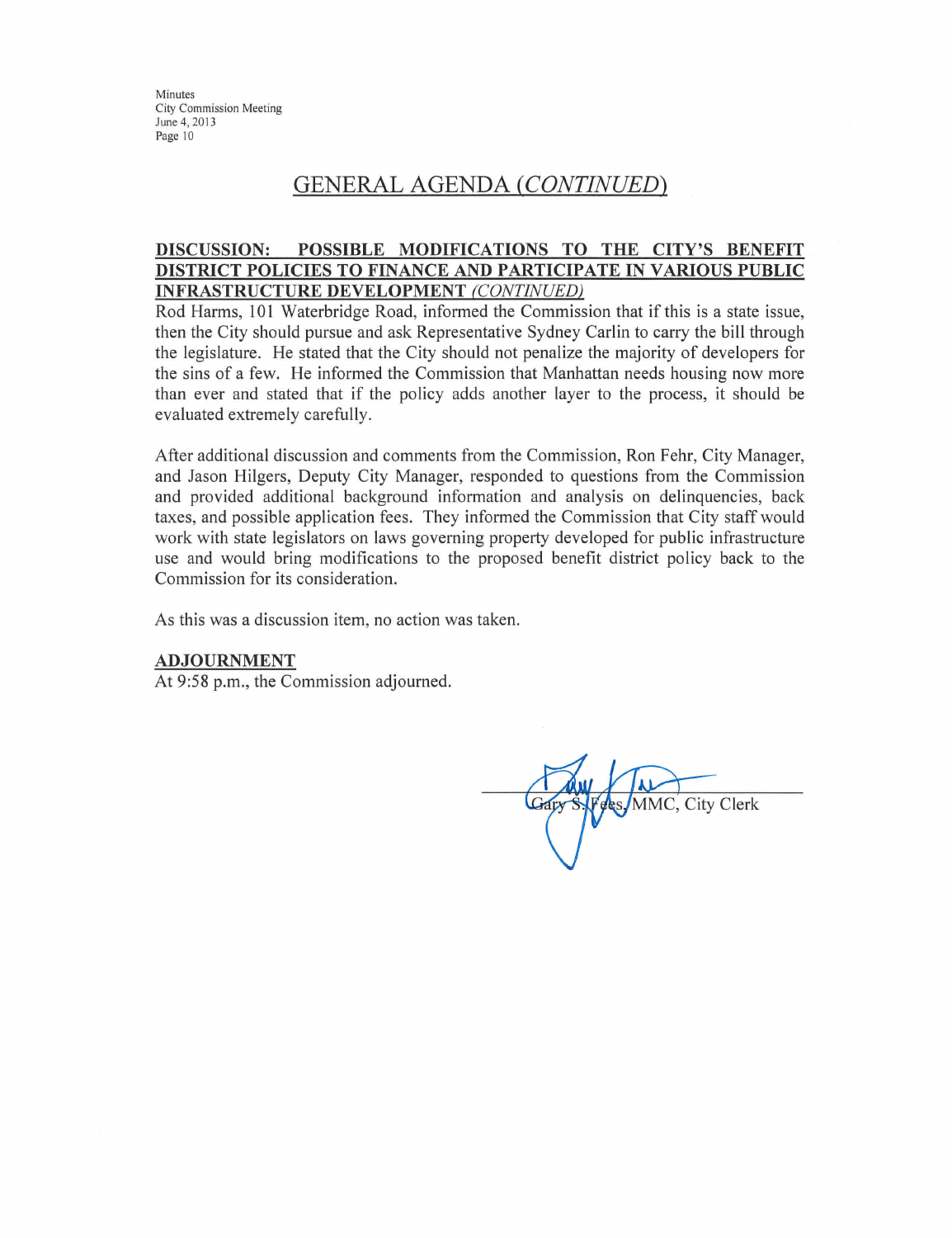## **AMENDMENT OF A COMMERCIAL PLANNED UNIT DEVELOPMENT**

**APPLICANT:** Chip Corcoran, Renaissance Infrastructure Consulting on behalf of the owner.

**OWNER:** Project Manhattan, LLC.

**APPLICANT ADDRESS:** 11490 Strand Line Road, Lenexa, KS 66215.

**OWNER ADDRESS:** 1707 N. Waterfront Parkway, Wichita, KS 67206.

**REQUEST:** Amend the Wal-Mart Planned Unit Development (PUD) to add Drive-In Establishment as a Permitted Use in the PUD for a proposed drive-in restaurant, which will be located in the northwest part of the off-street parking lot to the east of the Frontage Road. Additional modifications include, but are not limited to, changes to the off-street parking lot, landscaping, signs, and other improvements. The amendment is in the form of a Final Development Plan. *(Note: The staff report was revised based on information received at the Planning Board regarding a second ground sign and traffic improvements located in the off-street parking lot northwest of the corner of the Staples store.)*

The proposed Final Development Plan renames the Wal-Mart PUD to Manhattan Crossing PUD.

**LEGAL DESRIPTION:** Lot 1, Walmart Addition, Unit 2.

**LOCATION:** property generally located northeast of the intersection of Tuttle Creek Boulevard Frontage Road and Sarber Lane, at 606 Tuttle Creek Boulevard, and 620-632 Tuttle Creek Boulevard. Existing businesses on the site include Staples, Hobby Lobby, Hastings, Dollar Tree, H & R Block, Midland Medical, and Tad's Tropical Sno.

**AREA:** 11.11 acres.

**DATE OF NEIGHBORHOOD MEETING:** March 20, 2013.

**DATE OF PUBLIC NOTICE PUBLICATION:** Monday, April 15, 2013.

**DATE OF PUBLIC HEARING: PLANNING BOARD:** Monday, May 6, 2013. **CITY COMMISSION:** Tuesday, May 21, 2013.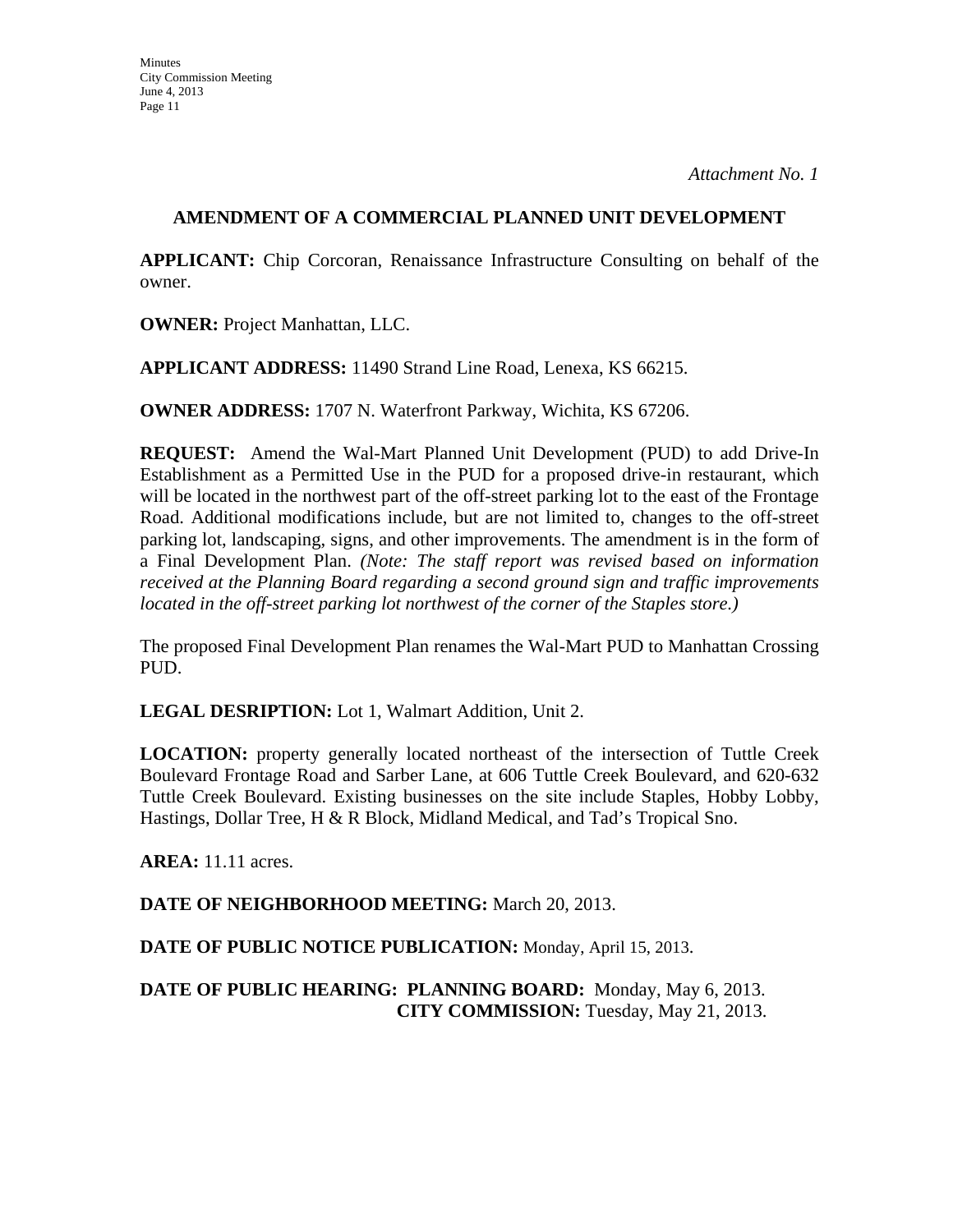# **EXISTING PUD**

## **Ordinance**

The existing PUD has been amended on a number of occasions for a variety of changes including signs and site plan modifications since adoption of Ordinance No. 4630, on February 20, 1990, and thereafter (see Number 8 below **ZONING HISTORY AND LENGTH OF TIME VACANT AS ZONED)**. Ordinance No. 4993, adopted October 15, 1996, allowed the pole sign in the southwestern corner of the PUD. Ordinance No. 6146, adopted June 20, 2000, was associated with Wal-Mart and allowed outdoor seasonal sales in the off-street parking lot. Ordinance No. 6426, adopted August 17, 2004, allowed Tads Tropical Sno and the current approved site plan. Other ordinances were related to building expansions that are not affected as a result of the amendment.

## **Permitted Uses**

All of the Permitted Uses of the C-2, Neighborhood Shopping District, plus tire and battery auto service center (see Ordinance No. 4630, condition 1) are allowed in the existing PUD. Drive-in establishments are not allowed in the existing PUD.

# **PROPOSED AMENDMENT**

The proposed application renames the shopping center to Manhattan Crossing and is proposed in the form of a Final Development Plan.

Proposed changes include: 1) Condition 1, Ordinance No. 4630, is amended to allow drive-in restaurant as a Permitted Use; 2) Ordinance No, 4993 is amended to delete a pole sign at the southwestern corner of the PUD; 3) Ordinance No. 6146 is amended to delete outdoor seasonal storage; and, 4) Ordinance No. 6426 amends the current approved site plan.

**PROPOSED USE AND BUILDING:** The proposed new building adjacent to the east side of the frontage road is a one story Chick-fil-A drive-in restaurant, approximately 20 feet tall, with lot coverage of 6,400 square feet. Exterior materials are primarily brick. Interior customer access is on the north side of the building with the drive-in window on the south side of the building. The drive-in circulation is a counter clockwise format accessed from internal parking lot aisles with a double stack lane converging to a single lane leading to the drive-in pick-up window. Outdoor seating is proposed on the west side of the restaurant. Interior seating is for 100 people with outdoor seating accommodating 20 people. Up to 12 part time and full time employees will be added. The lease space for the restaurant provides 55 off-street parking spaces.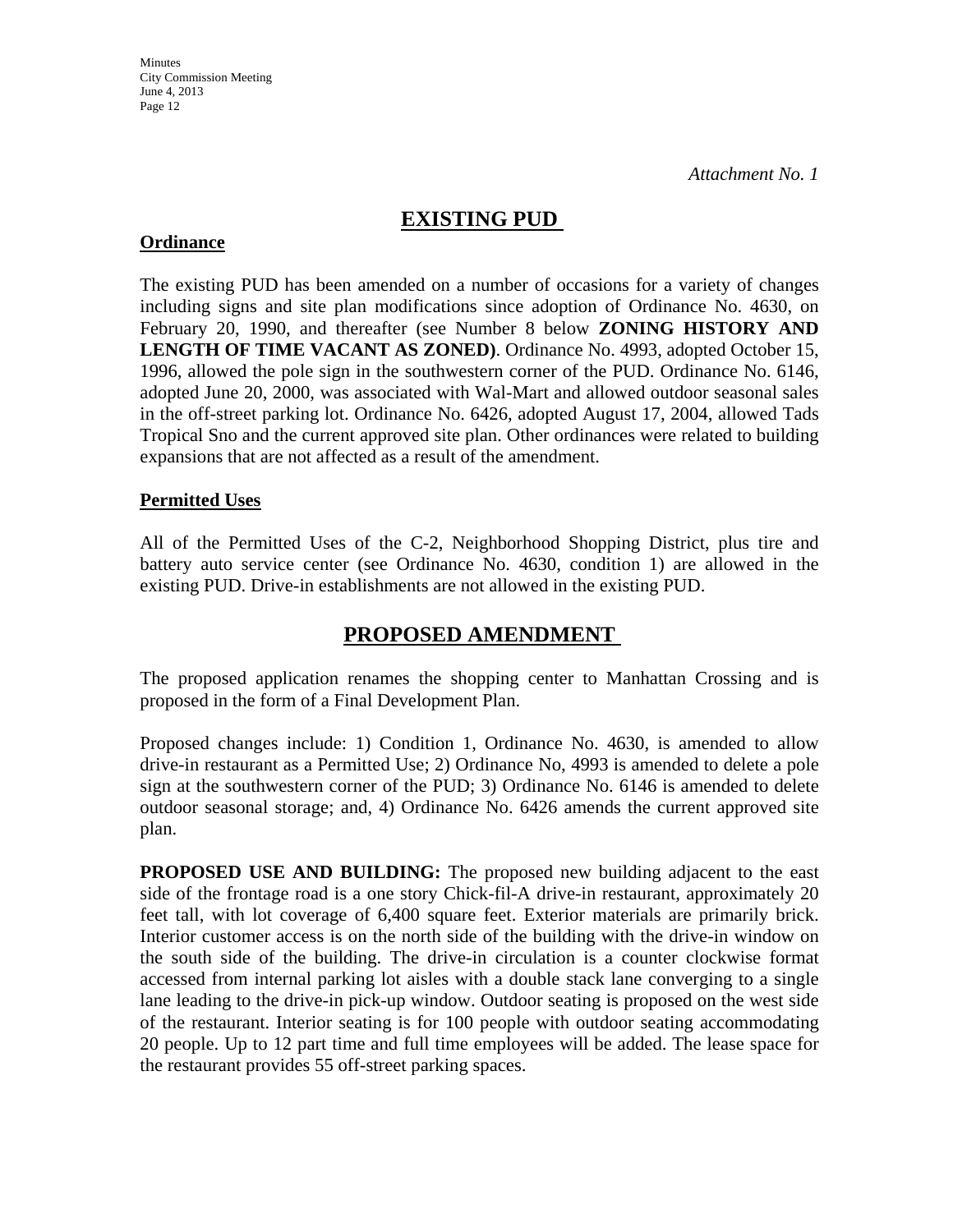**Minutes** City Commission Meeting June 4, 2013 Page 13

The proposed drive-in restaurant location is at elevation 1005 feet. Due to the location in the 100 Year Flood Plain, the lowest enclosed floor has to be at 1009 feet or above. The proposed lowest floor is shown at 1009.25 feet, and will require approximately four feet of fill to elevate the restaurant.

**PROPOSED SIGNS:** Proposed signs for the restaurant are internally illuminated wall signs on each building wall elevation ranging from approximately 12 square feet in area up to 56 square feet in area and other restaurant directional and other informational signage.

The existing shopping center ground sign will be replaced with a multi-tenant ground sign approximately 29 feet tall measured from the driveway grade, with illuminated letters identifying the name of the center and tenants. Overall sign dimensions are approximately 23 feet by 14 feet per side, or 322 square feet, with tenant letter spaces less than 3 feet in height by less than 14 feet in length. The sign will be in a landscaped base mounted on a 6 foot tall prairie stone base with prairie stone accent from top to bottom on the west side of the sign (see elevations).

A second internally illuminated ground sign, with a similar design described above, is proposed at the northwest corner of the site to address a concern of the Staples store because the northern two-way curb cut is removed. The ground sign will be limited to Staples and Chick-fil-A with a reader board. The sign is approximately 14 feet in width by 10 feet in heights on a six foot tall prairie stone base. The sign advertises Staples and Chick-fil-A, which has a changeable reader board for the restaurant.

Exempt signs will be added to the allow to those types of signs described in Article VI, Section 6-104 (A)(1),(2),(4),(5), and (7); and, Section 6-104 (B)(2) and B(5) (attached). These signs generally include governmental flags, address numerals, directional signs, seasonal lights and decorations, real estate and construction signs, and political signs.

**PROPOSED LIGHTING:** Existing parking lot and building lights do not change. Restaurant lease area building and parking lot lights are similar in height and are shaded.

# **MATTERS TO BE CONSIDERED WHEN AMENDING A PLANNED UNIT DEVELOPMENT**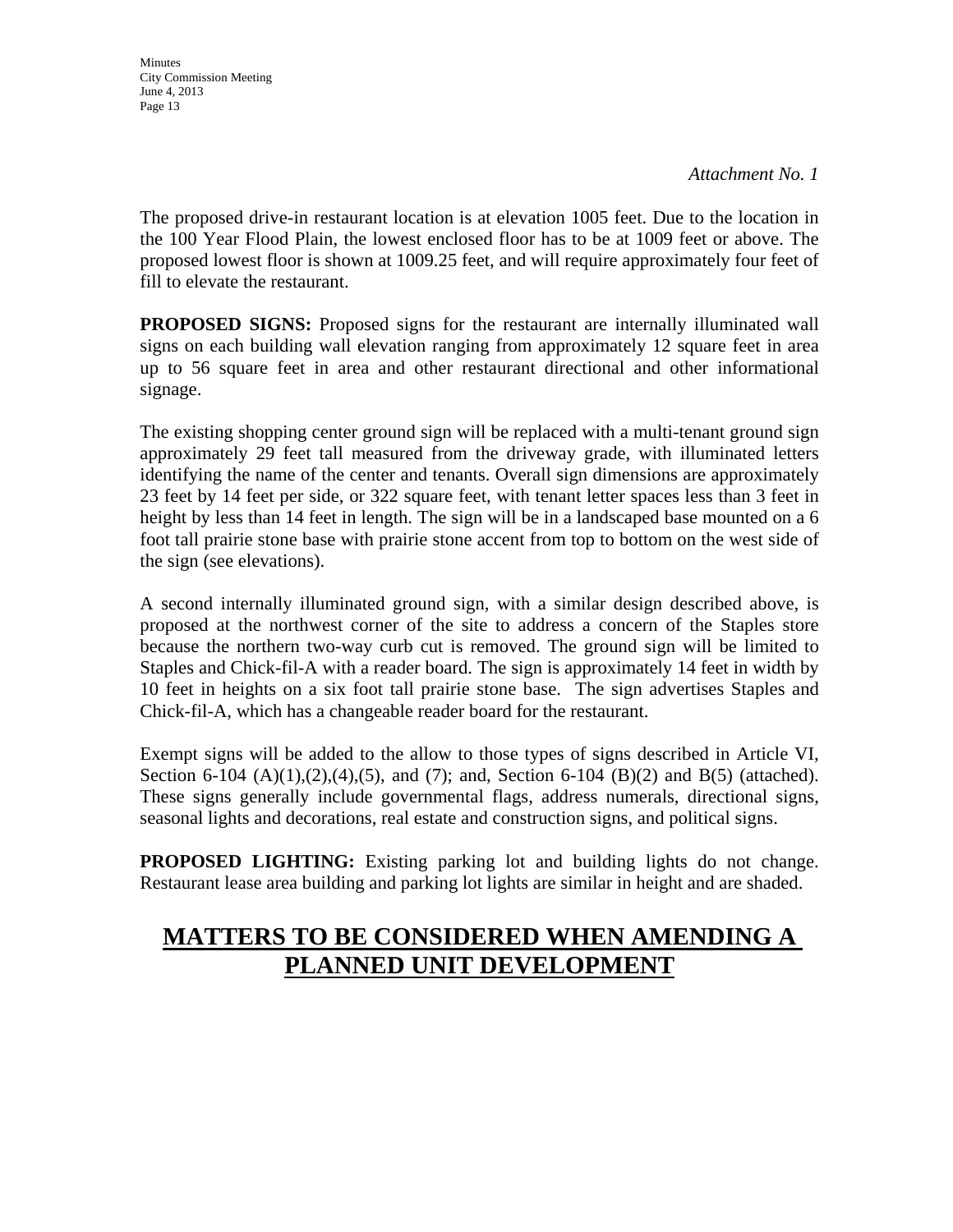*Attachment No. 1*

**1. WHETHER THE PROPOSED AMENDMENT IS CONSISTENT WITH THE INTENT AND PURPOSE OF THE APPROVED PUD, AND WILL PROMOTE THE EFFICIENT DEVELOPMENT AND PRESERVATION OF THE ENTIRE PUD:** The amendment to allow the drive-in restaurant in an outbuilding differs from the original PUD, which did not envision outbuildings or drive-ins, only the existing principal shopping center buildings. (Note: The PUD was amended previously to allow an outbuilding in the southwest part of the site for a restaurant without a drive-in window, Tads Tropical Sno.) Condition No. 1, Ordinance No. 4630, dated February 20, 1990, identifies all Permitted Uses of the C-2, Neighborhood Shopping District are permitted in the PUD. Restaurants are a permitted use in the C-2 District. The proposed drive-in restaurant creates a shopping center consistent with modern shopping centers, which have perimeter buildings along street frontages, which may include drive-in restaurants. The PUD process allows for evaluation of the impacts and fit of the proposed use in the highway service commercial neighborhood and within the PUD.

The proposed use is a drive-in restaurant and will be located generally along the midwestern part of the parking lot furthest from the existing commercial buildings on the east side of the site. Customers can use the drive-in or park and eat in, or eat outside on a patio on the west side of the restaurant. Changes to the site plan will accommodate driving movements within the PUD.

Signage changes are consistent with the character of the shopping center.

The applicant states, in part, "The proposed amendment provides for additional retail opportunities and customers within the PUD and does not adversely impact the existing development within the PUD. As such, the Applicant believes that the proposed amendment is generally consistent with the intent of the PUD and will promote the efficient development and preservation of the entire PUD."

**2. WHETHER THE PROPOSED AMENDMENT IS MADE NECESSARY BECAUSE OF CHANGED OR CHANGING CONDITIONS IN OR AROUND THE PUD, AND THE NATURE OF SUCH CONDITIONS:** The applicant indicates that the amendments are necessary because, "The existing PUD provides an opportunity for a new business to be located on site, supporting the overall use, efficiency and viability of the shopping center, Additionally, the proposed addition an of a outbuilding reconfigures access to the center by eliminating and access point that was subject to limited site distance and which promoted cut through traffic to and from adjacent streets. Additionally, outbuildings are common in large shopping centers and would otherwise be allowed if the site were not a PUD and was zoned C-2 District, for example."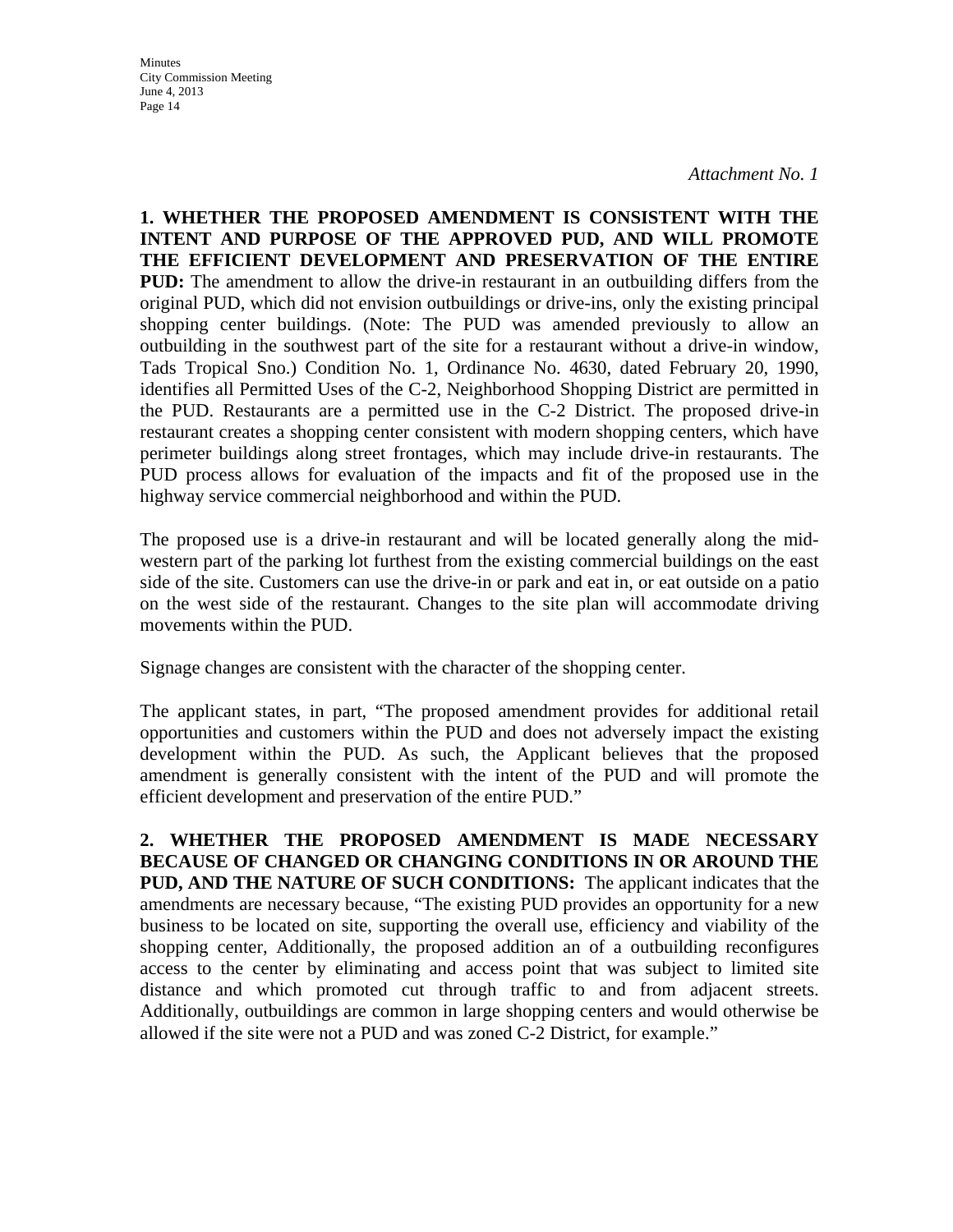*Attachment No. 1*

**3. WHETHER THE PROPOSED AMENDMENT WILL RESULT IN A RELATIVE GAIN TO THE PUBLIC HEALTH, SAFETY, CONVENIENCE OR GENERAL WELFARE, AND IS NOT GRANTED SOLELY TO CONFER A SPECIAL BENEFIT UPON ANY PERSON:** A relative gain to the public should result from a reduction of the number of curb cuts along Tuttle Creek Boulevard frontage road and traffic control at the northwest corner of the existing Staples store, consistent with parking access control improvements reviewed and accepted by the Public Works Department. The proposed amendments are a benefit to the motoring public by increasing the opportunity for added consumer choice in Manhattan's restaurant market. The drive-in restaurant also provides an added benefit to the motoring public by adding a convenient and easily accessed drive-in window service from nearby public streets. Sign changes will identify the shopping center and services and business offered to the public.

# **ADDITIONAL MATTERS TO BE CONSIDERED WHEN AMENDING A PLANNED UNIT DEVELOPMENT**

**1. LANDSCAPING:** A revised landscaping plan is proposed for the overall PUD and a more specific landscape plan is proposed around the drive-in restaurant, both of which are described on the Final Development Plan drawings and plans.

Irrigation is in-ground sprinklers. Landscaping is maintained by the property owner.

**2. SCREENING:** Trash containers for the restaurant will be screened by an 8 foot 8 inch split block wall and metal gates, described on the Final Development Plan drawings and plans.

**3. DRAINAGE:** The site drains to the southwest corner of the parking lot. The amendment does not require additional drainage improvements. The applicant's consultant contacted AMEC, the consultant that prepared the Preliminary Flood Plain Maps, to determine if the request, which requires fill and elevation of the restaurant, will impact the storage capacity of the flood plain. AMEC (attachment) reviewed the proposal and made a determination. A memo (attached) dated May 1, 2013, from Shane Swope P.E. Stormwater Engineer, Manhattan Public Works Department, states,

"AMEC Engineering was retained by Renaissance infrastructure Consultants to analyze the floodplain impact of the proposed development. AMEC had previously developed an interior flooding model for the Levee Certification project and AMEC used this study to analyze the impacts of the proposed fill to the floodplain storage. There was a very minor increase in the water surface elevation of 0.01 feet. The increase would not change the mapped static water surface elevation of 1008 feet. City Staff has reviewed and accepted the results of this report."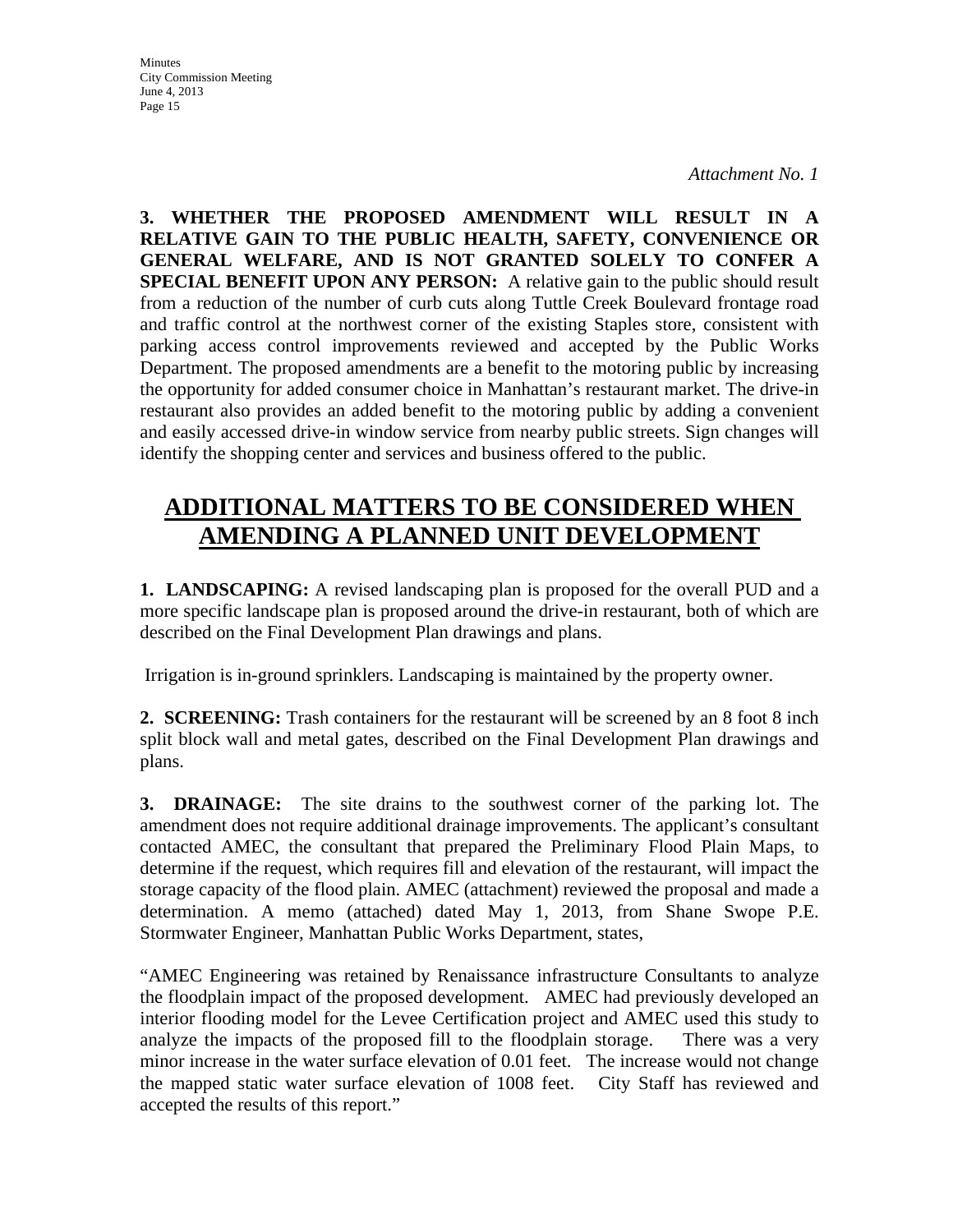*Attachment No. 1*

**4. CIRCULATION**: Public Access. Modifications recommended and approved by the Public Works Department (*memo attached*) to the blind corner at the northwest corner of the Staples store improve the proposed internal circulation plan, which will provide for safe, convenient and efficient movement of goods, motorists, bicyclists, and pedestrians, and reduce conflicts between motorists and pedestrians. Internal access to the drive-in restaurant is proposed with driving lanes controlled by stop signs and no entry signs. A sidewalk exists along the Tuttle Creek Boulevard frontage road but no sidewalks exist along Sarber Lane and Hayes Drive. A proposed pedestrian connection from the frontage road sidewalk accommodates pedestrian access to the proposed drive-in restaurant.

Existing access is from three abutting streets and curb cuts: 1) A total of five curb cuts along the Tuttle Creek Boulevard frontage road; 2) Two curb cuts off Sarber Lane; and, 3) One curb cut off Hayes Drive. Proposed access removes the northwestern divided curb cut with three remaining entrance/exits onto the Tuttle Creek Boulevard frontage road. No other changes to existing access are proposed along any other abutting street.

Traffic. A Traffic Impact Analysis was prepared by the applicant's consultant, Renaissance Infrastructure Consulting, dated October 18, 2012, (*attached*) evaluating the impact of the proposed land use change on the surrounding street network. (Note: The impact analysis was submitted with an application in late 2012, which was withdrawn and resubmitted in March 2013.) The consultant's conclusion is noted on page 14 of its analysis, in general, that the land use change will have minimal impact on the surrounding street network.

In addition, closing the northwestern two-way curb cut has a public benefit by eliminating a sight distance problem to the north and cut-through traffic from east to west along the driving aisle from Hayes Drive.

A memo (*attached*) dated May 1, 2013, from Peter Clark, P.E. PTOE, Civil Design Engineer, Manhattan Public Works Department, states,

"Traffic Impact Study

Staff is supportive of the reduction in the total number of driveways along Frontage Road and concurs with the analysis from each of the signalized and unsignalized intersections in the study.

The Traffic Impact Study should be stamped and signed by a professional engineer. I believe that there are plenty of qualified professional engineers on staff at Iteris, so this should not be a problem.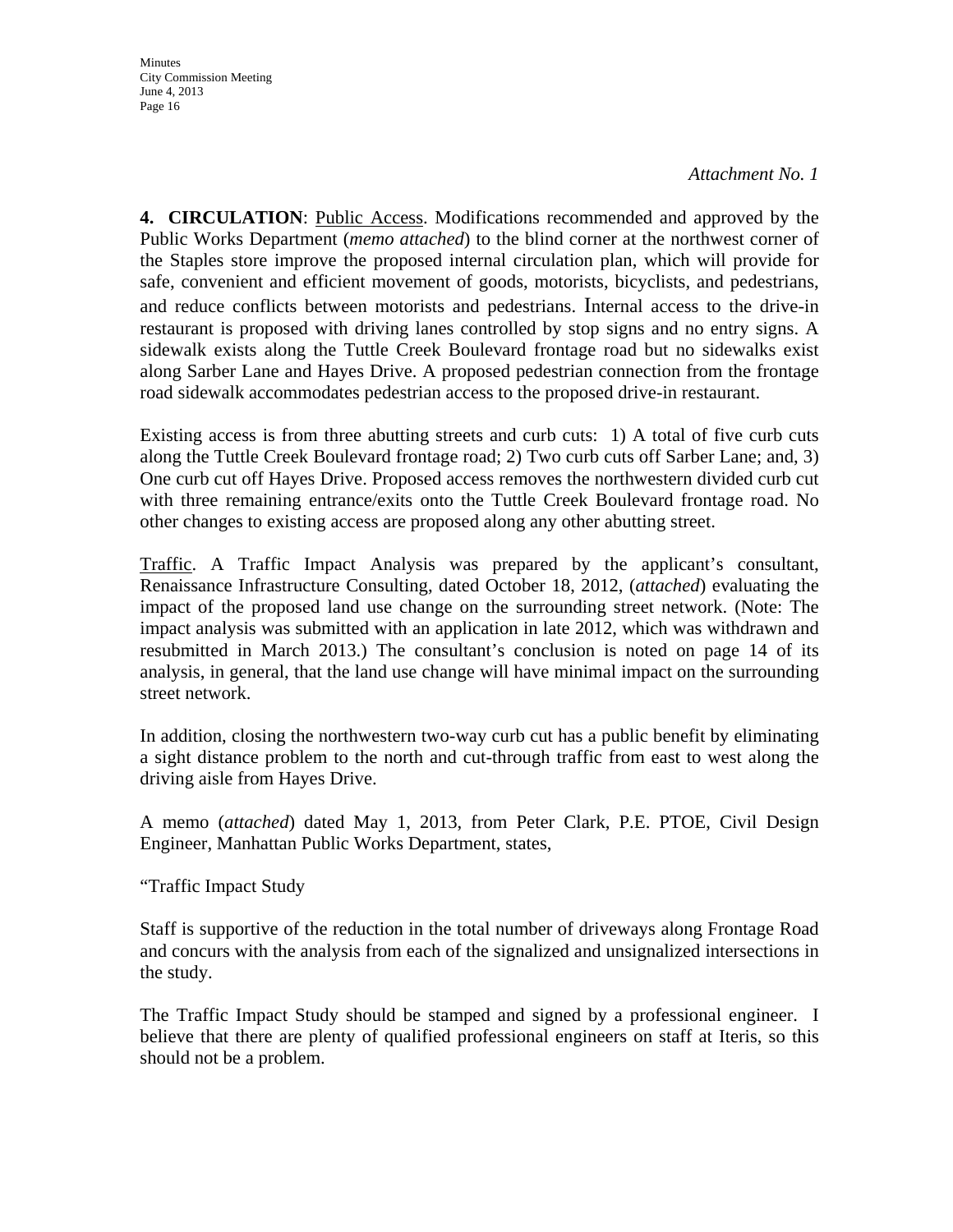## Site Plan

The engineer added a small bulb-out on the northeast corner of the parking area, directly adjacent to the northwest corner of the existing Staples building, per direction given by staff to address a safety concern with the blind corner. Staff requests that this bulb-out be located further west to allow westbound vehicles to see around the parked cars located along the western frontage of the building, and be extended south to help reinforce the "Left-Turn Only" design for the westbound traffic."

*(Note: The consultant's engineer revised the bulb out and relocated it to the west. Vehicles traveling east to west from Hayes Drive along the northern access aisle will face a stop sign and no left turn sign as the driver approaches the bulb out. The original design did not allow drivers to see around the building before making a left turn movement. The revised design accommodates better vision and turning movements. Peter Clark, P.E. PTOE, Civil Design Engineer, Manhattan Public Works Department, reviewed the revised design and accepts the change, which was made at his direction.)* 

## Off-Street Parking.

The proposed site plan, Sheet 1 of 4, shows 553 proposed off-street parking spaces. The existing condition site plan, Sheet 2 of 4, shows 644 off-street parking spaces with a net loss of 91 off-street parking spaces based on proposed and existing conditions. (Note: The latest amendment in 2004 proposed 643 off-street parking spaces as a result of the Tads Tropical Sno business.) In addition, seasonal storage was approved when Wal-Mart was a tenant and the applicant has proposed to delete seasonal storage, which may have reduced off-street parking for a period of time an annual basis if not removed as a temporary use

The Manhattan Zoning Regulations require at least 5.5 off-street parking spaces per 1,000 square feet of floor area. Gross floor area of the existing shopping center is noted on Sheet 1 of 4 at 145,900 square feet, including the proposed drive-in restaurant. The Manhattan Zoning Regulations allow computation of floor area for determining off-street parking requirements to deduct space devoted to storage, hallways, stairwells, elevators, bathrooms or mechanical rooms are deducted from gross floor area. Commercial spaces vary as occupants change, consequently net floor area can change dependent on the occupancy.

Based on existing gross floor space, 803 (802.5) off-street parking spaces would be required  $(145,900/1,000 \times 5.5)$ , or 159 more spaces than currently exists. The existing gross floor area is 139,500 square feet (less the proposed 6,400 square feet of drive-in restaurant) which is a demand for 767 off-street parking spaces, a ratio of 4.6 parking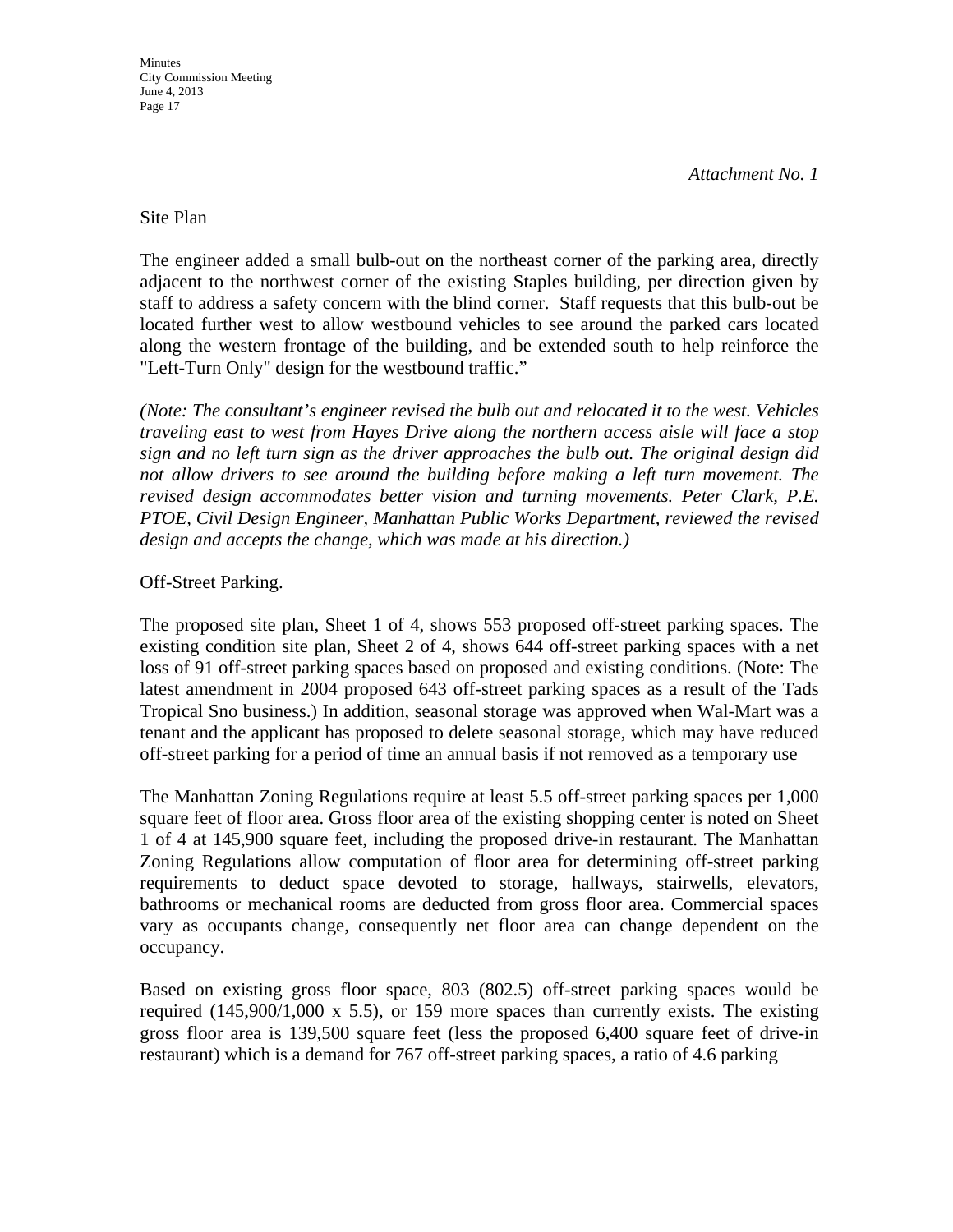spaces per 1,000 square feet. The addition of the drive-in restaurant reduces the overall total number of off-street parking spaces to 553 spaces, not including stacking for the drive-in window. Using the shopping center ratio method 145,900 square feet of gross floor area is a ratio of 3.8 parking spaces per 1,000 square feet of floor area.

The Planning Advisory Service Report Number 510/511, Parking Standards, notes a range of ratios from 3.3 parking spaces per 1,000 square feet of floor area up 6 parking spaces per 1,000 square feet of floor area. The PAS report cites 22 cities throughout the country. Based on the ranges cited, 3.8 parking spaces per 1,000 square feet of floor area are not unreasonable.

If parking demand was calculated on Manhattan Zoning Regulations retail space requirement, 1 parking space per 250 square feet of floor area, or 4 spaces per 1,000 square feet of net floor area. This ratio would be equivalent to 558 parking spaces for the existing commercial uses, and 52 for the restaurant based on the restaurant standard of 1 space per 3 person plus maximum employee shift, or 610 total parking spaces. This approach, however, is impractical due to the changing occupancy.

The elimination of seasonal outdoor storage and the expectation that net floor space would reduce the floor area, resulting in a ratio greater than 3.8 parking spaces per 1,000 square feet of floor area, could be expected. Based on casual observation, daily and weekend parking, parking tends to be centered towards the Hobby Lobby space. Underutilized parking is available in the southwest part of the parking lot and daily and weekend parking will to shift to that area.

**5. OPEN SPACE/LANDSCAPED AND COMMON AREA:** There is no common area other than the shared off-street parking lot. Landscaped space is primarily perimeter space along abutting streets and internal landscape islands.

**6. CHARACTER OF THE NEIGHBORHOOD:** The neighborhood is characterized as a commercial/industrial area, with commercial retail and service/commercial activities dominating the area to the south and north of the site between Hayes Drive and the Frontage Road and industrial and commercial services to the east of Hayes Drive. The neighborhood to the west of the site is a major street corridor.

# **MATTERS TO BE CONSIDERED WHEN REZONING**

**1. EXISTING USE:** The existing use is a commercial shopping center with buildings located on the eastern side of the property, one out building generally in the southwest corner of the site, and off-street parking on the western side of the site. Historically, the site was the location of a Wal-Mart store, replaced by a Super Wal-Mart to the north, and Dillons' grocery store, replaced by a Dillons' store to the south. The PUD is currently occupied by a range of commercial and service commercial uses.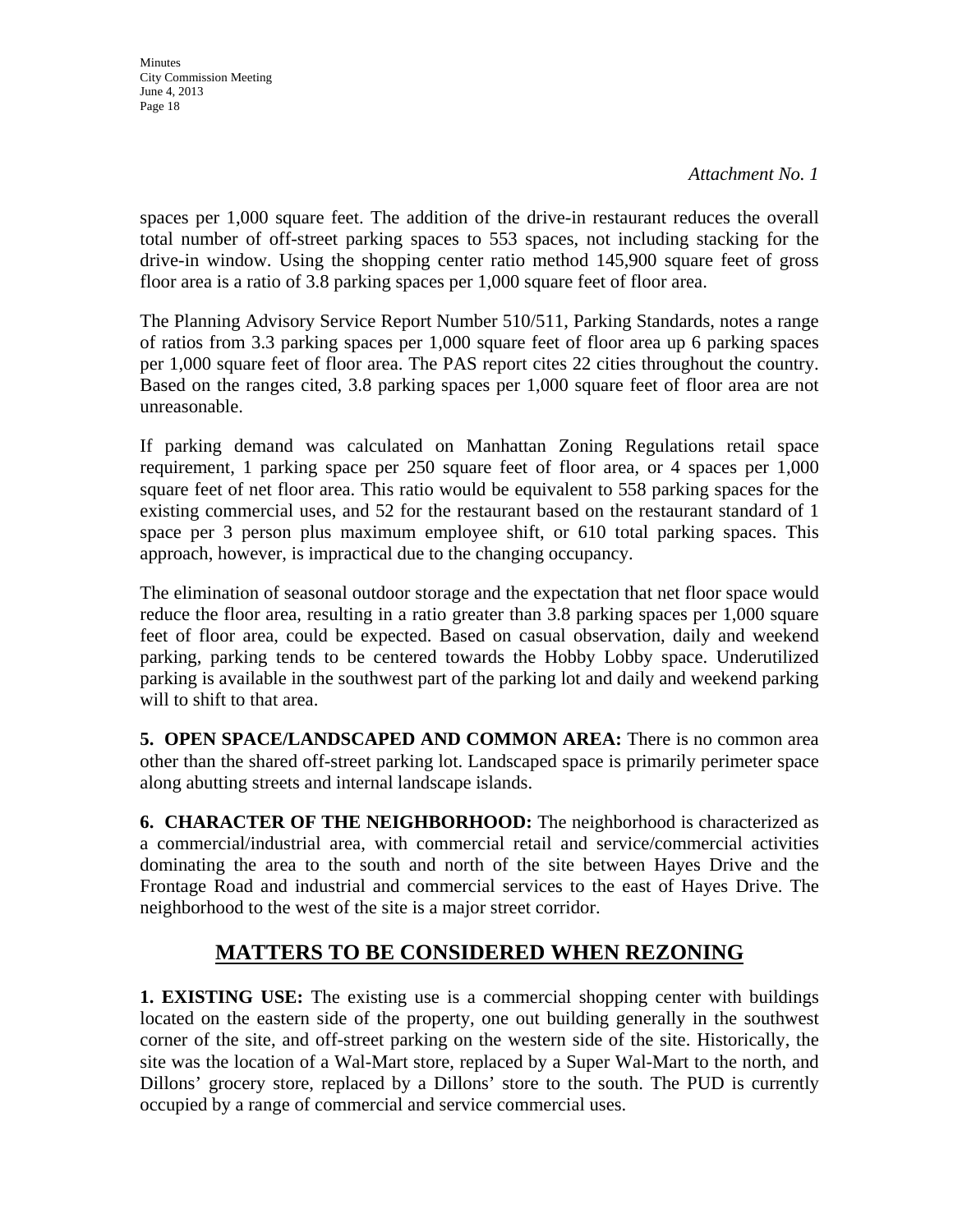**Minutes** City Commission Meeting June 4, 2013 Page 19

**2. PHYSICAL AND ENVIRONMENTAL CHARACTERISTICS:** The site is generally a flat and slopes to the west southwest, and is a developed commercial site consisting primarily with roof and asphalt paving and perimeter landscaping and landscape islands.

Existing Lot 1 is in the 100 Year (1%) Flood Plain (Flood Insurance Rate Map FIRM) Number 20161C0366E, effective date November 19, 2003, Zone AH, flood depths of 1 to 3 feet usually from ponding. The Base Flood Elevation is 1008 National Geodetic Vertical datum (NGVD) feet. The proposed undated preliminary FIRM modifies the 1% zone to AE, Base Flood Elevations determined. The map change reduces the amount of Lot 1 affected by the 1% Flood, to an area west of the existing commercial buildings out to the frontage road, which includes the area of the proposed drive-in restaurant. The proposed BFE is 1008 feet.

## **3. SURROUNDING LAND USE AND ZONING:**

**(a.) NORTH:** Commercial strip center and Super Wal-Mart; PUD.

**(b.) SOUTH:** Sarber Lane, hotel, grocery restaurant, and other service commercial uses; C-5, Highway Service Commercial District**.** 

**(c.) EAST:** Hayes Drive, auto related service commercial, K-Mart; C-5, and PUD.

**(d.) WEST:** K-177 Tuttle Creek Boulevard and frontage road, Manhattan Marketplace; C-5, and PUD.

## **4. GENERAL NEIGHBORHOOD CHARACTER:** See No. 6 above, **CHARACTER OF THE NEIGHBORHOOD**.

**5. SUITABILITY OF SITE FOR USES UNDER CURRENT ZONING:** The PUD is zoned and suitable for the existing uses, all of which are a Permitted Use in the C-2 District.

**6. COMPATIBILITY OF PROPOSED DISTRICT WITH NEARBY PROPERTIES AND EXTENT TO WHICH IT MAY HAVE DETRIMENTAL AFFECTS:** The proposed amendment is compatible with nearby properties because the PUD is in a highway service commercial environment accessed from three streets. The surrounding area is zoned to serve the motoring public in a manner consistent with higher traffic volumes. Some added light and minimal noise is expected with the additional drive-in restaurant. The proposed amendments are no different than those in the service commercial character of the area.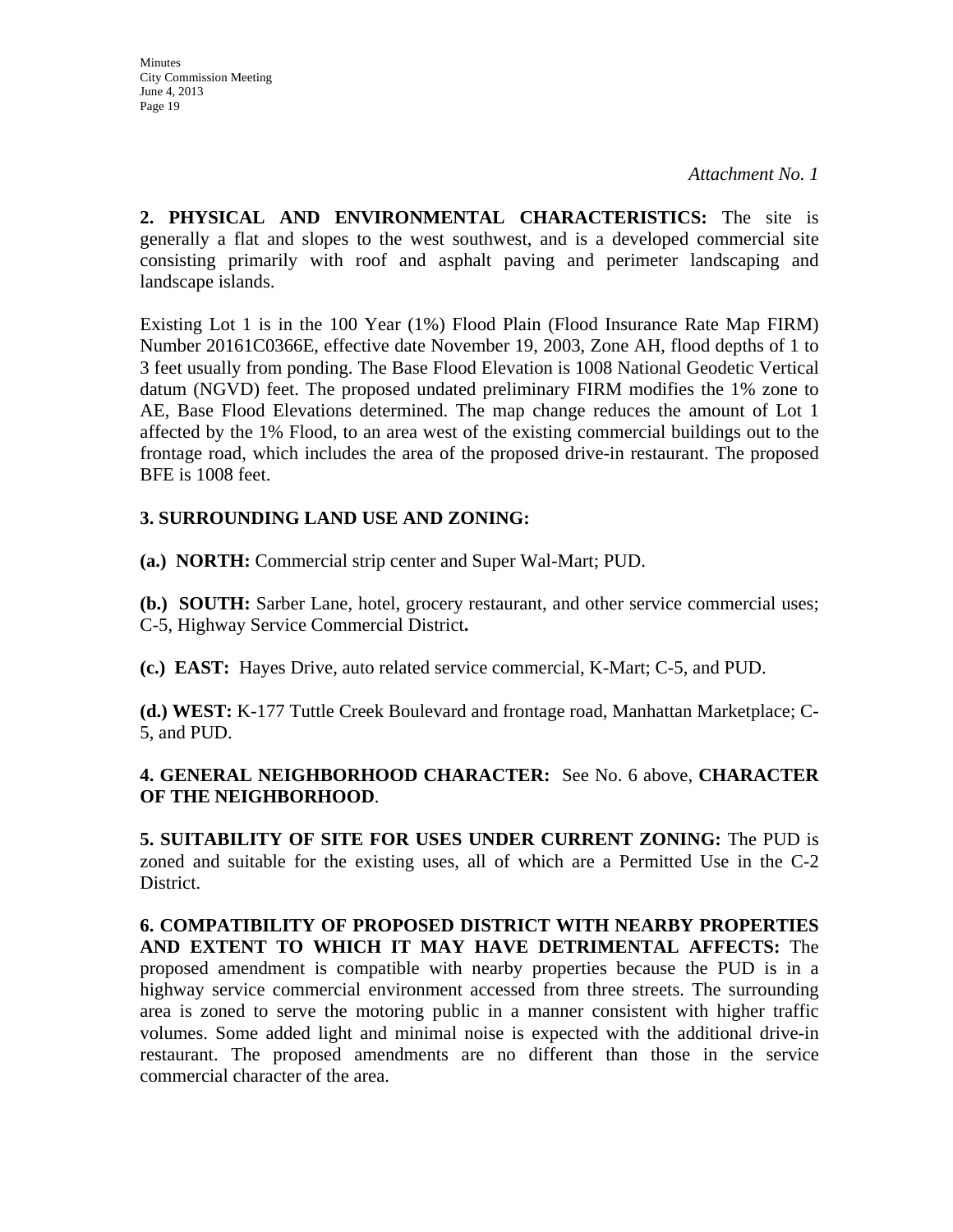**7. CONFORMANCE WITH COMPREHENSIVE PLAN:** The site is designated as CC, Community Commercial, a designation intended to provide for a mix of retail and commercial services in a concentrated and unified setting. The existing PUD and proposed amendment conform to the Comprehensive Plan.

## **8. ZONING HISTORY AND LENGTH OF TIME VACANT AS ZONED:**

| 1969          | Annexation/Zoned C-5, Service Commercial District and I-2, Industrial     |
|---------------|---------------------------------------------------------------------------|
|               | Park District                                                             |
| 1971          | Original Wal-Mart PUD established                                         |
| 1982          | Planning Board approved Final Plat, Wal-Mart Addition                     |
| 1990          | Major expansion of Wal-Mart and establishment of new revised Wal-         |
|               | Mart Planned Unit Development (Ordinance No. 4630)                        |
| 1991          | Planning Board approved Wal-Mart Add., Unit 2 (As-built replat)           |
| 1993          | Amend Wal-Mart PUD signage plan (Ord. No. 4828)                           |
| 1996          | Amend Wal-Mart PUD signage plan (Ord. No. 4993)                           |
| July 7, 1997  | Planning Board recommends approval of building expansion for a            |
|               | <b>Staples Office Store</b>                                               |
| Aug. 19, 1997 | City Commission approves Ord. No. 5054 expansion for Staples              |
| June 5, 2000  | Planning Board recommends approval of an increase of outdoor storage      |
|               | for seasonal sales of landscape materials and a reduction of the required |
|               | number of parking spaces during the 4 month display period.               |
| June 20, 2000 | City Commission approves first reading of the amendment to increase       |
|               | of outdoor storage for seasonal sales of landscape materials and a        |
|               | reduction of the required number of parking spaces during the 4 month     |
|               | display period.                                                           |
| July 11, 2000 | City Commission approves Ordinance No. 6146.                              |
| July 19, 2004 | Planning Board recommends approval of an amendment to allow               |
|               | "Tad's Tropical Sno" outbuilding in the southern part of the parking      |
|               | lot.                                                                      |
| Aug. 3, 2004  | City Commission approves first reading of amendment for Tad's             |
|               | Tropical Sno.                                                             |
| Aug. 17, 2004 | City Commission approves Ordinance No. 6426 amendment for Tad's           |
|               | Tropical Sno.                                                             |

**9. CONSISTENCY WITH INTENT AND PURPOSE OF THE ZONING ORDINANCE:** The intent and purpose of the Zoning Regulations is to protect the public health, safety, and general welfare; regulate the use of land and buildings within zoning districts to assure compatibility; and to protect property values. The PUD Regulations are intended to provide a maximum choice of living environments by allowing a variety of housing and building types; a more efficient land use than is generally achieved through conventional development; a development pattern that is in harmony with land use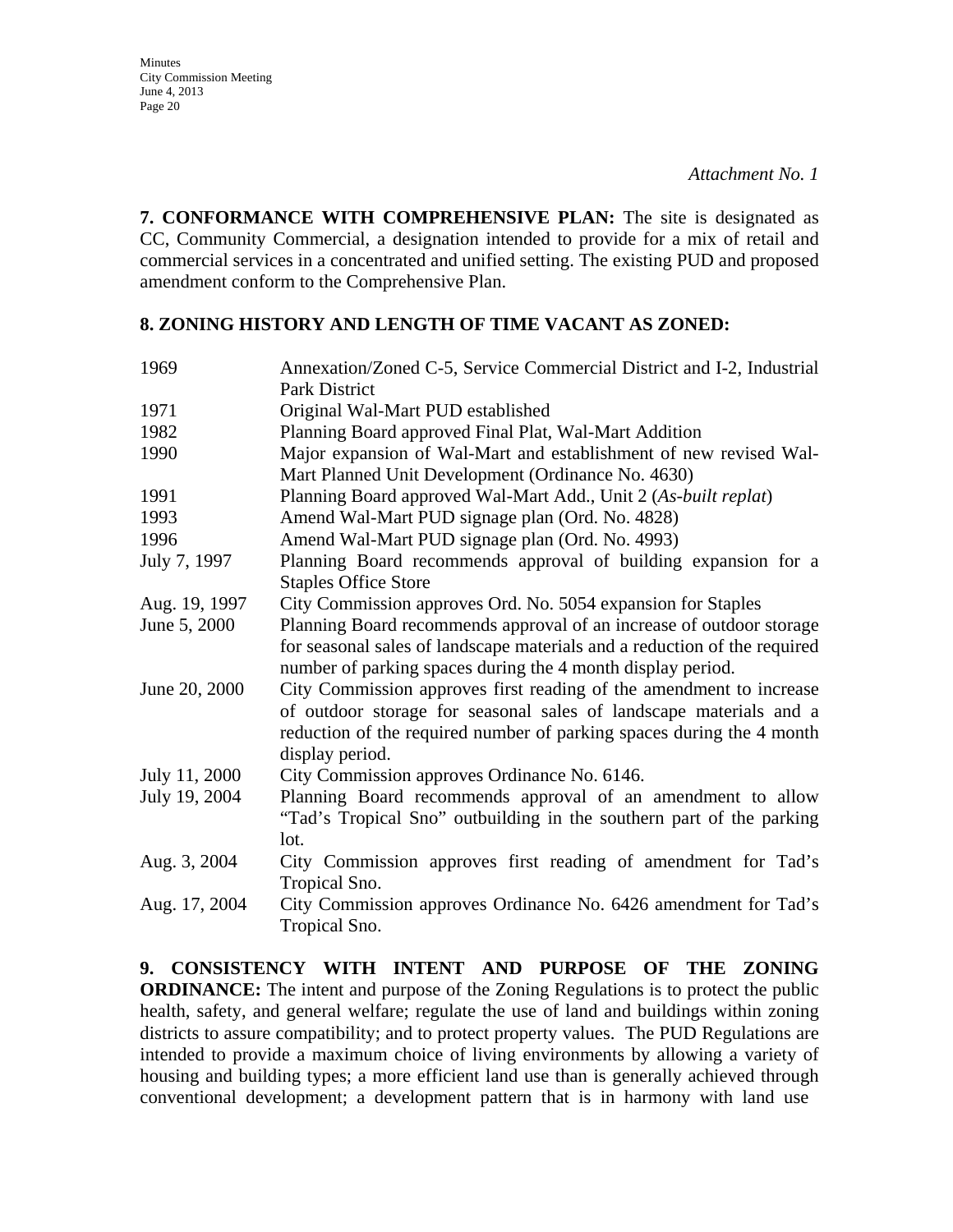*Attachment No. 1*

density, transportation facilities and community facilities; and a development plan which addresses specific needs and unique conditions of the site which may require changes in bulk regulations or layout. The proposed amendments are consistent with the PUD, subject to the conditions of approval.

The proposed second tenant sign, in addition, to the monument sign for Chick-fil-A, is consistent with the general rule for signs in commercial PUDs, which the Manhattan Zoning Regulations suggest follow the C-2 District requirements. The number of ground or pole signs allowed along a street in the C-2 District is:

"Ground or Pole signs: A total of one per zoning lot indicating only the name of the shopping center complex and/or the names of the occupants. A total of two such signs may be permitted when the total street frontage upon which the zoning lot abuts is in excess of 600 feet or when the zoning lot fronts on more than one street."

*(Note: At the Planning Board's meeting on May 6, 2013, the applicant proposed and the Board found that the second multi-tenant sign and Chick-fil-A ground sign be replaced with a smaller monument sign in the northwest corner of the PUD limited to identification of Chick-fil-A, a reader board for Chick-fil-A, and tenant identification of Staples. The proposed change would be consistent with the C-2 District requirements for signs along a street frontage.)* 

**10. RELATIVE GAIN TO THE PUBLIC HEALTH, SAFETY AND WELFARE THAT DENIAL OF THE REQUEST WOULD ACCOMPLISH, COMPARED WITH THE HARDSHIP IMPOSED UPON THE APPLICANT:** There appears to be no adverse affects on the public and no relative gain would be accomplished by denial. If the improvements are made, it may be a hardship to the applicant if the amendments are denied.

**11. ADEQUACY OF PUBLIC FACILITIES AND SERVICES:** Adequate public sewer and water are available to serve the business.

**12. OTHER APPLICABLE FACTORS:** There are no other applicable factors.

**13. STAFF COMMENTS:** City Administration recommends approval of the proposed amendment of the Wal-Mart Planned Unit Development, and approval of the Final Development Plan of Manhattan Crossing, subject to the following conditions of approval:

1. A Drive-in restaurant, located in the northwestern portion of the PUD, shall be a Permitted Use, subject to all drawings and documents submitted as a part of the Final Development Plan application.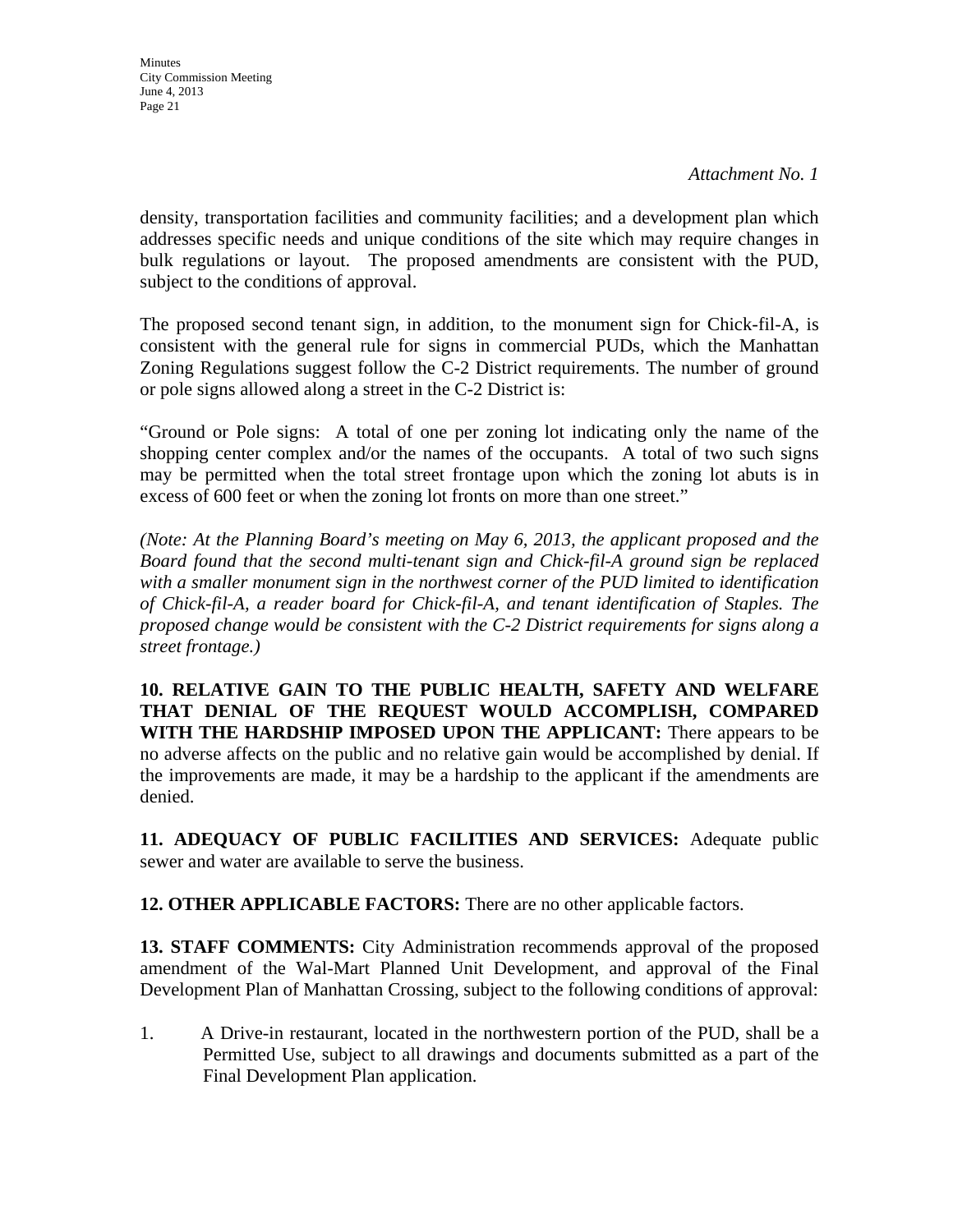- 2. Signage for the drive-in restaurant and the shopping center multi-tenant monument sign, located at the main western entrance of the PUD, shall be constructed as proposed in the Final Development Plan application documents. A smaller two-tenant monument sign proposed at the northwest corner of the PUD shall be constructed as proposed in the modified application documents.
- 3. Exempt signage shall include signage described in Article VI, Section 6-104  $(A)(1),(2),(4),(5)$ , and  $(7)$ ; and, Section 6-104  $(B)(2)$  and  $B(5)$ .
- 4. Landscaping and underground irrigation shall be maintained in good condition.
- 5. A landscape performance agreement shall be approved, prior to issuance of a building permit.

## **ALTERNATIVES:**

- 1. Recommend approval of the proposed amendment of the Wal-Mart Planned Unit Development, and approval of the Final Development Plan of Manhattan Crossing, stating the basis for such recommendation.
- 2. Recommend denial of the proposed amendment of the Wal-Mart Planned Unit Development, and approval of the Final Development Plan of Manhattan Crossing, stating the specific reasons for denial.
- 3. Table the proposed Amendment to a specific date, for specifically stated reasons.

# **POSSIBLE MOTION:**

The Manhattan Urban Area Planning Board recommends approval of the proposed amendment of the Wal-Mart Planned Unit Development, and approval of the Final Development Plan of Manhattan Crossing, based on the findings in the Staff Report, subject to the five conditions of approval recommended and modified by City Administration.

**PREPARED BY:**. Steve Zilkie, AICP, Senior Planner **DATE:** May 1, 2013. Revised May 13, 2013. 13036Revised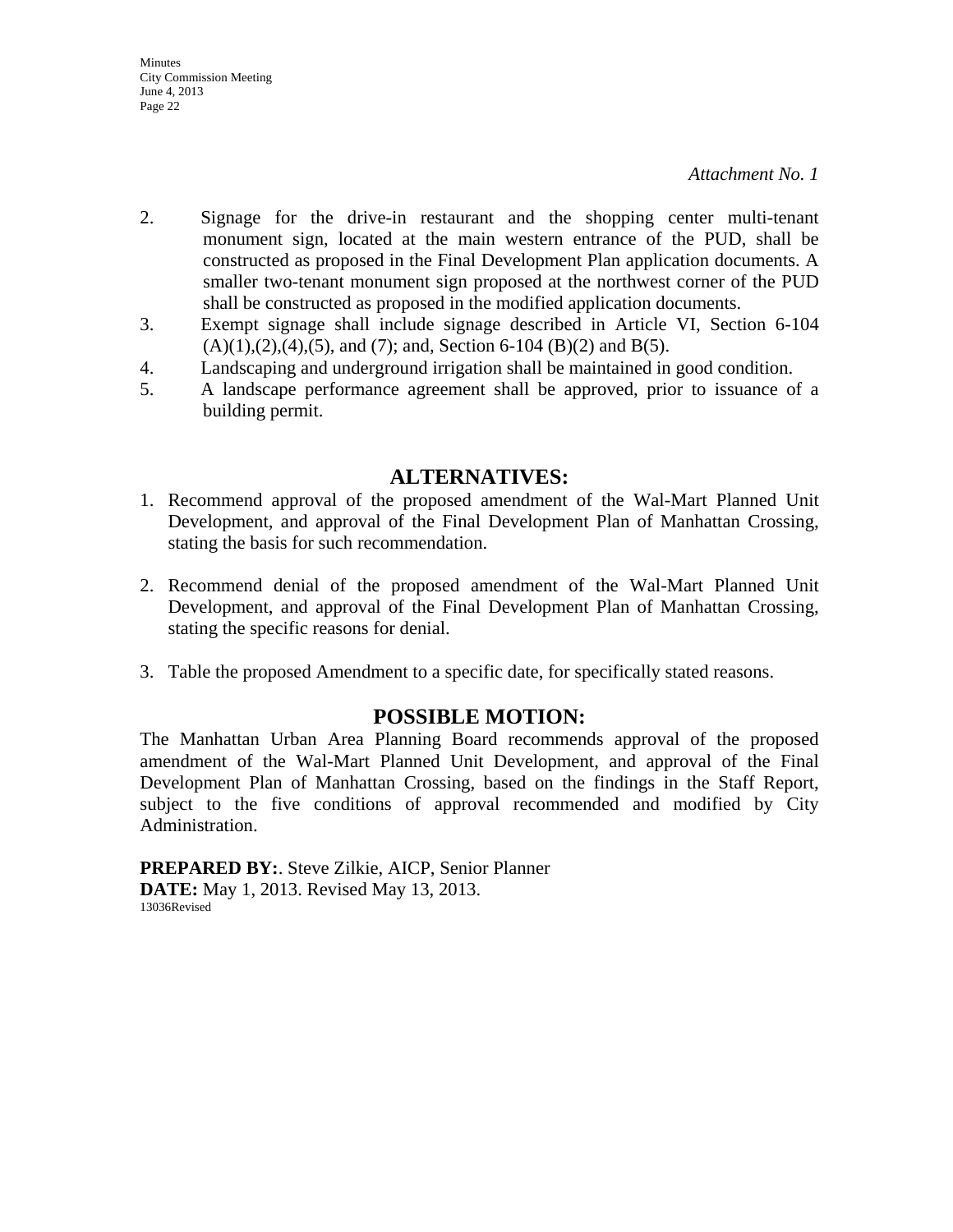#### **STAFF REPORT**

## **ON AN APPLICATION TO REZONE PROPERTY**

**FROM:** C-5, Highway Service Commercial District.

**TO:** I-2, Industrial Park District.

**APPLICANT:** SMH Consultants – Jeffrey Hancock, on behalf of the owner.

**ADDRESS:** 4201B Anderson Avenue, Suite 2, Manhattan, KS 66503.

**OWNERS:** Connie L. Westgate –Westgate Auto Repair.

**ADDRESS:** 610 Hayes Drive.

**LOCATION:** Lot 4, Manhattan Industrial Park, Unit Four.

**AREA:** 50,155 square feet (1.15 acres).

**DATE OF PUBLIC NOTICE PUBLICATION:** Monday, April 15, 2013.

## **DATE OF PUBLIC HEARING: PLANNING BOARD:** Monday, May 6, 2013. **CITY COMMISSION:** Tuesday, May 21, 2013.

### **THIRTEEN MATTERS TO BE CONSIDERED WHEN REZONING**

- **1. EXISTING USE:** The lot is developed with an approximately 5,200 square foot building and accessory off-street parking lot on it. The lot shares a private access driveway with four (4) adjacent businesses. Manko Window and Door Systems have proposed to locate a wood window manufacturing facility and an associated wood window showroom in the existing building.
- **2. PHYSICAL AND ENVIRONMENTAL CHARACTERISTICS:** The site is a rectangular shaped lot on the east side of Hayes Drive. The site is generally flat. A shallow drainage area is located along the east property line. The site is shown on the effective Flood Insurance Rate Map (FIRMs) panel number 0366E as being located in the AH, 1% Annual Chance Floodplain due to ponding. The preliminary FIRMs of the Riley County Flood Insurance Study update shows the site to be in the Zone X, Protected by Levee Floodplain.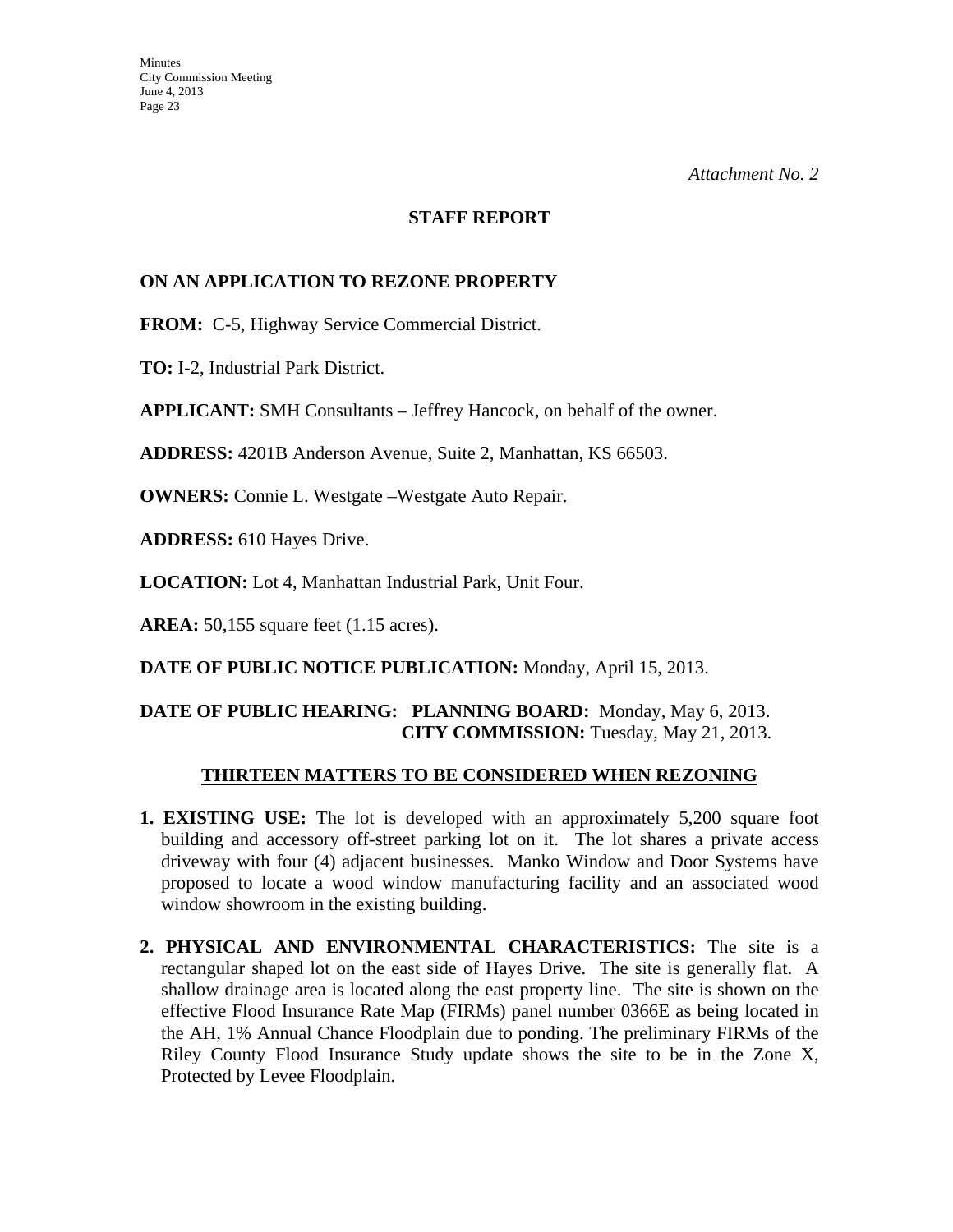### **3. SURROUNDING LAND USE AND ZONING:**

- **NORTH:** Automotive Repair Businesses, Service Circle right-of-way and Manko Window system manufactures facility; C-5, Highway Service Commercial District and I-2, Industrial Park District.
- **SOUTH:** Automotive Repair Businesses and the K-Mart Shopping Center C-5, Highway Service Commercial District and K-Mart PUD; Commercial Planned Unit Development.
- **EAST:** K-Mart Shopping Center and Plaza East Shopping Center; K-Mart PUD, Commercial Planned Unit Development and C-2, Neighborhood Shopping District.
- **WEST:** Hayes Drive right-of-way and commercial retail and professional business uses; C-5, Highway Service Commercial District and Wal-Mart PUD, Commercial Planned Unit Development.
- **4. GENERAL NEIGHBORHOOD CHARACTER:** The immediate area is a mix of vacant commercial lots, service repair businesses, Manko Window Systems manufacturing business and other retail commercial uses.
- **5. SUITABILITY OF SITE FOR USES UNDER CURRENT ZONING:** The site meets the minimum lot size and area requirements for the C-5, Highway Service Commercial District. The applicant's client has proposed to renovate the building to house Manko Window System's wood window production and accessory showroom. The window manufacturing use is not permitted in the C-5 District, thus the need for the proposed rezoning to I-2, Industrial Park District.
- **6. COMPATIBILITY OF PROPOSED DISTRICT WITH NEARBY PROPERTIES AND EXTENT TO WHICH IT MAY HAVE DETRIMENTAL AFFECTS:** The proposed rezoning from C-5, Highway Service Commercial District to I-2 Industrial Park District is compatible with the surrounding properties. The I-2 District is designed to allow for a broad range of manufacturing and research activities in a large lot industrial park setting. The lot immediately to the north of the site is zoned C-5 District. The current uses found in the C-5 District in the area are service repair uses associated with Manko Window Systems or the automotive repair industry. The current uses are of a light industrial nature and compatible with the I-2 District. The commercial retail uses to the east of the site face U.S. Highway 24 to the southeast. The commercial retail and business professional uses to the west face Tuttle Creek Boulevard. Only the rear of these commercial buildings can be seen from the site.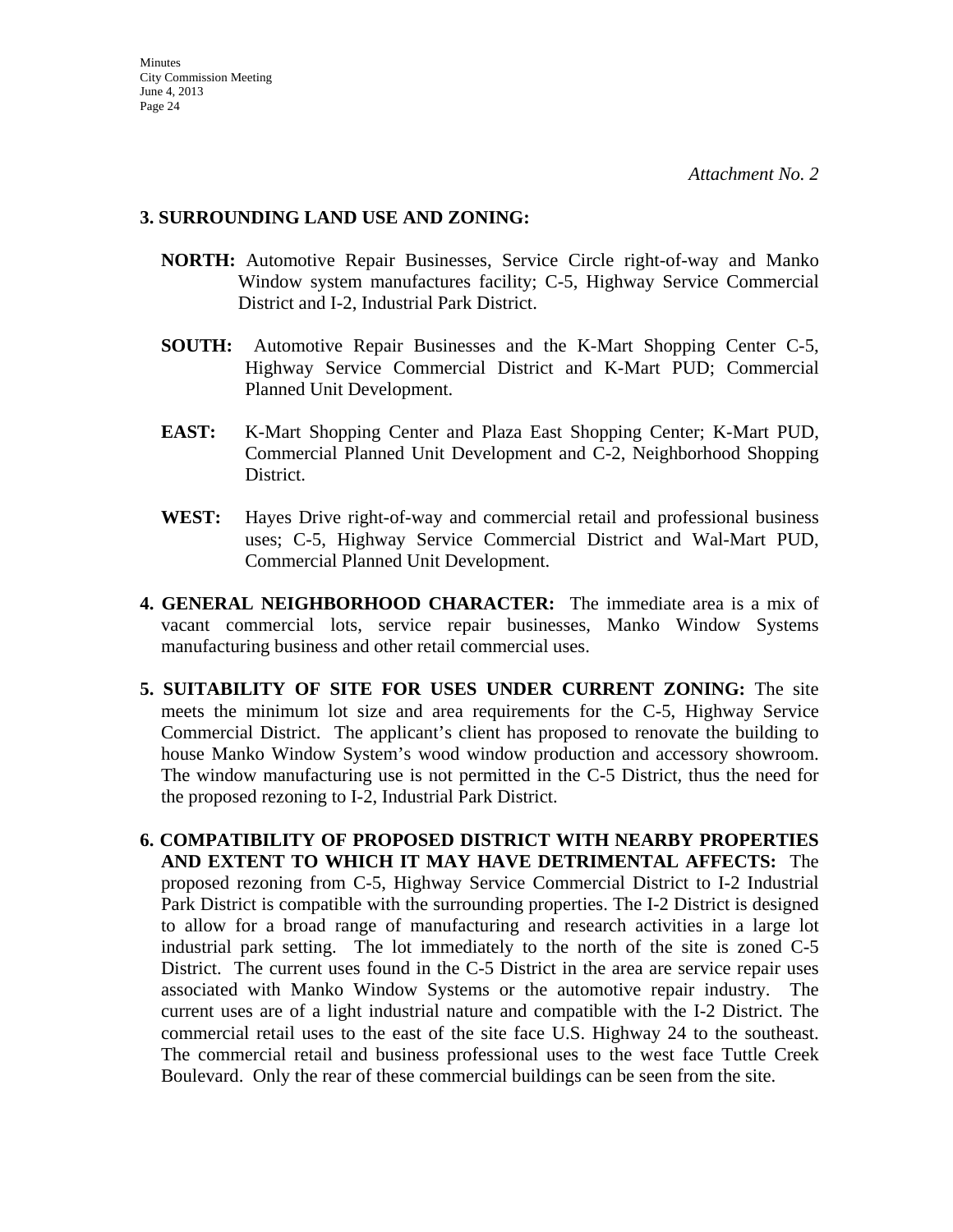*Attachment No. 2*

 The proposed rezoning should not result in any detrimental effects related to traffic, light or noise when compared to the permitted uses allowed in the C-5 District, which the site is currently zoned. The intent of the applicant's client is to renovate the building to house Manko Window System's wood window production and accessory showroom; however, any of the permitted or conditional uses of the I-2 District would be allowed.

**7. CONFORMANCE WITH COMPREHENSIVE PLAN:** The site is shown on the future land use map in the northeast planning area as Commercial Center (CC). The I-2 District falls within the Industrial (IND) land use designation of the Comprehensive Plan.

The CC and IND policies are set out below in *italics* and *bold italics.*

## *COMMUNITY COMMERCIAL (CC)*

### *CC 1: Characteristics*

*Community Commercial Centers provide a mix of retail and commercial services in a concentrated and unified setting that serves the local community and may also provide a limited draw for the surrounding region. These centers are typically anchored by a larger national chain, between 120,000 and 250,000 square feet, which may provide sales of a variety of general merchandise, grocery, apparel, appliances, hardware, lumber, and other household goods. Centers may also be anchored by smaller uses, such as a grocery store, and may include a variety of smaller, complementary uses, such as restaurants, specialty stores (such as books, furniture, computers, audio, office supplies, or clothing stores), professional offices and health services. The concentrated, unified design of a community commercial center allows it to meet a variety of community needs in a "one-stop shop" setting, minimizing the need for multiple vehicle trips to various commercial areas around the community. Although some single use highway-oriented commercial activities will continue to occur in some areas, this pattern of development is generally not encouraged.* 

## *CC 2: Location*

*Community Commercial Centers should be located at the intersection of one or more major arterial streets. They may be located adjacent to urban residential neighborhoods and may occur along major highway corridors as existing uses become obsolete and are phased out and redeveloped over time. Large footprint retail buildings (often known as "big-box" stores) shall only be permitted in areas of the City where adequate access and services can be provided.* 

## *CC 3: Size*

*Typically require a site of between 10 and 30 acres.*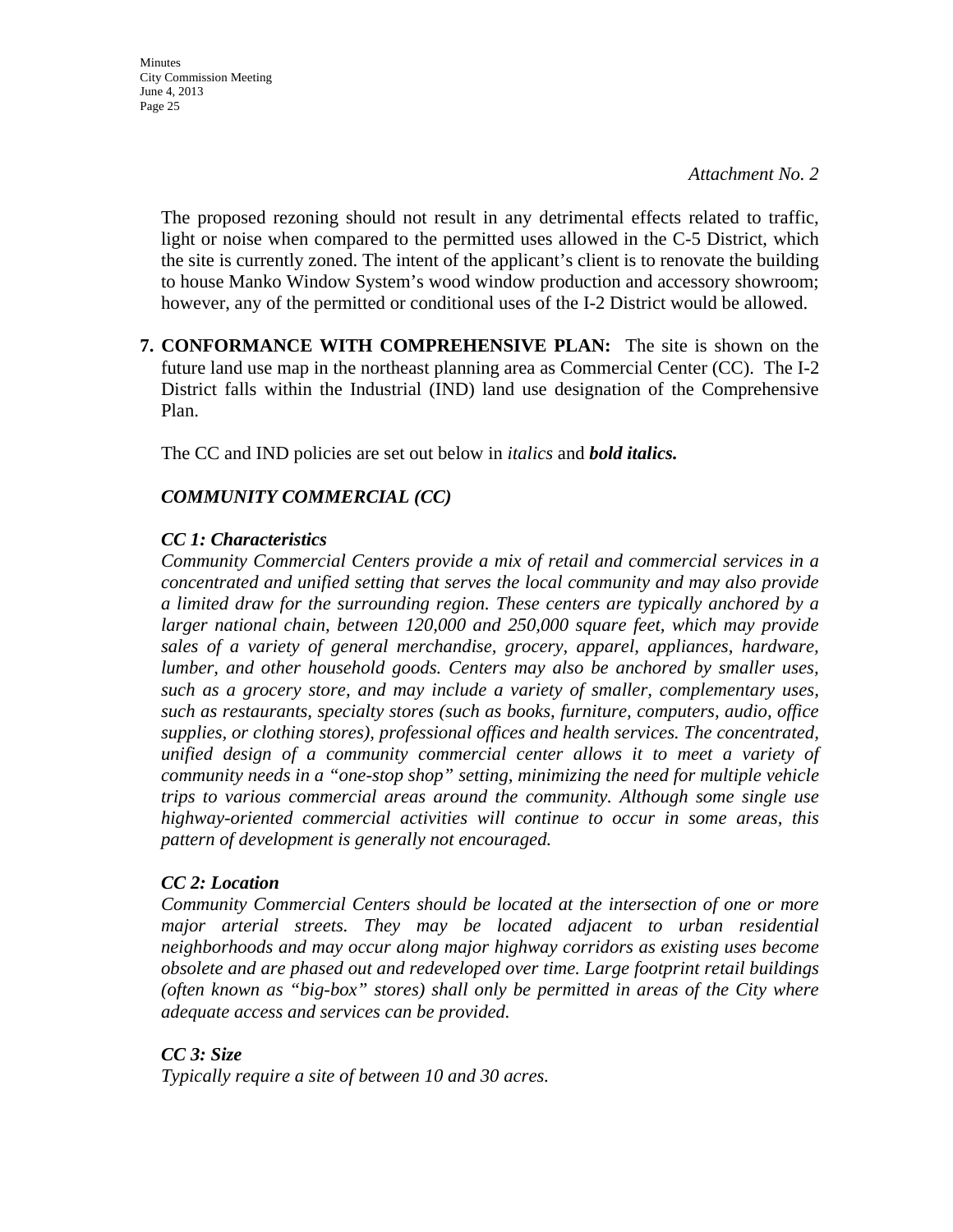## *CC 4: Unified Site Design*

*A unified site layout and design character (buildings, landscaping, signage, pedestrian and vehicular circulation) shall be required and established for the center to guide current and future phases of development. Building and site design should be used to create visual interest and establish a more pedestrian-oriented scale for the center and between out lots.* 

## *CC 5: Architectural Character*

*Community Commercial Centers shall be required to meet a basic level of architectural detailing, compatibility of scale with surrounding areas, pedestrian and bicycle access, and mitigation of negative visual impacts such as large building walls, parking areas, and service and loading areas. While these requirements apply to all community commercial development, they are particularly important to consider for larger footprint retail buildings, or "big-box" stores. A basic level of architectural detailing shall include, but not be limited to, the following:* 

*• Façade and exterior wall plane projections or recesses;* 

*• Arcades, display windows, entry areas, awnings, or other features along facades facing public streets;* 

*• Building facades with a variety of detail features (materials, colors, and patterns); and* 

*• High quality building materials.* 

# *CC 6: Organization of Uses*

*Community commercial services should be concentrated and contained within planned activity centers, or nodes, throughout the community. Within each activity center or node, complementary uses should be clustered within walking distance of each other to facilitate efficient, "one-stop shopping", and minimize the need to drive between multiple areas of the center. Large footprint retail buildings, or "big-box" stores should be incorporated as part of an activity center or node along with complementary uses. Isolated single store developments are strongly discouraged.* 

## *CC 7: Parking Design and Layout*

*Uninterrupted expanses of parking should be avoided. Parking areas should be broken into smaller blocks divided by landscaping and pedestrian walkways. Parking areas should be distributed between the front and sides of buildings, or front and rear, rather than solely in front of buildings to the extent possible.* 

## *CC 8: Circulation and Access*

*Clear, direct pedestrian connections should be provided through parking areas to building entrances and to surrounding neighborhoods or streets. Integrate main entrances or driveways with the surrounding street network to provide clear connections between uses….*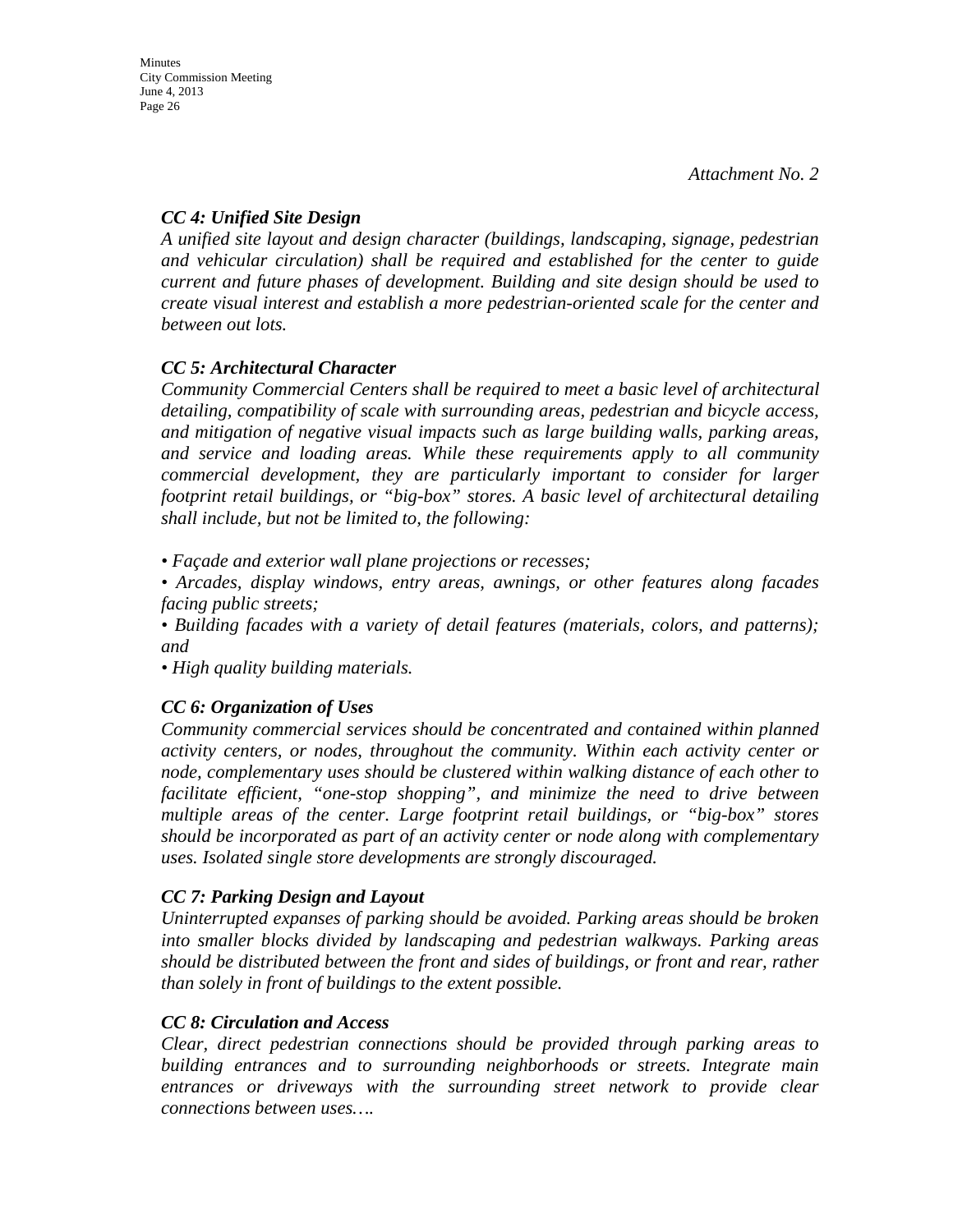### *Employment: Industrial and Office*

## *BACKGROUND AND INTENT*

*Employment uses within the Urban Area are intended to provide concentrated areas of high quality employment facilities for uses such as office headquarters, research and development facilities, and educational facilities, as well as locations for light and heavy manufacturing, warehousing and distribution, indoor and screened outdoor storage, and a wide range of other industrial services and operations.* 

### *INDUSTRIAL (IND)*

### *I 1: Characteristics*

*The Industrial designation is intended to provide locations for light and heavy manufacturing, warehousing and distribution, indoor and screened outdoor storage, and a wide range of other industrial services and operations. Typically, heavy industrial uses involve more intensive work processes, and may involve manufacturing or basic resource handling and/or extraction. Design controls within an Industrial area are not as extensive as in the Office/Research Park category and a broader range of uses is permitted.* 

## *I 2: Location*

*Because of their potential environmental impacts, Industrial uses should generally be located away from population centers or must be adequately buffered. Traffic generated by industrial uses should not pass through residential areas. Sites should have access to one or more major arterials or highways capable of handling heavy truck traffic. Railroad access is also beneficial to certain types of heavy industrial uses. Light industrial uses can typically be located in areas that also contain some highwayoriented commercial uses, and might benefit from close proximity and better access to their local customer base.* 

### *I 3: Screening*

*Storage, loading and work operations should be screened from view along all industrial area boundaries (when adjacent to non-industrial uses) and along all public streets.* 

The immediate area along Hayes Drive and Service Circle consist of service commercial uses associated with the automotive repair industry, which are compatible with the I-2 District. Many of the factors of the CC policies do not apply to the area along Hayes Drive because the policies relate to shopping centers.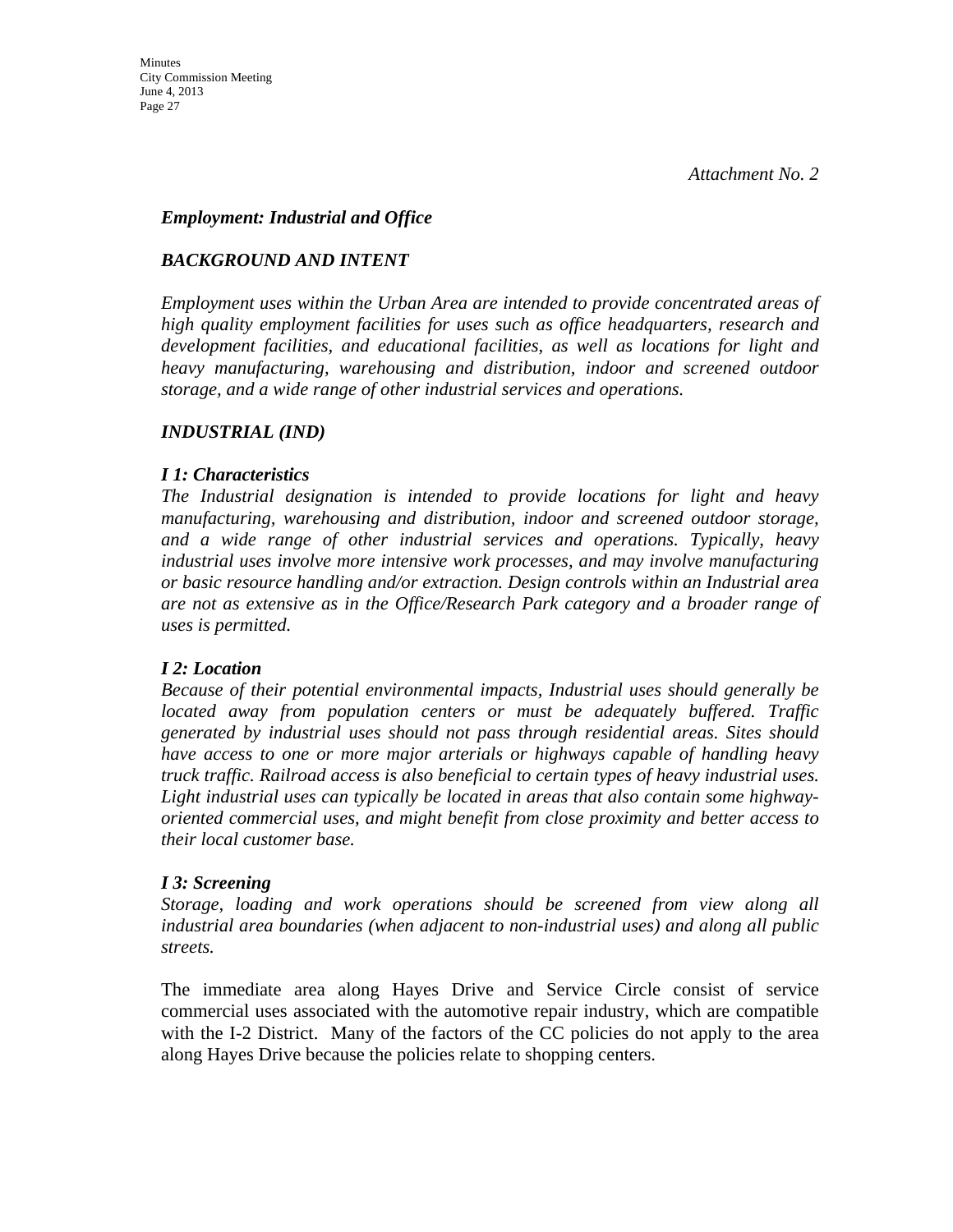**Minutes** City Commission Meeting June 4, 2013 Page 28

> To the north of the subject site are areas in the I-2 Zoning District, including Lot 4, Manhattan Service Park Addition at the end of Service Circle, for which first reading will be considered on May 7, 2013, to rezone from C-5 to I-2.

The proposed I-2 District is in general conformance to the Comprehensive Plan.

### **8. ZONING HISTORY AND LENGTH OF TIME VACANT AS ZONED:**

| July 1, 1969                | City Commission approved Ordinance No. 2652<br>annex area that includes the site into the City and<br>rezone the area to E, Light Industrial District                                                                               |
|-----------------------------|-------------------------------------------------------------------------------------------------------------------------------------------------------------------------------------------------------------------------------------|
| July 15, 1969               | City Commission approves Ordinance No. 2658<br>which established a new Zoning Ordinance for the<br>City. The new Zoning Ordinance rezoned the site<br>from E, Light Industrial District to I-3, Light<br><b>Industrial District</b> |
| December 16, 1969           | Manhattan City Commission approves Ordinance<br>No. 2692 to rezoned an area, including the site from<br>I-3 District to I-2, Industrial Park District                                                                               |
| October 7, 1985             | Manhattan Urban Area Planning Board approves the<br>Preliminary Plat of Manhattan Industrial Park<br>Addition, Unit 4 and recommends approval to rezone<br>the area of the Preliminary Plat from I-2 District to<br>C-5 District.   |
| November 5, 1985 to present | City Commission approves the ordinance to rezone<br>the area from I-2 District to C-5 District.                                                                                                                                     |

## **9. CONSISTENCY WITH INTENT AND PURPOSE OF THE ZONING ORDINANCE:**

The intent and purpose of the Manhattan Zoning Regulations is to protect the public health, safety, and general welfare; regulate the use of land and buildings within zoning districts to assure compatibility; and to protect property values.

The I-2, Industrial Park District is designed to allow for a broad range of manufacturing and research activities in a large lot industrial park setting. The I-2 District's minimum lot size is one (1) acre; minimum lot width is one hundred (100) feet; and a minimum lot depth is one hundred fifty (150) feet. The new lot will meet and exceed the minimum requirements of the I-2 District.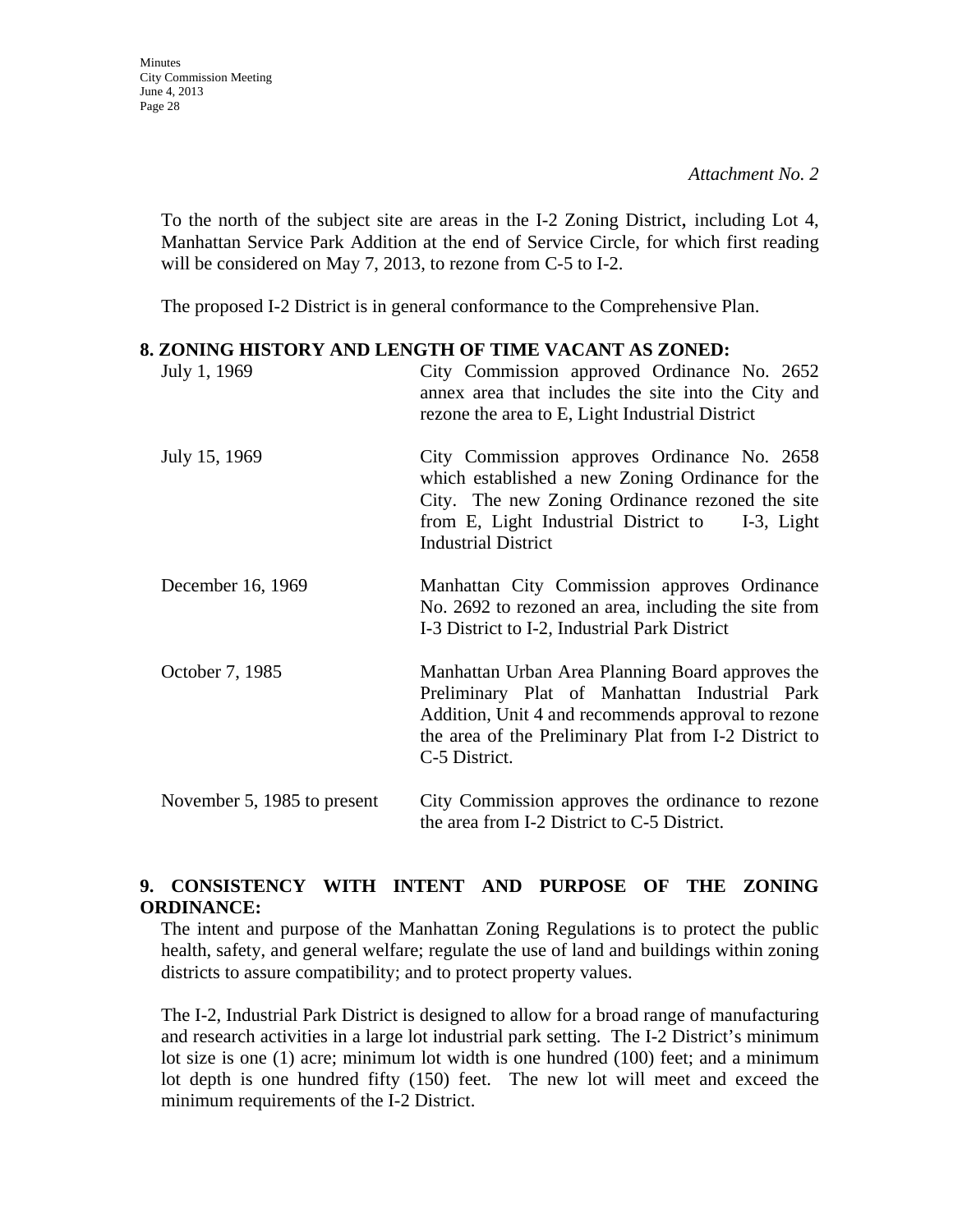Section 15-103(B) lists the minimum requirements for an application to request a zoning change. The requirements are:

No application for amendment to change the zoning classification of any lot, parcel or tract of land shall be accepted unless such lot, parcel or tract has 100 feet of frontage on a public street, or has 10,000 square feet of area, or abuts a lot, parcel or tract of land that has the same zoning classification as that which is proposed for the property which is the subject of the proposed amendment.

The site has 106 feet of frontage on Hayes Drive and is approximately 50,100 square feet in area.

The proposed rezoning is consistent with the Manhattan Zoning Regulations.

- **10. RELATIVE GAIN TO THE PUBLIC HEALTH, SAFETY AND WELFARE THAT DENIAL OF THE REQUEST WOULD ACCOMPLISH, COMPARED WITH THE HARDSHIP IMPOSED UPON THE APPLICANT:** There appears to be no relative gain to the public that denial would accomplish compared to the hardship of denial upon the applicant. The applicant's client is proposing to start a wood window manufacturing facility and showroom associated with Manko Windows System. It would be a hardship upon the applicant and property owner to deny the proposed rezoning in a neighborhood, which has developed with a mix of commercial and industrial uses.
- **11. ADEQUACY OF PUBLIC FACILITIES AND SERVICES:** There are adequate public facilities and services to serve the site.

# **12. OTHER APPLICABLE FACTORS:** None

**13. STAFF COMMENTS:** City Administration recommends approval of the proposed rezoning of Lot 4, Manhattan Industrial Park, Unit Four from C-5, Highway Service Commercial District, to I-2, Industrial Park District, based on the findings in the Staff Report.

## **ALTERNATIVES:**

i. Recommend approval of the proposed rezoning of Lot 4, Manhattan Industrial Park, Unit Four from C-5, Highway Service Commercial District, to I-2, Industrial Park District, stating the basis for such recommendation.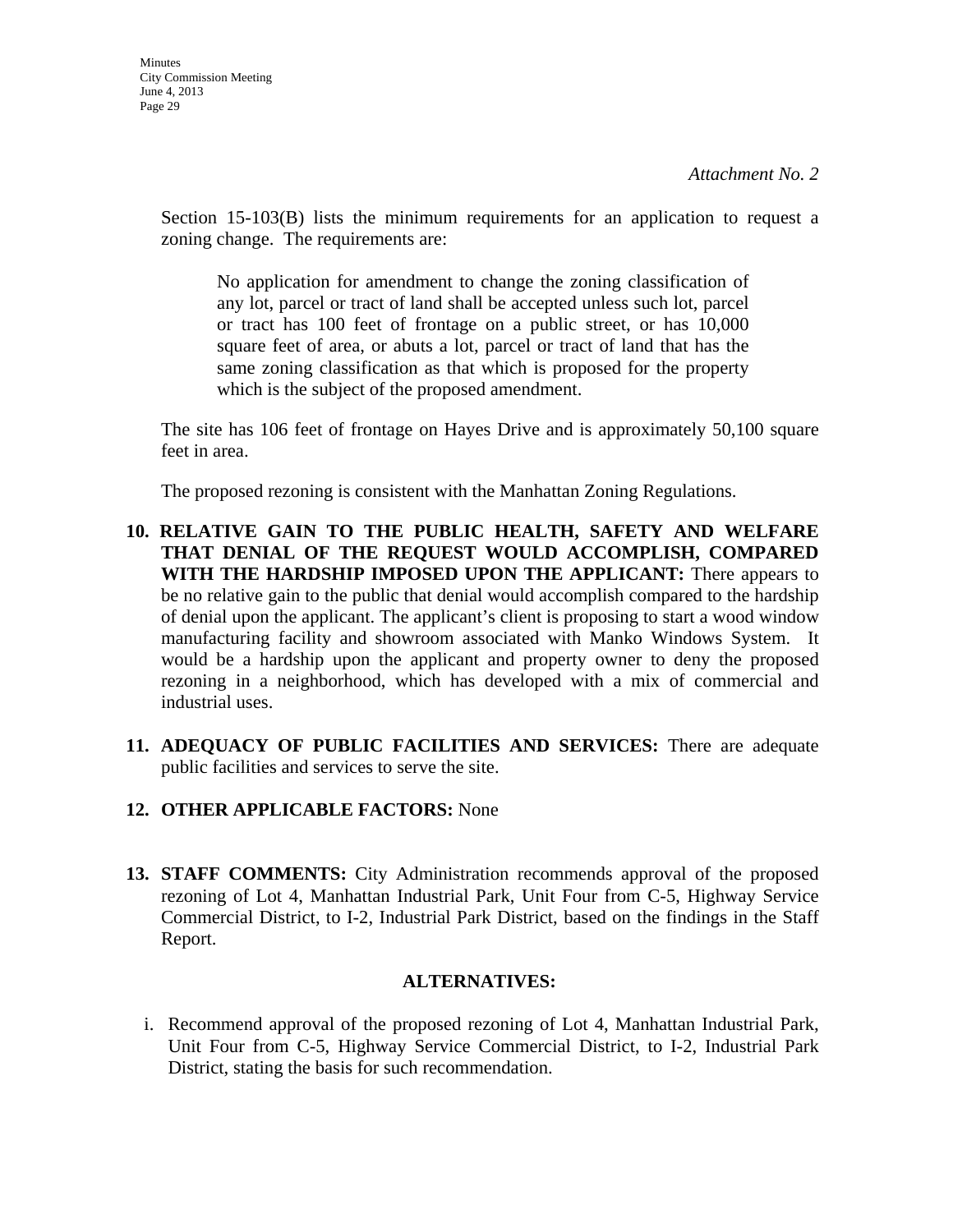ii. Recommend denial of the proposed rezoning, stating the specific reasons for denial.

iii. Table the proposed rezoning to a specific date, for specifically stated reasons.

## **POSSIBLE MOTION:**

The Manhattan Urban Area Planning Board recommends approval of the proposed rezoning of Lot 4, Manhattan Industrial Park, Unit Four from C-5, Highway Service Commercial District, to I-2, Industrial Park District, based on the findings in the Staff Report.

**PREPARED BY:** Chad Bunger, AICP, CFM, Planner II

**DATE:** April 26, 2013

CB/vr 13039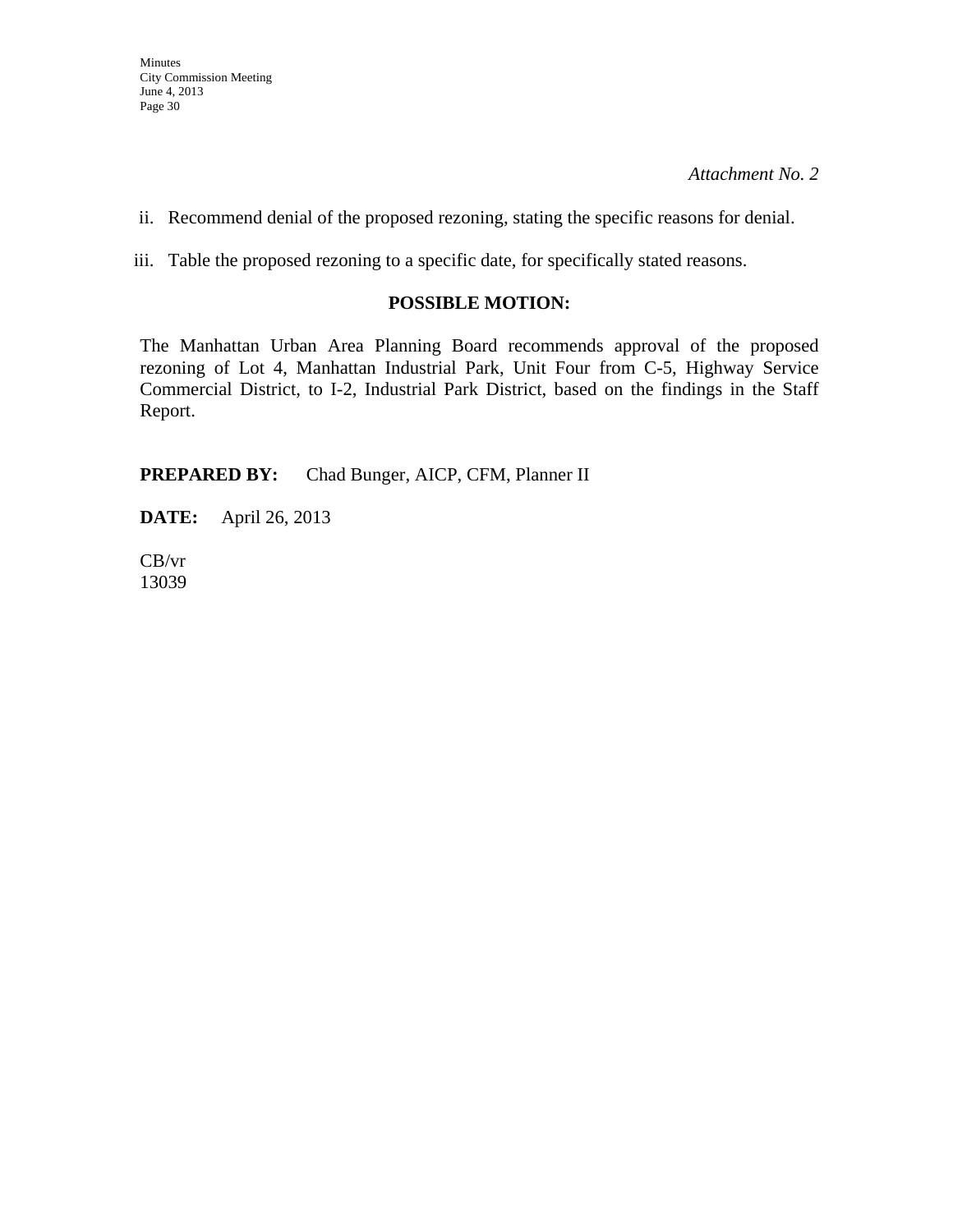#### **STAFF REPORT**

### **ON AN APPLICATION TO REZONE PROPERTY**

**FROM:** R-3, Multiple-Family Residential District.

**TO:** R-2, Two-Family Residential District.

**APPLICANT:** Jeff Hancock – SMH Consultants

**ADDRESS:** 4201B Anderson Avenue, Suite 2, Manhattan, KS 66503

**OWNER:** Overlay Properties Inc. - Russel Weisbender

**ADDRESS:** 1812 Fair Lane, Manhattan, KS 66502.

**LOCATION: G**enerally located 500 feet east of the intersection of Donnas Way and Northfield Road or 150 feet west of the intersection of Brookpark Drive and Northfield Road

**AREA:** 9.90 acres

### **DATE OF PUBLIC NOTICE PUBLICATION:** April 15, 2013

### **DATE OF PUBLIC HEARING: PLANNING BOARD:** May 6, 2013 **CITY COMMISSION:** May 21, 2013

### **THIRTEEN MATTERS TO BE CONSIDERED WHEN REZONING**

- **1. EXISTING USE:** Developing, residential neighborhood. The site is currently an undeveloped tract.
- **2. PHYSICAL AND ENVIRONMENTAL CHARACTERISTICS:** The site is generally flat and drains to the south towards Prairie Lake. The area is developing with new streets and utilities for residential developments.

### **3. SURROUNDING LAND USE AND ZONING:**

**(1) NORTH:** Brookfield Residences' apartments, Walters Drive, Eisenhower Middle School and City of Manhattan playing fields and single-family dwellings; Residential PUD, and R-1, Single-Family Residential Districts.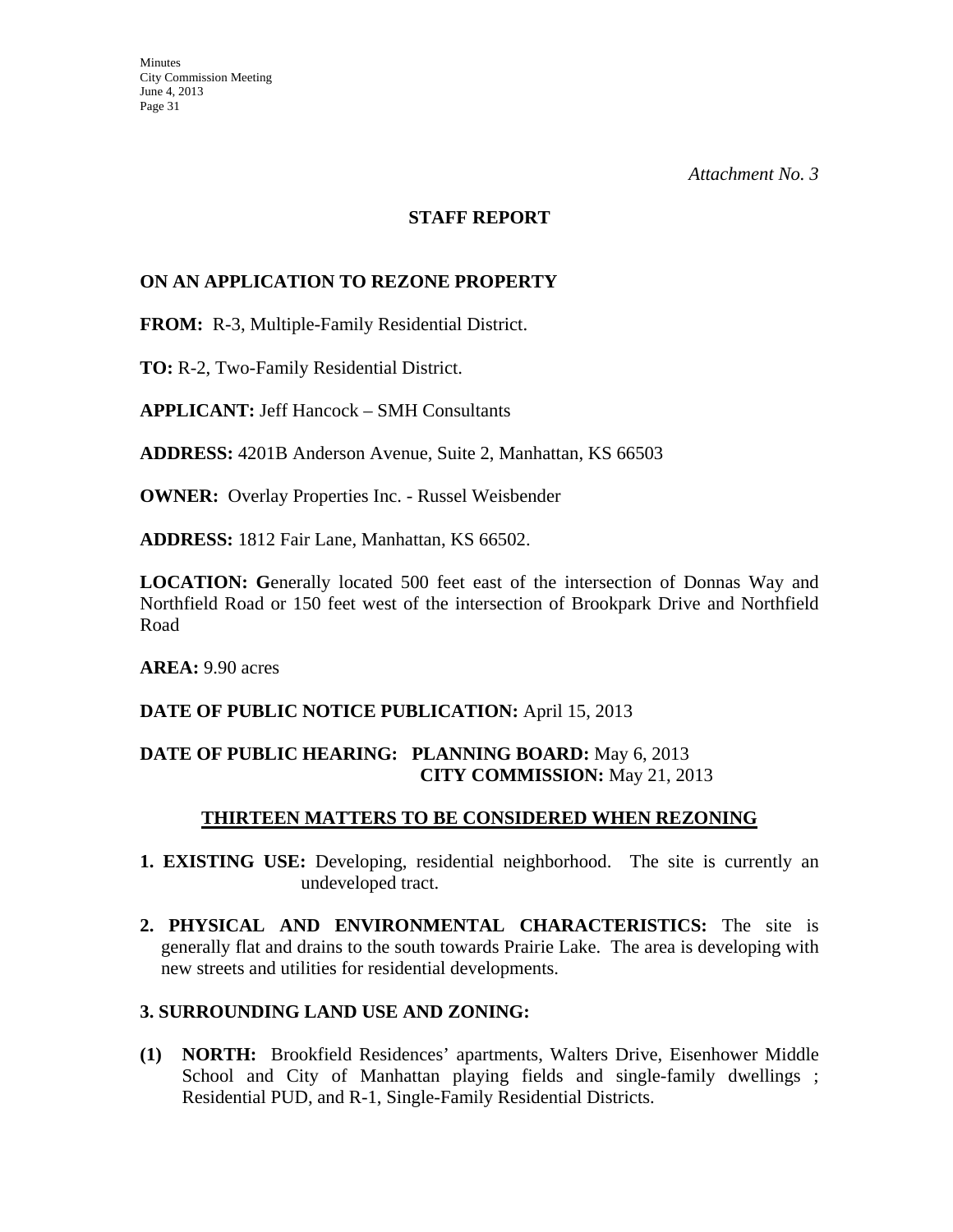- **(2) SOUTH:** Prairie Lakes and developing residential neighborhood of two family dwellings; R-2 District.
- **(3) EAST:** Brookfield single-family subdivisions; R-1 Districts.
- **(4) WEST:** Developing single-family and two-family portion of Prairie Lakes, Unit 6 and 3, single-family and two-family homes in the Northfield Additions, and Butterfield Road; R-3, Multiple-Family Residential District and R-2 District.
- **4. GENERAL NEIGHBORHOOD CHARACTER:** The surrounding neighborhood can be generally characterized as a developing low-density residential neighborhood. An existing multiple-family apartment is located immediately to the north. Eisenhower Middle School and the baseball complex are located to the northwest and is part of the established residential neighborhood. Areas of Prairie Lakes to the immediate west and to the south are under development as single-family, single-family attached and twofamily dwellings.

 The area to be rezoned is currently undeveloped. The area was originally described as Prairie Lakes, Unit 6 on the approved Preliminary Plat. **THE PROPOSED FINAL PLAT RENAMES THE AREA FROM UNIT 6, DESCRIBED IN THE PRELIMINARY PLAT, TO NORTHLAKE ADDITION.** The applicant has submitted the Final Plat of Northlake Addition, Unit 1 to subdivide a portion of the vacant tract into 20 single-family lots (see Northlake Addition, Unit 1 memorandum).

- **5. SUITABILITY OF SITE FOR USES UNDER CURRENT ZONING:** The site is suitable under its currently zoning district regulations. The R-3 District allows for a wide variety of residential uses, including single-family, two-family and multiplefamily.
- **6. COMPATIBILITY OF PROPOSED DISTRICT WITH NEARBY PROPERTIES AND EXTENT TO WHICH IT MAY HAVE DETRIMENTAL AFFECTS:** The surrounding properties consist of low-density residential uses with single-family, single-family attached and two-family dwellings in the Brookfield, Prairie Lakes and Butterfield neighborhoods. The lone exception is the Brookfield Residents apartment complex immediately to the north of the site. The proposed Final Plat of Northlake Addition, which is accompanying this rezoning request shows 20 single-family residential lots. The rezoning may reduce the impacts of traffic, light and noise compared to the high density uses allowed in the R-3 District. The proposed rezoning will be compatible with existing R-1 and R-2 Districts in the nearby low-density residential neighborhoods.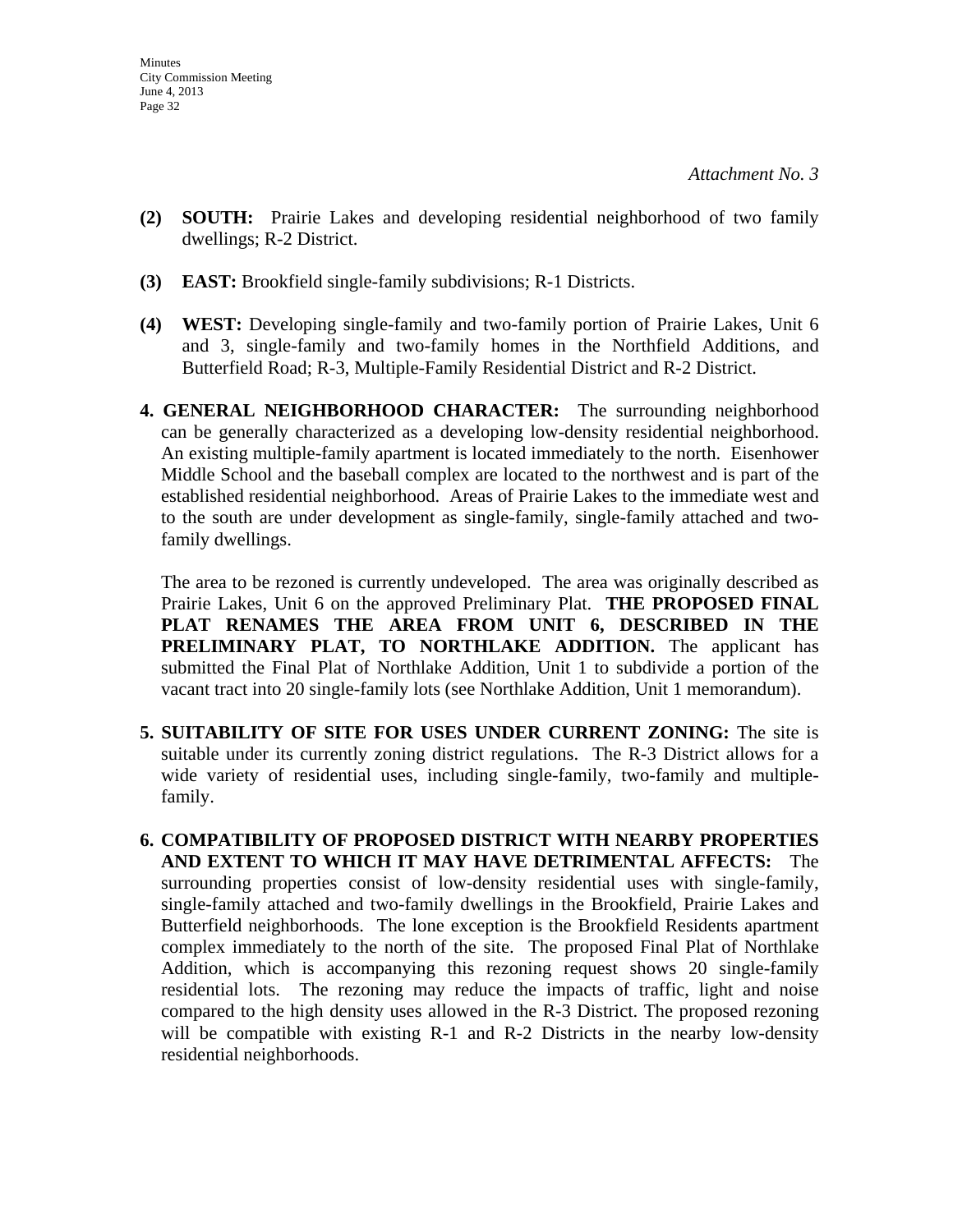#### *Attachment No. 3*

**7. CONFORMANCE WITH COMPREHENSIVE PLAN: THE NORTHEAST PLANNING AREA FUTURE LAND USE MAP OF THE MANHATTAN URBAN AREA COMPREHENSIVE PLAN SHOWS THE REZONING SITE AS RESIDENTIAL LOW/MEDIUM DENSITY (RLM). THE DENSITY RANGE FOR THE RLM DESIGNATION IS ONE-DWELLING UNIT UP TO ELEVEN DWELLING UNITS PER NET ACRE. THE EXISTING R-3 DISTRICT ALLOWS MORE THAN 19 DWELLING UNITS PER NET ACRE.** *(NOTE: AS A PART OF THE ANNEXATION, REZONING TO R-3 DISTRICT AND PLATTING, THE OWNER FILED A RESTRICTIVE COVENANT WITH THE RILEY COUNTY REGISTER OF DEEDS (BOOK 817, PAGE 4154 – 4156), WHICH LIMITS DENSITY TO NO MORE THAN 18 DWELLING UNITS PER NET ACRE. THE SITE IS ADJACENT TO AN AREA IN THE NORTHEAST PLANNING AREA FUTURE LAND USE MAP THAT IS SHOWN AS BEING IN THE RMH CATEGORY, WHICH RECOMMENDS A DENSITY RANGE OF ELEVEN TO 19 UNITS PER ACRE. THE PROPOSED R-2 DISTRICT IS MORE RESTRICTIVE THAN THE COVENANT.)*

### **APPLICABLE RLM POLICIES** *(IN ITALICS)* **OF THE COMPREHENSIVE PLAN INCLUDE:**

#### *Residential Low/Medium Density (RLM)*

#### *RLM 1: Characteristics*

*The Residential Low/Medium Density designation incorporates a range of singlefamily, single-family attached, duplex, and town homes, and in appropriate cases include complementary neighborhood-scale supporting land uses, such as retail, service commercial, and office uses in a planned neighborhood setting, provided they conform with the policies on Neighborhood Commercial Centers. Small-scale multiple-family buildings and condominiums may be permissible as part of a planned unit development, or special mixed-use district, provided open space requirements are adequate to stay within desired densities.* 

#### *RLM 2: Appropriate Density Range*

*Densities in the Residential Low/Medium designation range between less than one dwelling unit/acre up to 11 dwelling units per net acre.* 

#### *RLM 3: Location*

*Residential Low/Medium Density neighborhoods typically should be located where they have convenient access and are within walking distance to community facilities and services that will be needed by residents of the neighborhood, including schools, shopping areas, and other community facilities. Where topographically feasible, neighborhoods should be bounded by major streets (arterials and/or collectors) with a direct connection to work, shopping and leisure activities.*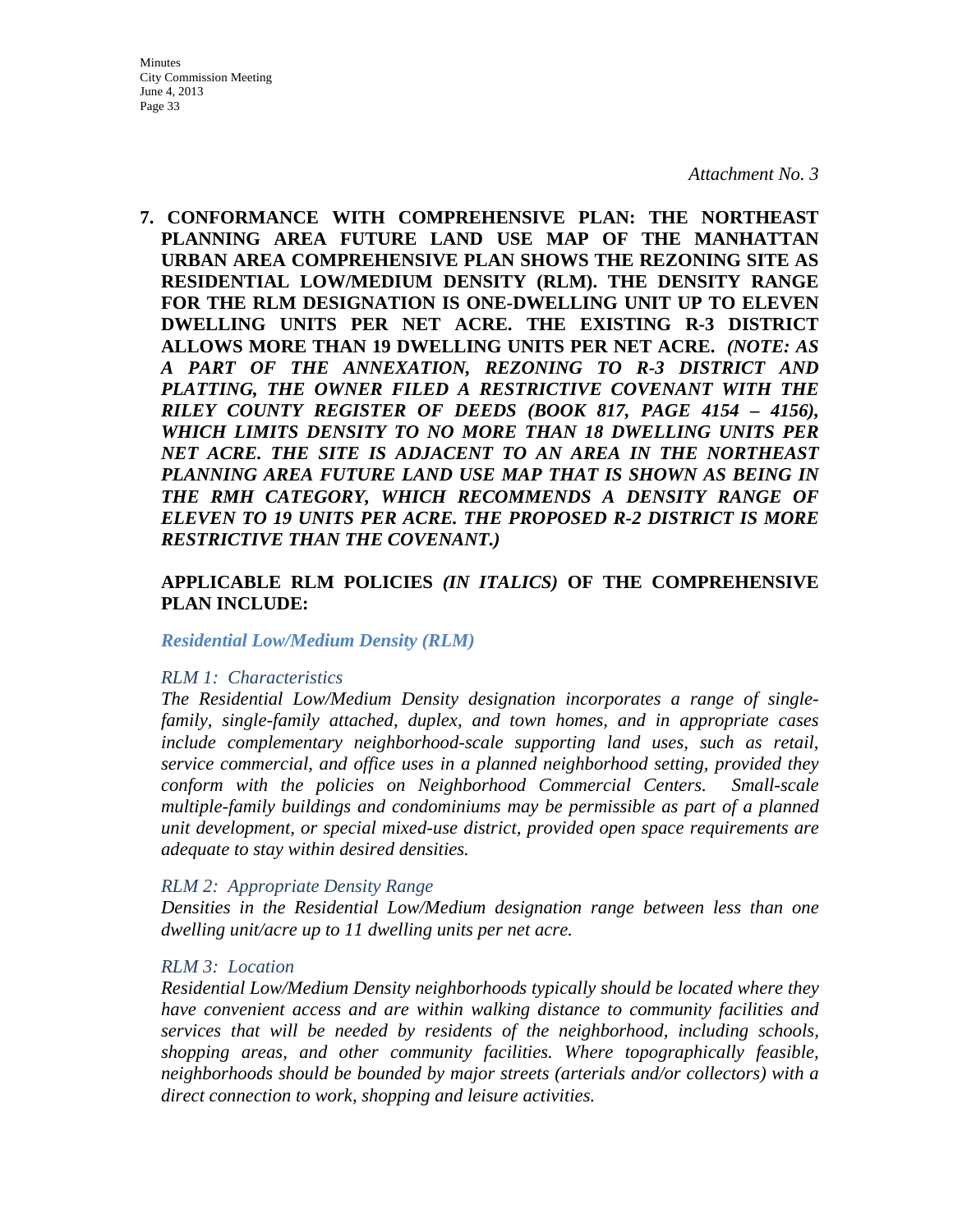*RLM 3: Variety of Housing Styles* 

*To avoid monotonous streetscapes, the incorporation of a variety of housing models and sizes is strongly encouraged in all new development.* 

The Final Plat of the Northlake Addition, Unit 1 consists of 20 single-family lots on 3.97 net acres. The proposed residential density is five (5) dwelling units per net acre. The Concept Plat of the remaining area of the vacant tract shows a similar density of single-family residential development.

The proposed rezoning conforms to the Comprehensive Plan.

### **8. ZONING HISTORY AND LENGTH OF TIME VACANT AS ZONED:**

| April 4, 2005   | Manhattan Urban Area Planning Board recommends approval 5-<br>0 of annexation and rezoning of Prairie Lakes from G-1, General<br>Agricultural District, and PDD, Planned Development District, to<br>R-2, Two-Family Residential District, and from G-1, General<br>Agricultural District, to R-3, Multiple-Family Residential<br>District. |
|-----------------|---------------------------------------------------------------------------------------------------------------------------------------------------------------------------------------------------------------------------------------------------------------------------------------------------------------------------------------------|
| April 18, 2005  | Manhattan Urban Area Planning Board considers the Preliminary<br><b>Plat of Prairie Lakes</b>                                                                                                                                                                                                                                               |
| April 19, 2005  | City Commission approves first reading of annexation and<br>rezoning of Prairie Lakes on a vote of 5-0.                                                                                                                                                                                                                                     |
| May 3, 2005     | City Commission approves Ordinance No. 6471 annexing and<br>Ordinance Nos. 6472 & 6473 rezoning Prairie Lakes.                                                                                                                                                                                                                              |
| June 6, 2005    | Manhattan Urban Area Planning Board approves the Final Plats<br>of Prairie Lakes Addition, Units 1 and Unit 2.                                                                                                                                                                                                                              |
| June 21, 2005   | City Commission accepts the easements and rights-of-ways as<br>shown on the Final Plats of Prairie Lakes Addition, Units 1 and<br>Unit 2.                                                                                                                                                                                                   |
| August 7, 2006  | Manhattan Urban Area Planning Board approves the Final Plat<br>of Prairie Lakes Addition, Unit 3.                                                                                                                                                                                                                                           |
| October 3, 2006 | City Commission accepts the easements and rights-of-way as<br>shown on the Final Plat of Prairie Lakes Addition, Unit 3.                                                                                                                                                                                                                    |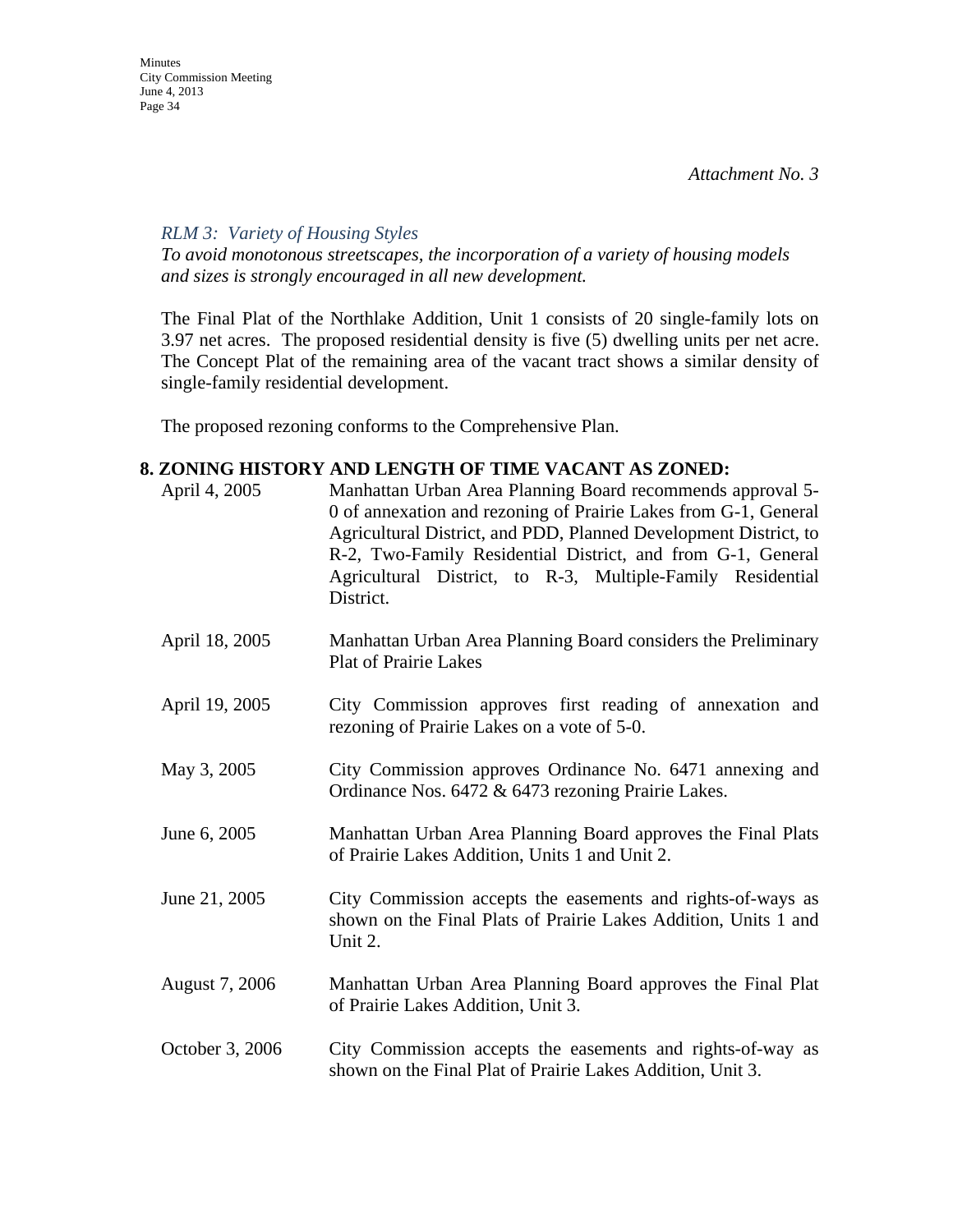*Attachment No. 3*

| January 18, 2007 | Manhattan Urban Area Planning Board approves Final Plat of |  |  |  |  |
|------------------|------------------------------------------------------------|--|--|--|--|
|                  | Prairie Lakes Addition, Unit 4.                            |  |  |  |  |

- February 6, 2007 City Commission considers consent to replat, accepts revised restrictive covenant and accepts easements and rights-of-way on Final Plat of Prairie Lakes Addition, Unit 4.
- June 1, 2009 Manhattan Urban Area Planning Board recommends approval 6- 0 of the rezoning of the eastern portion of Prairie Lakes Addition, Unit 3, from R-3, Multiple-Family Residential District, to R-2, Two-Family Residential District; and, approves reinstatement and extension of the effective period of approval of the previously approved Preliminary Plat of the Prairie Lakes Addition.
- June 16, 2009 City Commission approves first reading of rezoning of the eastern portion of Prairie Lakes Addition, Unit 3, from R-3, Multiple-Family Residential District, to R-2, Two-Family Residential District.
- July 7, 2009 City Commission approves Ordinance No. 6767 rezoning the eastern portion of Prairie Lakes Addition, Unit 3, from R-3, Multiple-Family Residential District, to R-2, Two-Family Residential District.
- November 15, 2010 Manhattan Urban Area Planning Board approves Final Plat of Prairie Lakes Addition, Unit 5.
- December 7, 2010 City Commission accepts easements and rights-of-way on Final Plat of Prairie Lakes Addition, Unit 5.
- July 2, 2012 Manhattan Urban Area Planning Board approves Final Plat of Prairie Lakes Addition, Unit 6.
- July 17, 2012 City Commission accepts easements and rights-of-way on Final Plat of Prairie Lakes Addition, Unit 6.

## **9. CONSISTENCY WITH INTENT AND PURPOSE OF THE ZONING ORDINANCE:**

The intent and purpose of the Zoning Regulations is to protect the public health, safety, and general welfare; regulate the use of land and buildings within zoning districts to assure compatibility; and to protect property values. The R-2, Two-Family Residential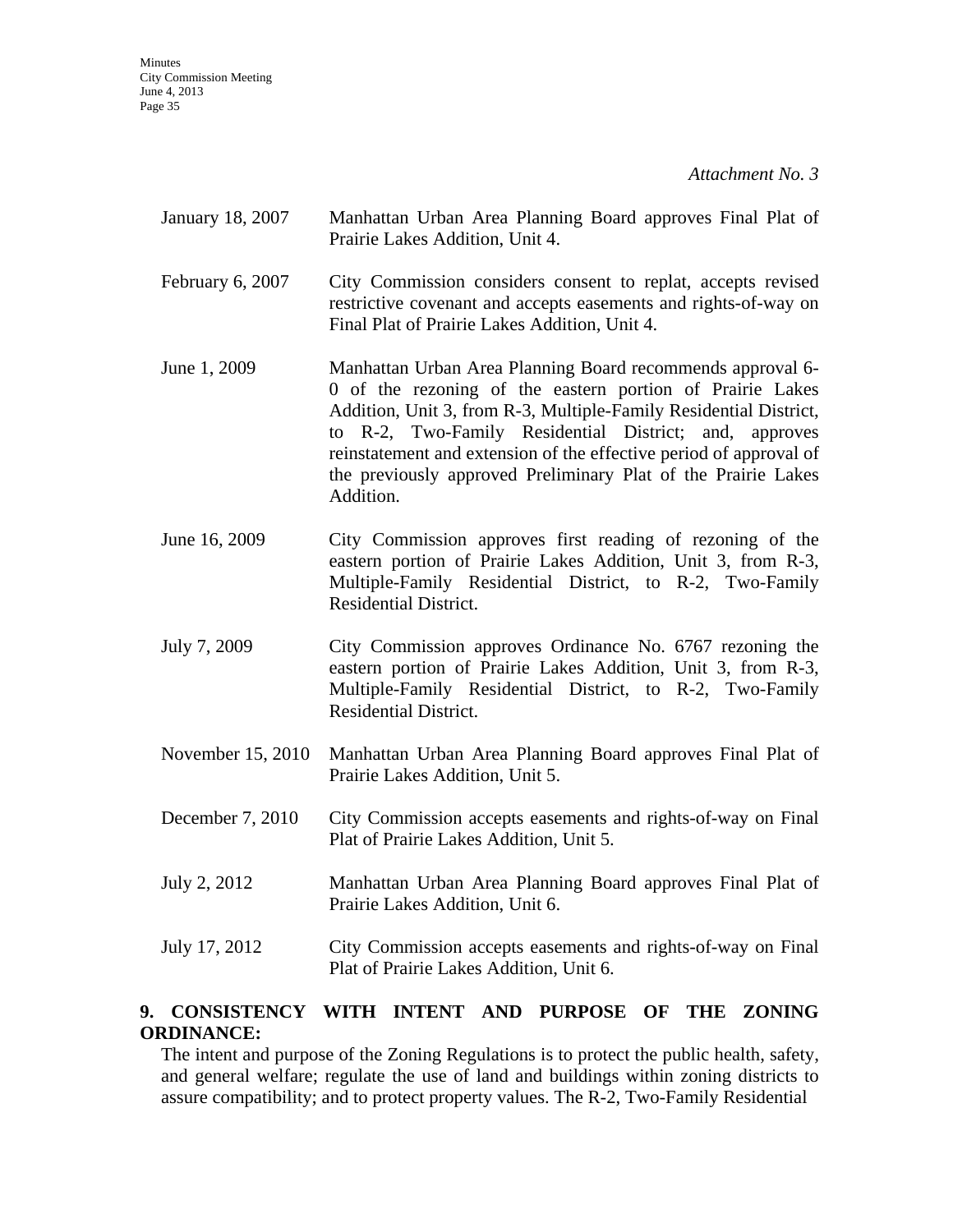*Attachment No. 3*

District, is designed to provide a dwelling zone at a density no greater than two (2) attached dwelling units per 7,500 square feet. Minimum lot area for single-family lot is 6,000 square feet. The minimum lot area for a single-family attached lot is 3,750 square feet per lot. The Final Plat of Northlake Addition, Unit 1provides for singlefamily lots that is sufficient in area to conform to the R-2 District requirements. Lot sizes will allow single-family dwelling and two-family dwellings. The Concept Plat provided with the application documents shows similar lots sizes for the remaining vacant tract.

- **10. RELATIVE GAIN TO THE PUBLIC HEALTH, SAFETY AND WELFARE THAT DENIAL OF THE REQUEST WOULD ACCOMPLISH, COMPARED WITH THE HARDSHIP IMPOSED UPON THE APPLICANT:** There appears to be no gain to the public that denial would accomplish. No adverse affects on the public health, safety and welfare are known. It may be a hardship upon the owner if the rezoning is denied.
- **11. ADEQUACY OF PUBLIC FACILITIES AND SERVICES:** Adequate street, sanitary sewer and water services are available to serve the rezoning site.

### **12. OTHER APPLICABLE FACTORS:** None

**13. STAFF COMMENTS:** City Administration recommends approval of the proposed rezoning of Northlake Addition from R-3, Multiple-Family Residential District to R-2, Two-Family Residential District based on the findings in the Staff Report.

### **ALTERNATIVES:**

- 1. Recommend approval of the proposed rezoning of Northlake Addition from R-3, Multiple-Family Residential District to R-2, Two-Family Residential District, stating the basis for such recommendation.
- 2. Recommend denial of the proposed rezoning, stating the specific reasons for denial.
- 3. Table the proposed rezoning to a specific date, for specifically stated reasons.

### **POSSIBLE MOTION:**

The Manhattan Urban Area Planning Board recommends approval of the proposed rezoning of Northlake Addition from R-3, Multiple-Family Residential District to R-2, Two-Family Residential District, based on the findings in the Staff Report.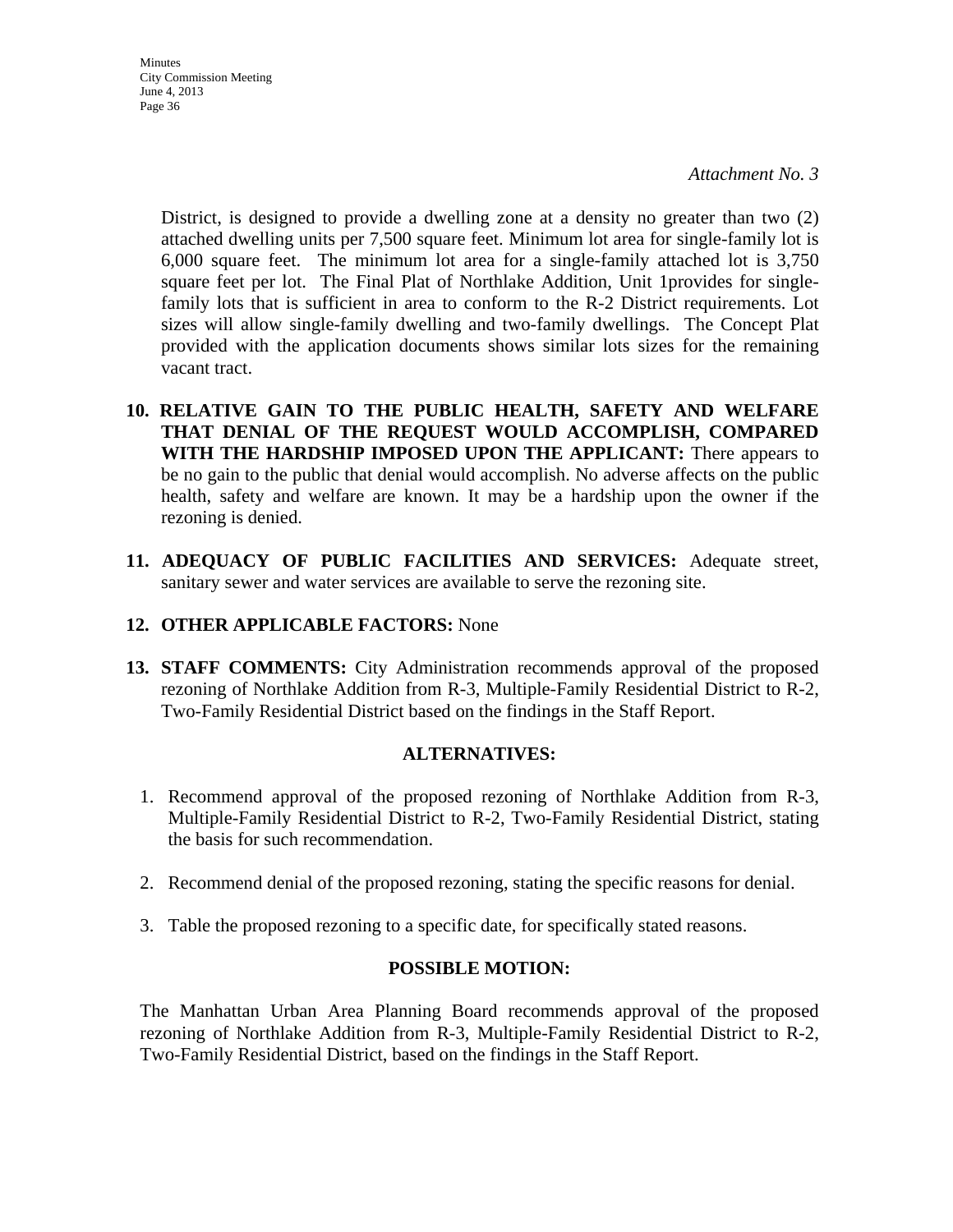# **PREPARED BY:** Chad Bunger, AICP, CFM, Planner II

**DATE:** April 24, 2013

CB/vr 13037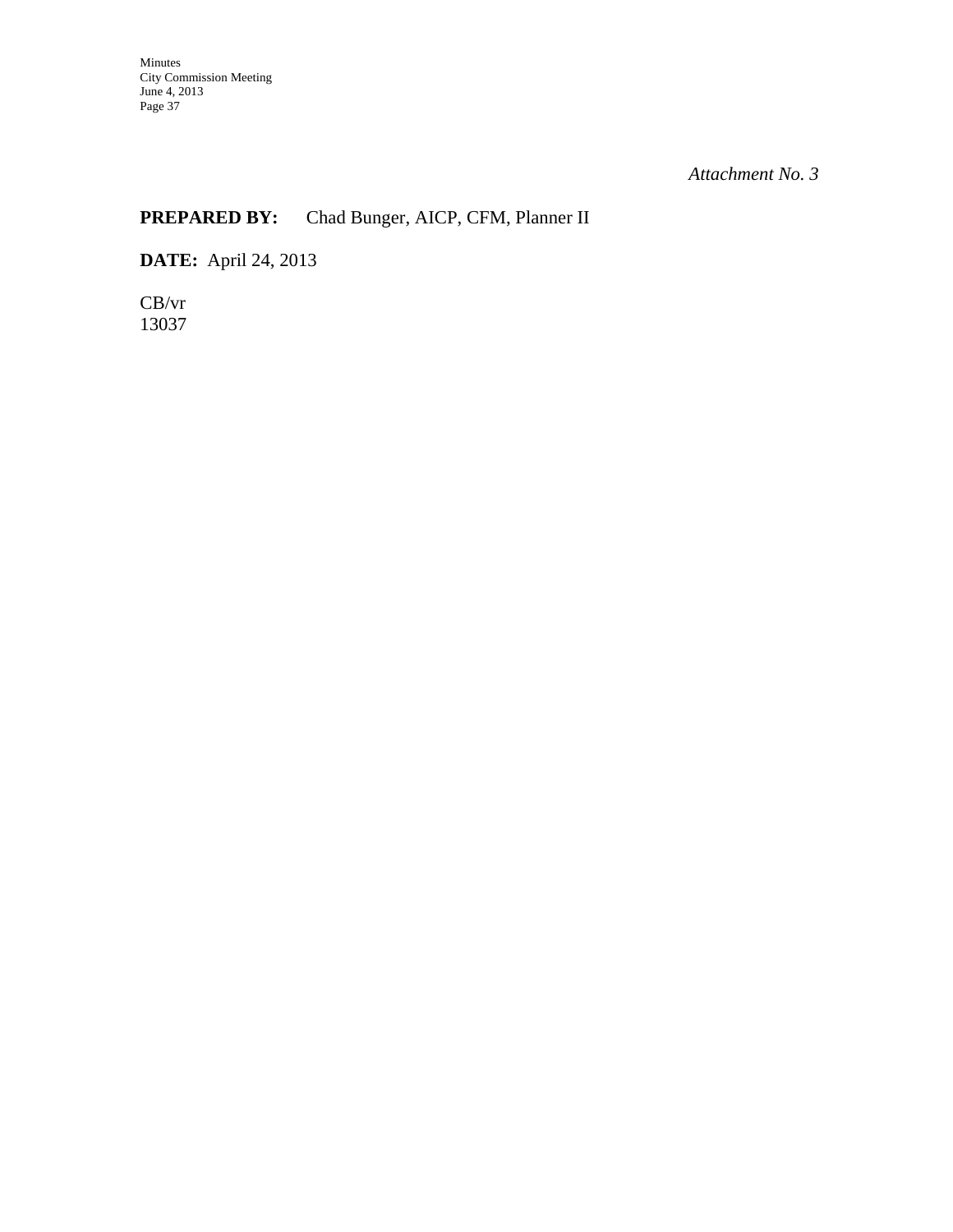## **AMENDMENT OF A COMMERCIAL PLANNED UNIT DEVELOPMENT**

**APPLICANT/OWNER:** Davidson Architecture & Engineering, LLC – Chris Hafner, on behalf of the Owner: Surplus Investor\s of Manhattan, LLC – Hunter Harris

**APPLICANT"S ADDRESS:** The applicant's address is 11301 Strang Line Rd, Lenexa, KS, 66215

**OWNER'S ADDRESS:** The owner's address is 4705 Central, Kansas City, MO 64112.

**REQUEST:** The applicant/owner has requested an amendment of Ordinance No. 6263 to construct a proposed PetSmart store on Lot 2 in the Manhattan Plaza Commercial Planned Unit Development. Condition No. 4 of the ordinance states, "Prior to the development of Lot 2, an amendment of the PUD shall be submitted and will need to be approved, prior to issuing any necessary permits." The amendment is in the form of a Final Development Plan.

**LOCATION:** Generally south of Home Depot along the east side of the Seth Child Road frontage road.

**LEGAL DESCRIPTION:** Lot 2, Manhattan Plaza, an Addition to the City of Manhattan, Riley County, Kansas.

**AREA:** 110,654.72 square feet (2.54 acres).

# **DATE OF NEIGHBORHOOD MEETING:** February 13, 2013.

**DATE OF PUBLIC NOTICE PUBLICATION:** Monday, April 29, 2013.

**DATE OF PUBLIC HEARING: PLANNING BOARD:** Monday, May 20, 2013. **CITY COMMISSION:** Tuesday, June 4, 2013.

# **EXISTING PUD**

# **Ordinance No.**

The PUD is subject to Ordinance No. 6263, adopted May 7, 2002 (*attached*).

# **Permitted Uses**

Permitted Uses in the PUD include a Home Depot and outdoor garden center on Lot 1, and all of the Permitted and Conditional Uses of the C-2, Neighborhood Shopping District (*attached*).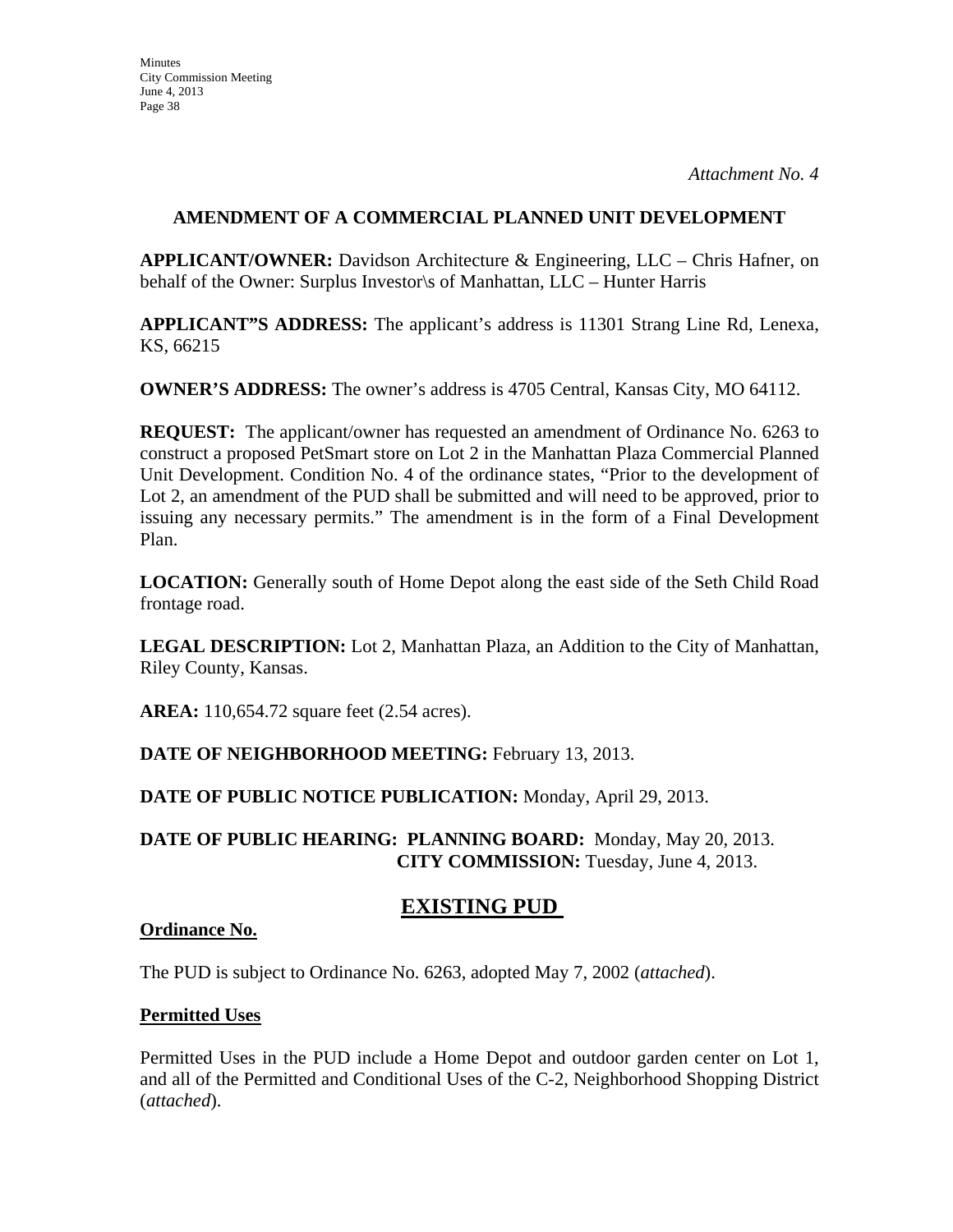# **PROPOSED AMENDMENT**

**Proposed Use and Building:** The uses proposed with PetSmart include: (1) retail sales of small pets, pet food, supplies and accessories; (2) pet grooming; (3) pet training; and, (4) adoption (partnership with local rescue/humane society). The proposed uses are consistent with the C-2 District either as a permitted, conditional or accessory use to the principal use, a retail pet store.

The proposed structure is a one story, approximate 21-foot tall commercial building, constructed of concrete masonry unit block walls and EFIS entry. The building is generally shades of brown. Floor area of the structure is 12,154 square feet, which is primarily retail floor area.

**PROPOSED SIGNS:** Proposed signs are two internally illuminated channel letter wall signs over the front door entrance "PetSmart" (203 sf) and "Grooming" (18 sf), a total 221 square feet in sign area. Based on the general guidance for PUD's, the C-2 District sign regulations, a sign no greater than 30% of the façade is allowed. Façade area is 2,393 square feet, which would allow up to 718 square feet of wall sign area. The proposed two wall signs are more than the general guidance of one permitted wall sign in C-2, but significantly less in sign area than would otherwise be allowed.

A 30 foot tall PetSmart pole sign, with pole enclosed with masonry to match the building materials is proposed along the frontage road. The sign portion is an internally illuminated 60 square foot sign. The base of the pole sign is landscaped.

Exempt signs will be added to the allow to those types of signs described in Article VI, Section 6-104 (A)(1),(2),(4),(5), and (7); and, Section 6-104 (B)(2) and B(5) (*attached*). These signs generally include governmental flags, address numerals, directional signs, seasonal lights and decorations, real estate and construction signs, and political signs.

**PROPOSED LIGHTING:** Parking lot and building lights are shaded and generally downcast.

# **MATTERS TO BE CONSIDERED WHEN AMENDING A PLANNED UNIT DEVELOPMENT**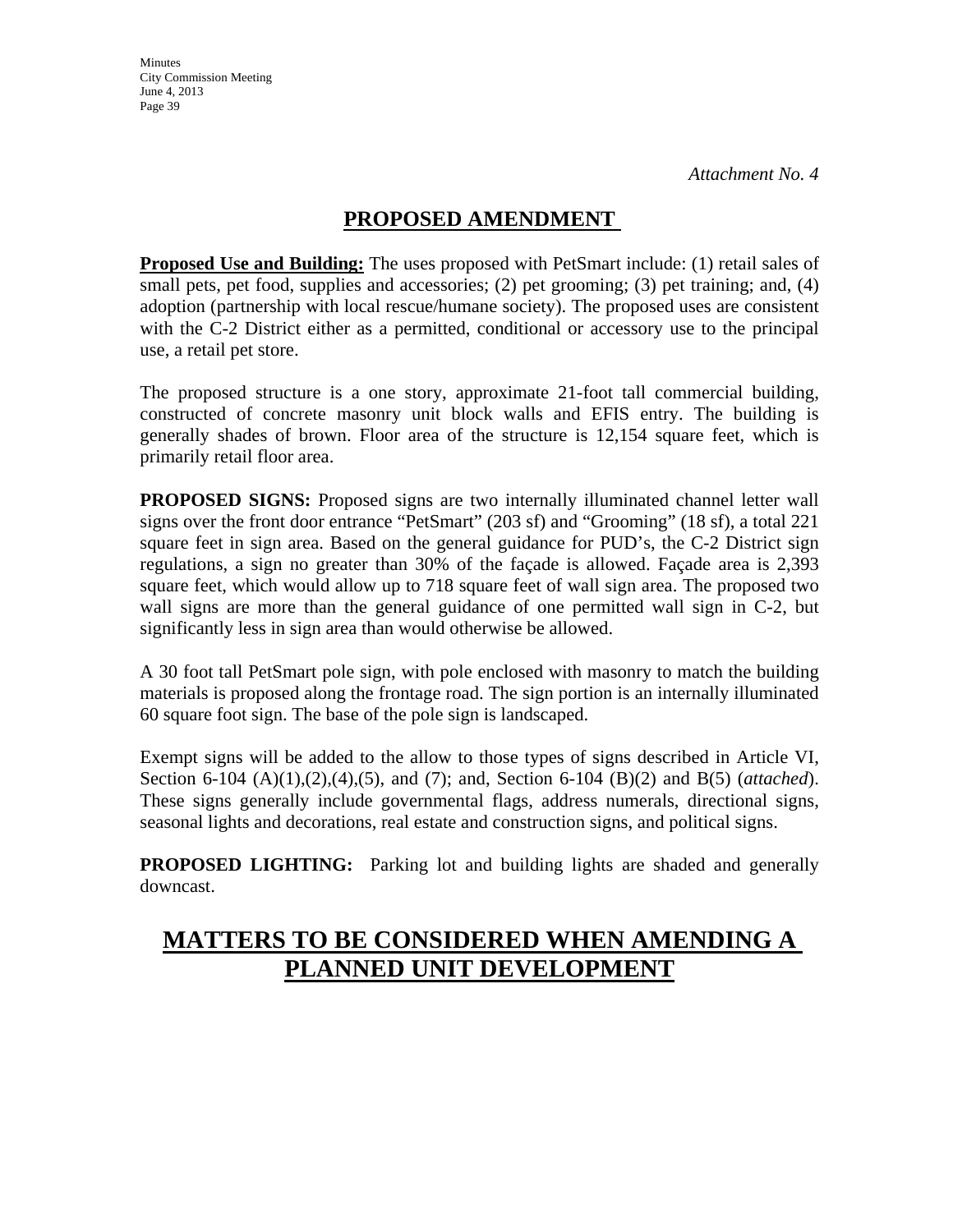**Minutes** City Commission Meeting June 4, 2013 Page 40

1. **WHETHER THE PROPOSED AMENDMENT IS CONSISTENT WITH THE INTENT AND PURPOSE OF THE APPROVED PUD, AND WILL PROMOTE THE EFFICIENT DEVELOPMENT AND PRESERVATION OF THE ENTIRE PUD:** The intent and purpose of the PUD is to allow all of the permitted and conditional uses of the C-2 District on Lot 2, subject to approval of an amendment. The amendment is necessary because no structures, signs, landscaping, lighting or other improvements, as required by the Manhattan Zoning Regulations, Article IX, Planned development Districts, were proposed with the PUD for Lot 2 at the time of rezoning in 2002, The amendment reflects an efficient development pattern consistent with the intent and purpose of the PUD, which is for uses allowed in the C-2 District. The proposed development preserves the character of Lot 2 as a commercial lot.

2**. WHETHER THE PROPOSED AMENDMENT IS MADE NECESSARY BECAUSE OF CHANGED OR CHANGING CONDITIONS IN OR AROUND THE PUD, AND THE NATURE OF SUCH CONDITIONS:** The amendment is necessary because Condition 4 of the ordinance requires that prior to issuance of any permits, an amendment of Lot 2 must be approved.

A second changing condition to the Lot 2, which makes the amendment necessary, is its location in the Floodplain and the requirement to elevate and protect the lowest enclosed floor to at least one foot above the base Flood Elevation (BFE), either by elevation on fill or flood proofed.

Adopted Flood Plain Maps

The changed conditions on Lot 2 include the adoption of Flood Insurance Rate Map Panel 20161C0361 F, dated February 1, 2005, and. Zone AE, 1% Annual Chance Floodplain, commonly known as the 100 Year flood plain, is located on the south and east part of Lot 2. Zone AE, in this instance, is that part of the Floodplain defined in the Manhattan Zoning Regulations as Floodway Fringe District, or the buildable part of the 100 Year Floodplain. The adopted base flood elevation (BFE) is 1027.5 feet. Adjoining the adopted Zone AE is Zone X, 0.2% Annual Chance Floodplain, commonly referred to as 500 Year Floodplain, and is not regulated for building permit purposes.

Proposed Flood Plain Maps

The City of Manhattan and Riley County are in the process of reviewing Preliminary Flood Maps. It's anticipated that Preliminary Map review will begin July, 2013. The proposed undated flood plain map affecting Lot 2 is on Panel 361 of 500. Preliminary maps are scheduled to be distributed on June 8, 2013 for Official community review and adoption in late 2013 or 2014.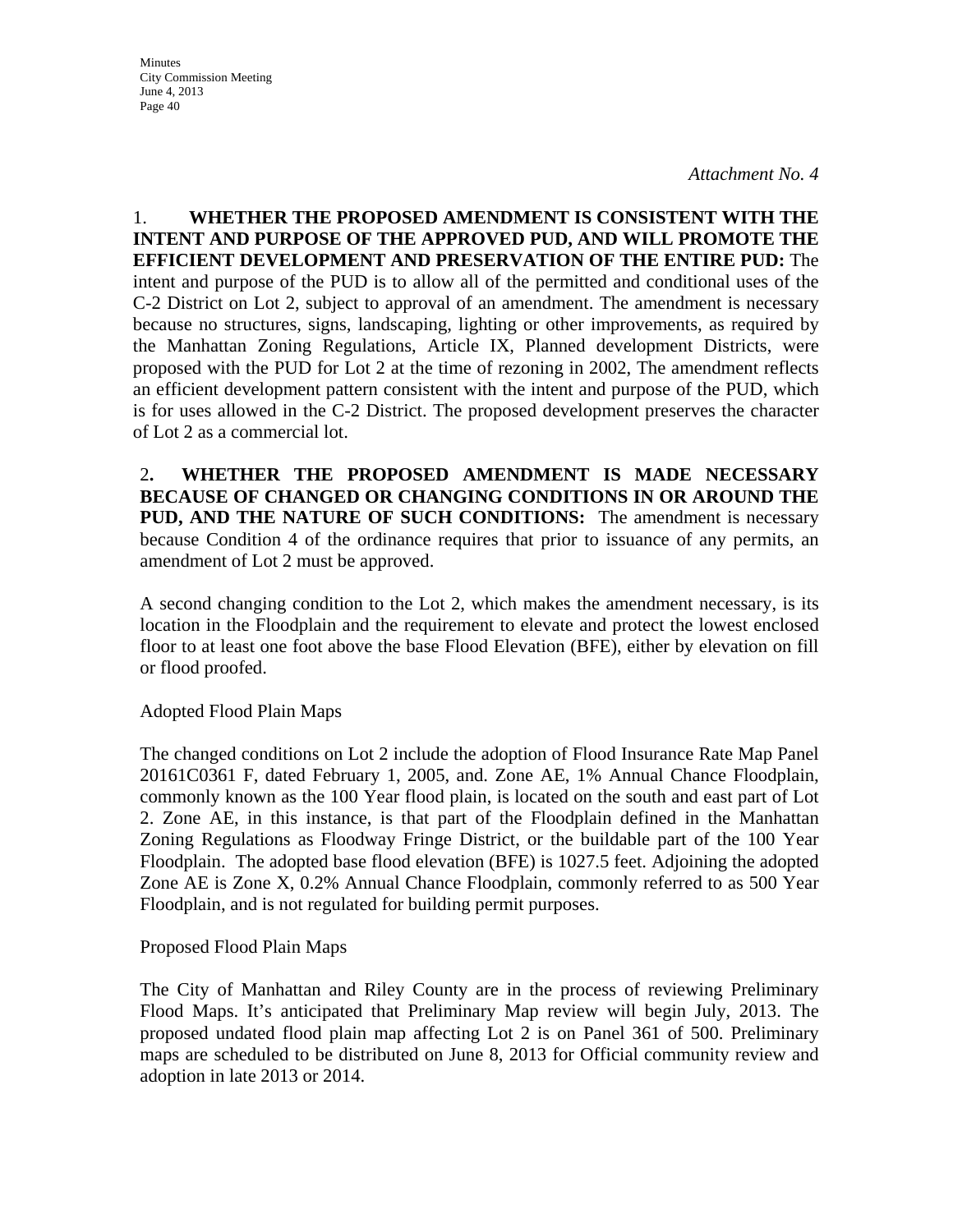*Attachment No. 4*

The City had a flood model created to analyze flooding based on full build-out as shown on the Future Land Use Maps of the Manhattan Urban Area Comprehensive Plan. The Preliminary Maps represent the flood model as Zone X (Future), which equates to the Future Conditions 1% Annual Chance Floodplain. Proposed Zone AE's BFE on the Preliminary Map is 1026.74 feet and proposed Future Conditions 1% BFE is 1032.5 feet. Based on the most current updated Floodplain Map, the majority of the building will be in the Future Conditions 1% Floodplain with a small portion in Zone AE. Finished floor elevation of the structure, its lowest enclosed floor, is shown at 1035 feet in order to comply with future Zone AE and Future Conditions 1% Annual Chance Floodplains. (*See attached current preliminary Floodplain map with Future 1% and AE and building footprint*.)

3. **WHETHER THE PROPOSED AMENDMENT WILL RESULT IN A RELATIVE GAIN TO THE PUBLIC HEALTH, SAFETY, CONVENIENCE OR GENERAL WELFARE, AND IS NOT GRANTED SOLELY TO CONFER A SPECIAL BENEFIT UPON ANY PERSON:** The amendment will result in a relative gain to the public by protecting the structure to above 1% Future Conditions flood plain characteristics. The structure is a minimal and allowed encroachment into the existing 100 year flood plain and represents compliance with 1% Future Conditions flood plain. The applicant prepared an analysis described under **DRAINAGE**, which indicates minimal impact in Wildcat Creek flood plain.

# **ADDITIONAL MATTERS TO BE CONSIDERED WHEN AMENDING A PLANNED UNIT DEVELOPMENT**

**1. LANDSCAPING:** A variety of shade and ornamental trees, evergreen trees, grass lawn, evergreen shrubs and flowing plants are shown on the landscape plan. Irrigation is underground sprinkling system.

**2. SCREENING:** A trash enclosure southwest of the building will be constructed of masonry walls six feet in height with metal gates.

**3**. **DRAINAGE:** The site currently drains to the southeast to a large ravine connecting with Wildcat Creek. The proposed site development maintains the same pattern of runoff. The applicant prepared an analysis for impacts to existing and future ultimate 100 year flood plain conditions dated April 5, 2013 (*application document attached*). The analysis was reviewed by the Public Works Department. A memo (*attached*) dated May 14, 2013, from Shane Swope P.E. Stormwater Engineer, Manhattan Public Works Department, states,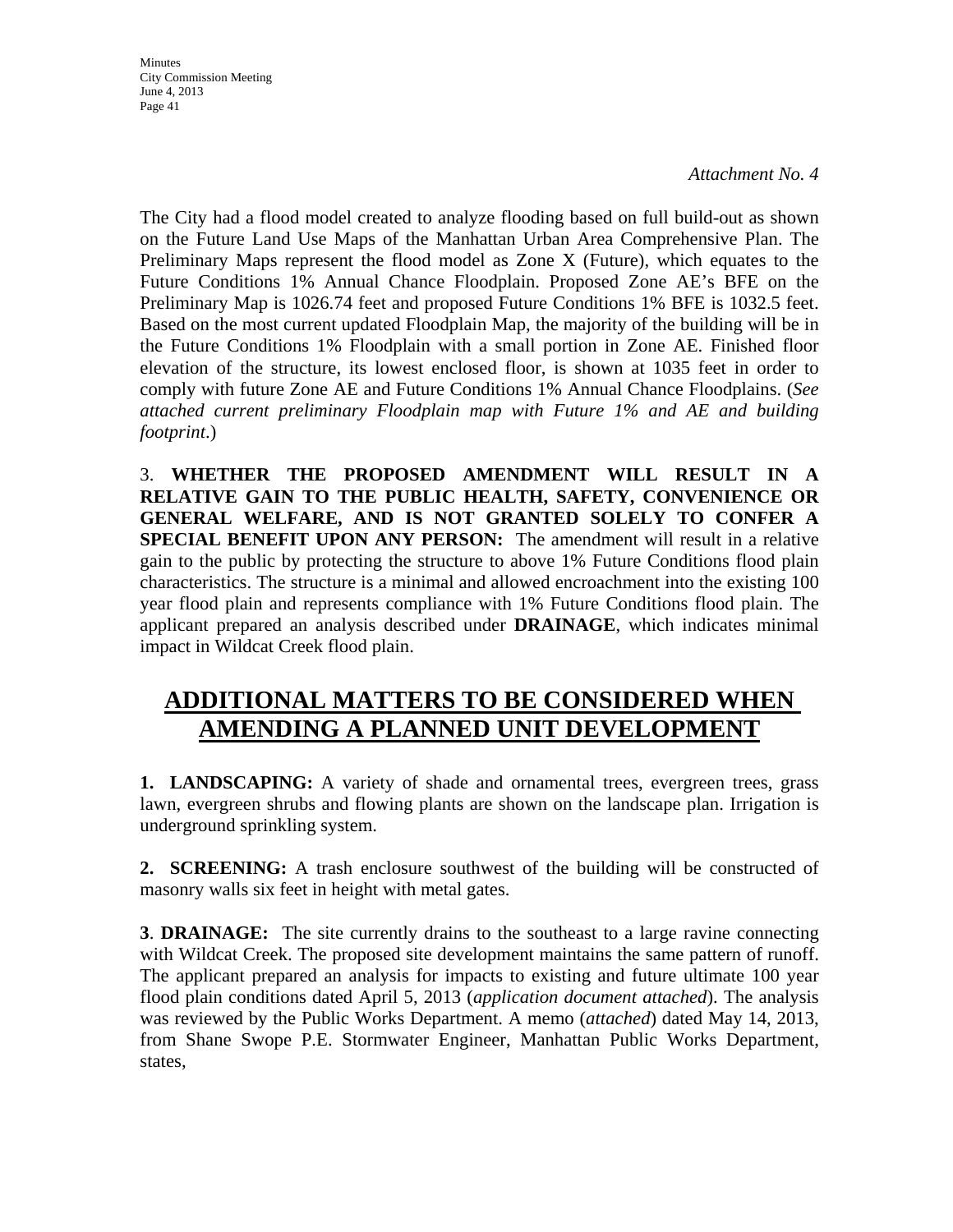"Davidson Architecture and Engineering prepared an engineering study on April 5, 2013 to analyze the floodplain impact of the proposed development for the Petsmart Store. A portion of the proposed building footprint is in the ultimate 1% storm event floodplain map"

"Davidson Engineering performed a hydraulic analysis to determine if the proposed development will create a rise in the water surface elevation on Wildcat Creek. A model was created using the hydrologic conditions for the proposed development. The model demonstrated no rise in the water surface elevation on Wildcat Creek. The net increase in surface runoff volume from to the proposed development is very small in comparison to the water volume in Wildcat Creek on a 1% flood event. The result was a net no rise condition to the Wildcat Creek floodplain. City Staff has reviewed and accepts the engineering report for impacts to Wildcat Creek."

**4. CIRCULATION**: Public Access. The proposed internal circulation plan provides for safe, convenient and efficient movement of goods, motorists, bicyclists, and pedestrians, and reduces conflicts between motorists and pedestrians. Internal access to Lot 2 is over Lot 1. A permanent accessway over Lot 1 was created between Home Depot and the original developer of the PUD. Access to Lot 1 is from a curb cut off the frontage road.

A concrete sidewalk exists along the east side of the frontage road and a new concrete sidewalk on Lot 2 will connect the public sidewalk and extend to the front door of the PetSmart store.

Bike racks are provided on the front entrance sidewalk area at eh southwest corner of the building.

Traffic. A Trip Generation Comparison, dated February 27, 2013 (*application document attached*) was prepared for the applicant by Kaw Valley Engineering, who prepared the original traffic analysis in 2002, with the PUD rezoning. The traffic generation for a PetSmart was compared to the original analysis, which considered a drive-in restaurant on Lot 2. The consultant's results show the PetSmart generating fewer peak hour trips than a fast food restaurant..

A memo (*attached*) dated May 14, 2013, from Peter Clark, P.E. PTOE, Civil Design Engineer, Manhattan Public Works Department, states,

"The traffic impact analysis indicates a reduction in trips from the original development. This reduction will reduce the development's total projected traffic impact on the adjacent roadways. Staff accepts this analysis without exception."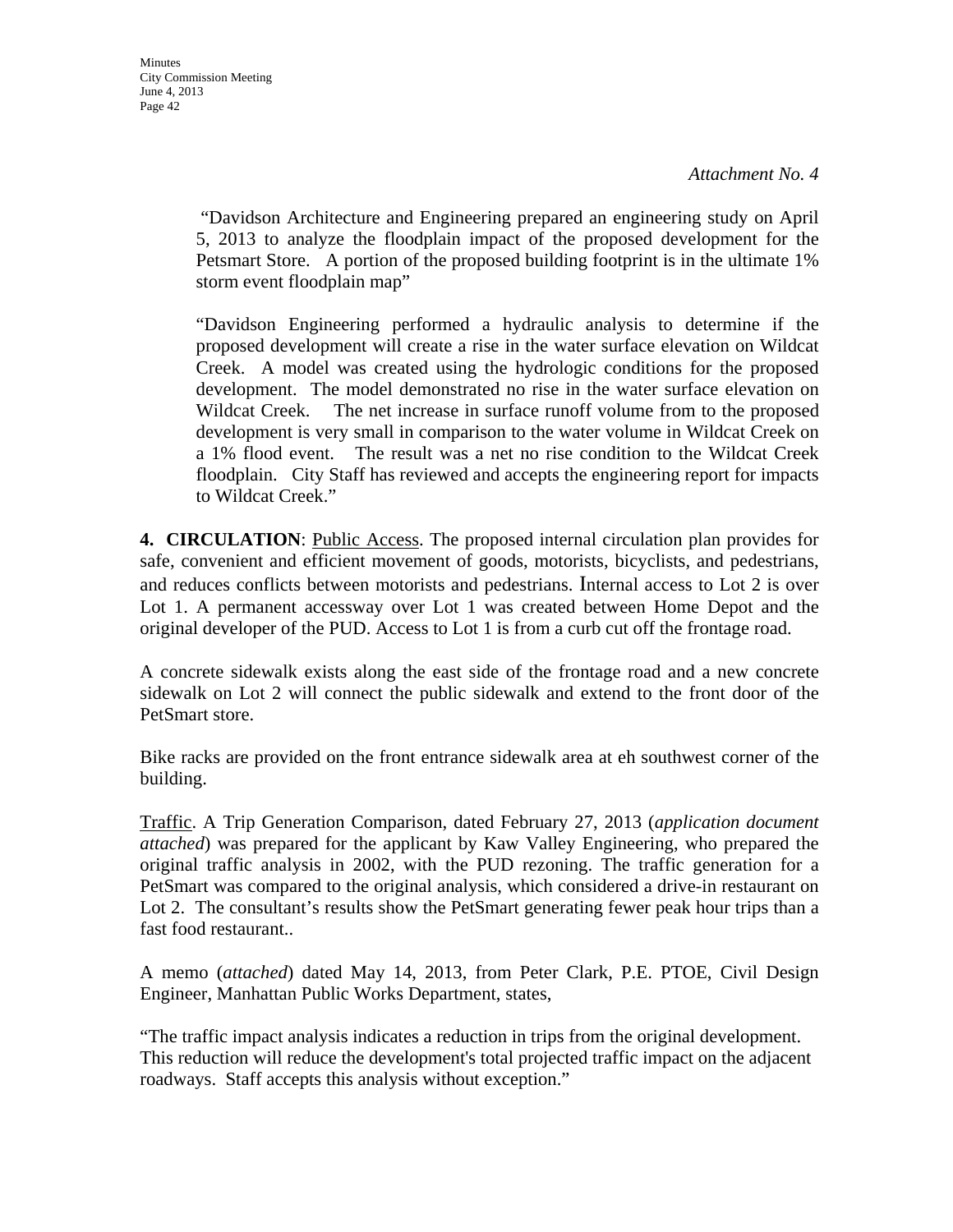## Off-Street Parking.

There are 60 off-street parking spaces proposed for the free standing retail store based on one off-street parking space per 250 square feet of floor area. The minimum number of required spaces is 49 parking spaces. Proposed off-street parking is adequate for the retail use.

**5. OPEN SPACE/LANDSCAPED AND COMMON AREA:** The development site will be composed of professional landscaped space and natural areas.

**6. CHARACTER OF THE NEIGHBORHOOD:** The neighborhood is characterized by highway commercial development along the east side of Seth Child Road from the Seth Child Road/Wildcat Creek overpass to the Town West Shopping Center, which is immediately north of the site. Along the east side of Seth Child Road, commercial development extends eastward from Seth Child Road to the Linear Park Trail. A veterinary out-patient clinic is to the immediate south. Further south is the Riley County Law Enforcement Center. The area to the west of Seth Child Road is a shopping center.

# **MATTERS TO BE CONSIDERED WHEN REZONING**

**1. EXISTING USE:** The site is a vacant undeveloped tract of land within the approved PUD, subject to requirements of Ordinance No. 6263.

**2. PHYSICAL AND ENVIRONMENTAL CHARACTERISTICS:** The site is east of and adjacent to the Seth Child Road frontage road. The existing site slopes to the east southeast and drains to a large and deep natural ravine along the southern edge of Lot 2, which provides drainage to Wildcat Creek from Lot 2, and areas to the west. There are large mature deciduous trees along and within the ravine. Portions of Lot 2 are in the adopted 1% annual chance flood plain with lesser amounts in the 0.2% annual chance floor plains, and in proposed 1% Future Conditions flood plain and 1% flood plain. There is no Floodway existing or proposed on Lot 2.

# **3. SURROUNDING LAND USE AND ZONING:**

**(a.) NORTH:** Home Depot, strip shopping center, bank, real estate, business and professional offices, public utility; PUD, I-3, Light Industrial District, and, C-2, Neighborhood Shopping District.

**(b.) SOUTH:** Veterinary out-patient clinic, and Riley County Law Enforcement Center: C-5 and R Districts.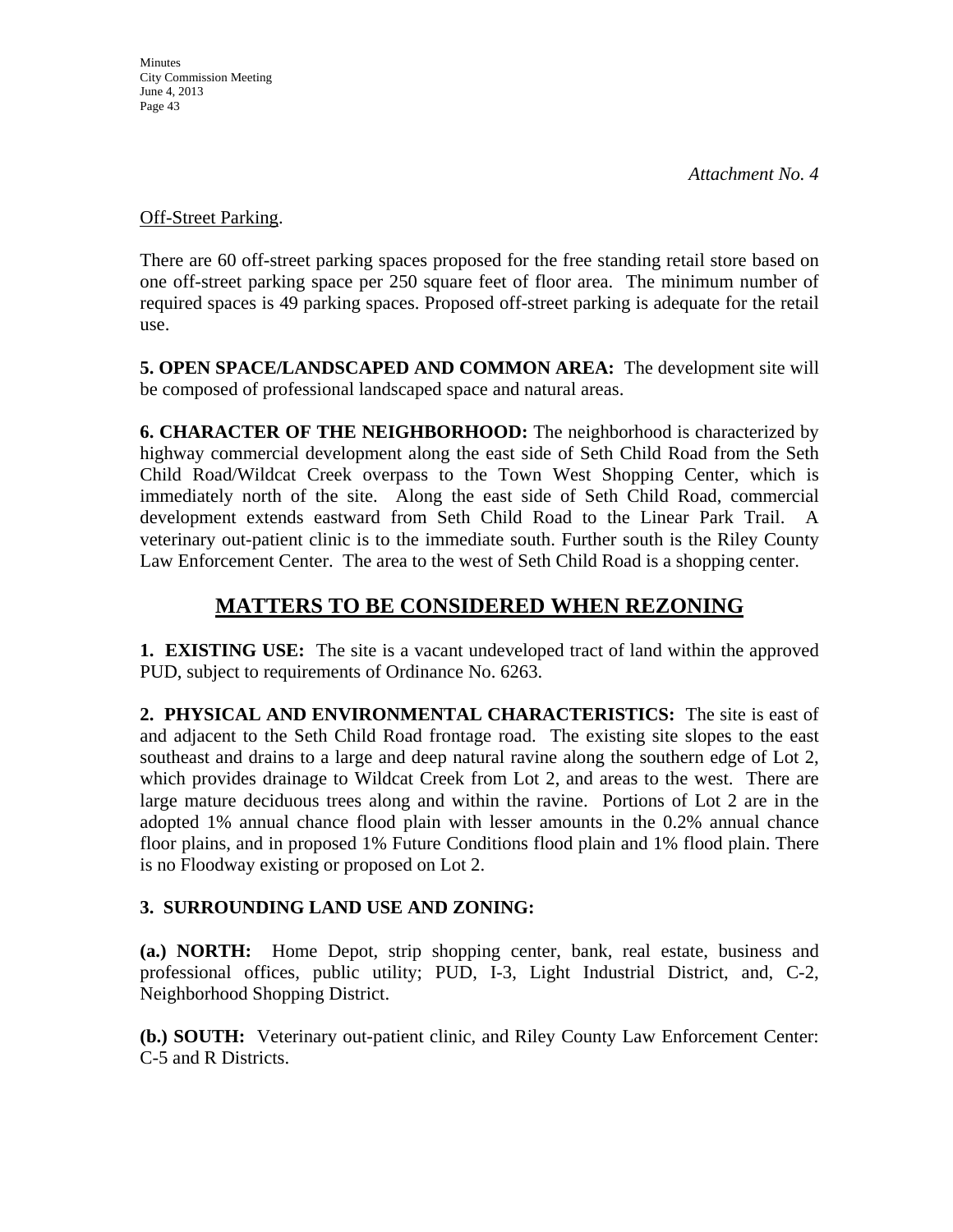**(c.) EAST:** Linear Trail, undeveloped single-family, 100 Year Flood Plain, Wildcat Creek; R District.

**(d.) WEST:** Seth Child Road, shopping center; PUD.

## **4. CHARACTER OF THE NEIGHBORHOOD:** See No. 6 above, **CHARACTER OF THE NEIGHBORHOOD**.

**5. SUITABILITY OF SITE FOR USES UNDER CURRENT ZONING:** The PUD allows all of the permitted and conditional uses of the C-2 District, subject to approval of an amendment of the PUD, Condition No. 4, Ordinance No. 6263.

# **6. COMPATIBILITY OF PROPOSED DISTRICT WITH NEARBY PROPERTIES AND EXTENT TO WHICH IT MAY HAVE DETRIMENTAL AFFECTS:** The proposed

commercial development of the site is consistent with the commercial nature of the area along the east and west sides of Seth Child Road. Increases in light, noise and traffic should be expected, because the site is currently undeveloped, but should not adversely affect adjoining commercial properties to the north and south and a municipal facility (Riley County Law Enforcement Center) to the south at the dead-end of the frontage road.

**7. CONFORMANCE WITH COMPREHENSIVE PLAN:** In 2002 the entire PUD, including Lot 2, was found to conform with the Land Use Element of the Comprehensive Plan in effect. The area in which the PUD was located was designated as GC, General Commercial. The GC category related to commercial businesses serving the entire community and frequently located along major highways.

The current Comprehensive Plan was adopted April 2003. The Future Land Use Map for the Southwest Planning Area of the Manhattan Urban Area Comprehensive Plan shows Lot 2 as Community Commercial (CC). Policies of the CC category include:

# *COMMUNITY COMMERCIAL (CC)*

# *CC 1: Characteristics*

*Community Commercial Centers provide a mix of retail and commercial services in a concentrated and unified setting that serves the local community and may also provide a limited draw for the surrounding region. These centers are typically anchored by a larger national chain, between 120,000 and 250,000 square feet, which may provide sales of a variety of general merchandise, grocery, apparel, appliances, hardware, lumber, and other household goods. Centers may also be anchored by smaller uses, such as a grocery store, and may include a variety of smaller, complementary uses, such as restaurants, specialty stores (such as books, furniture, computers, audio, office supplies, or clothing*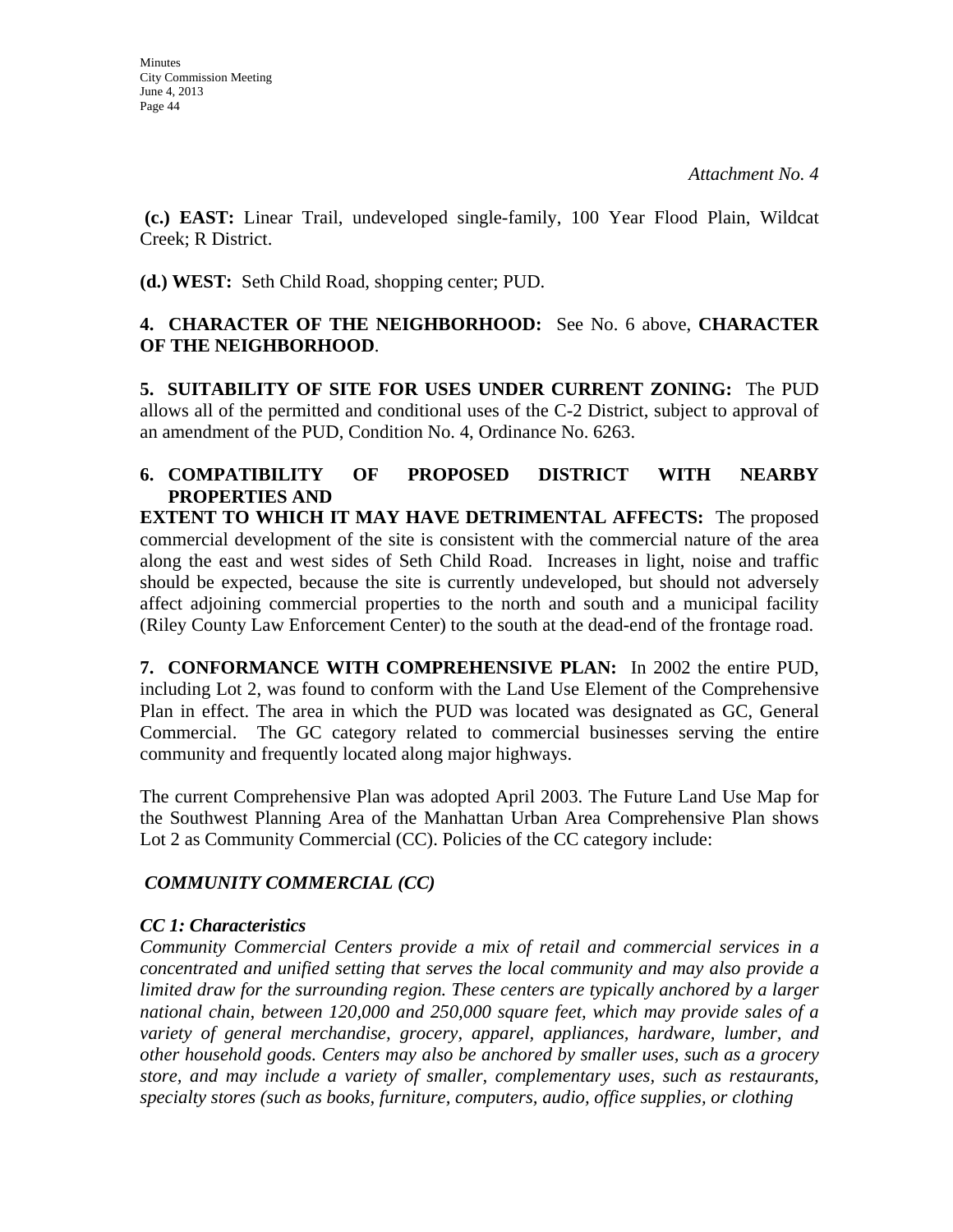Minutes City Commission Meeting June 4, 2013 Page 45

*stores), professional offices and health services. The concentrated, unified design of a community commercial center allows it to meet a variety of community needs in a "onestop shop" setting, minimizing the need for multiple vehicle trips to various commercial areas around the community. Although some single use highway-oriented commercial activities will continue to occur in some areas, this pattern of development is generally not encouraged.* 

## *CC 2: Location*

*Community Commercial Centers should be located at the intersection of one or more major arterial streets. They may be located adjacent to urban residential neighborhoods and may occur along major highway corridors as existing uses become obsolete and are phased out and redeveloped over time. Large footprint retail buildings (often known as "big-box" stores) shall only be permitted in areas of the City where adequate access and services can be provided.* 

## *CC 3: Size*

*Typically require a site of between 10 and 30 acres.* 

## *CC 4: Unified Site Design*

*A unified site layout and design character (buildings, landscaping, signage, pedestrian and vehicular circulation) shall be required and established for the center to guide current and future phases of development. Building and site design should be used to create visual interest and establish a more pedestrian-oriented scale for the center and between out lots.* 

## *CC 5: Architectural Character*

*Community Commercial Centers shall be required to meet a basic level of architectural detailing, compatibility of scale with surrounding areas, pedestrian and bicycle access, and mitigation of negative visual impacts such as large building walls, parking areas, and service and loading areas. While these requirements apply to all community commercial development, they are particularly important to consider for larger footprint retail buildings, or "big-box" stores. A basic level of architectural detailing shall include, but not be limited to, the following:* 

- *Façade and exterior wall plane projections or recesses;*
- *Arcades, display windows, entry areas, awnings, or other features along facades facing public streets;*
- *Building facades with a variety of detail features (materials, colors, and patterns); and* 
	- *High quality building materials.*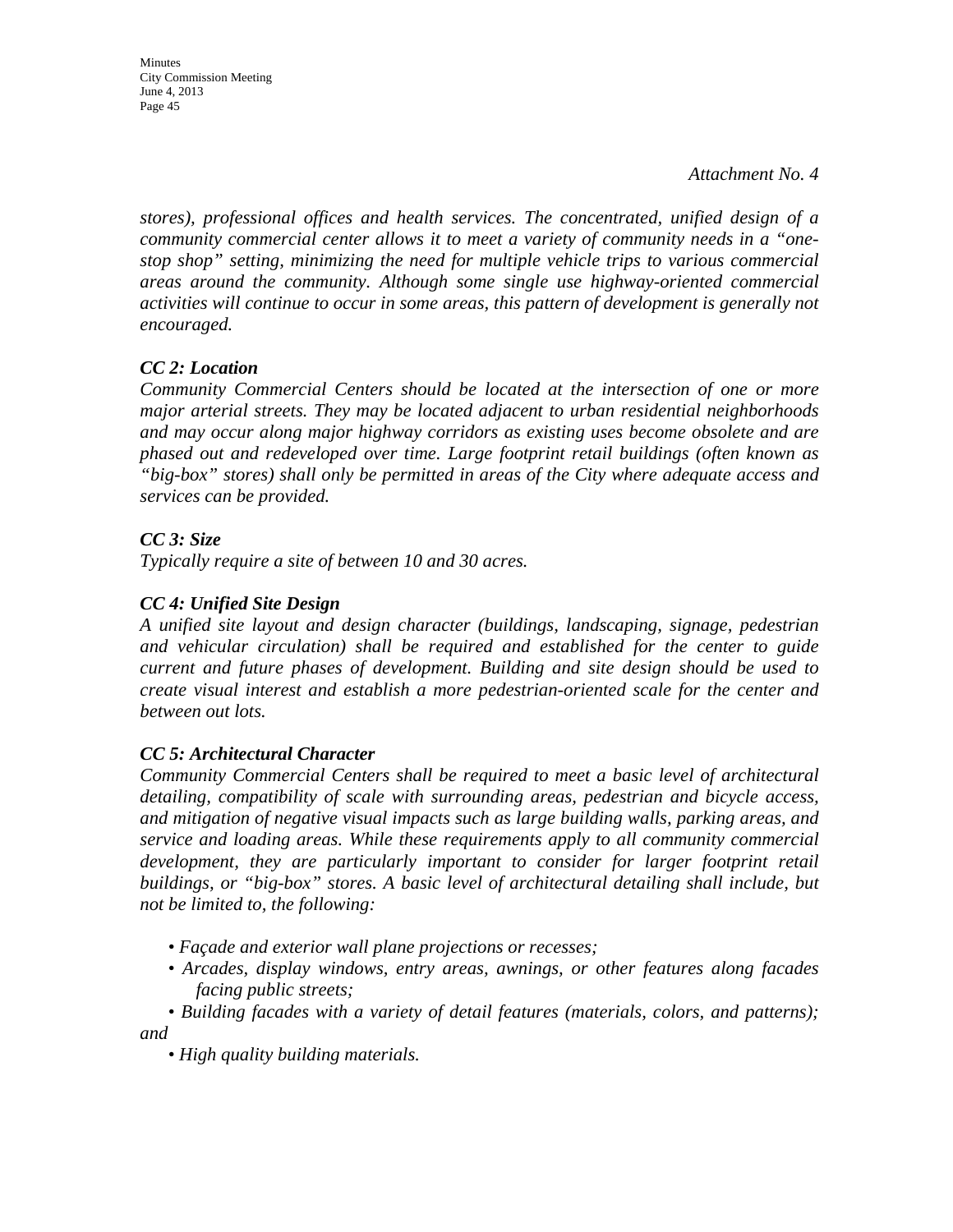## *CC 6: Organization of Uses*

*Community commercial services should be concentrated and contained within planned activity centers, or nodes, throughout the community. Within each activity center or node, complementary uses should be clustered within walking distance of each other to facilitate efficient, "one-stop shopping", and minimize the need to drive between multiple areas of the center. Large footprint retail buildings, or "big-box" stores should be incorporated as part of an activity center or node along with complementary uses. Isolated single store developments are strongly discouraged.* 

## *CC 7: Parking Design and Layout*

*Uninterrupted expanses of parking should be avoided. Parking areas should be broken into smaller blocks divided by landscaping and pedestrian walkways. Parking areas should be distributed between the front and sides of buildings, or front and rear, rather than solely in front of buildings to the extent possible.* 

## *CC 8: Circulation and Access*

*Clear, direct pedestrian connections should be provided through parking areas to building entrances and to surrounding neighborhoods or streets. Integrate main entrances or driveways with the surrounding street network to provide clear connections between uses….* 

While part of Lot 2 is in the 100 Year Flood Plain and Future 1% Conditions Annual Chance Floodplain, no part of Lot 2 is in the Floodway, an area set aside as an Environmentally Sensitive Area. The Comprehensive Plan does not indicate any portion of the site is in an Environmentally Sensitive Area.

Lot 2 was part of the original entire rezoning site and found to conform to the Comprehensive Plan and policies of the City in effect in 2002. The proposed amendment of Lot 2 conforms with the current Comprehensive Plan effective April 2003.

**8. ZONING HISTORY AND LENGTH OF TIME VACANT AS ZONED:** Lot 2 has remained vacant since approval of the PUD and filing of the Final Plat in 2002.

| February 20, 1968 | Annexation.                                 |
|-------------------|---------------------------------------------|
| 1968-1969         | E, Light Industrial District.               |
| 1969-2002         | R District (unplatted portion of the site). |
| 1978-2002         | C-5 District (platted portion of the site). |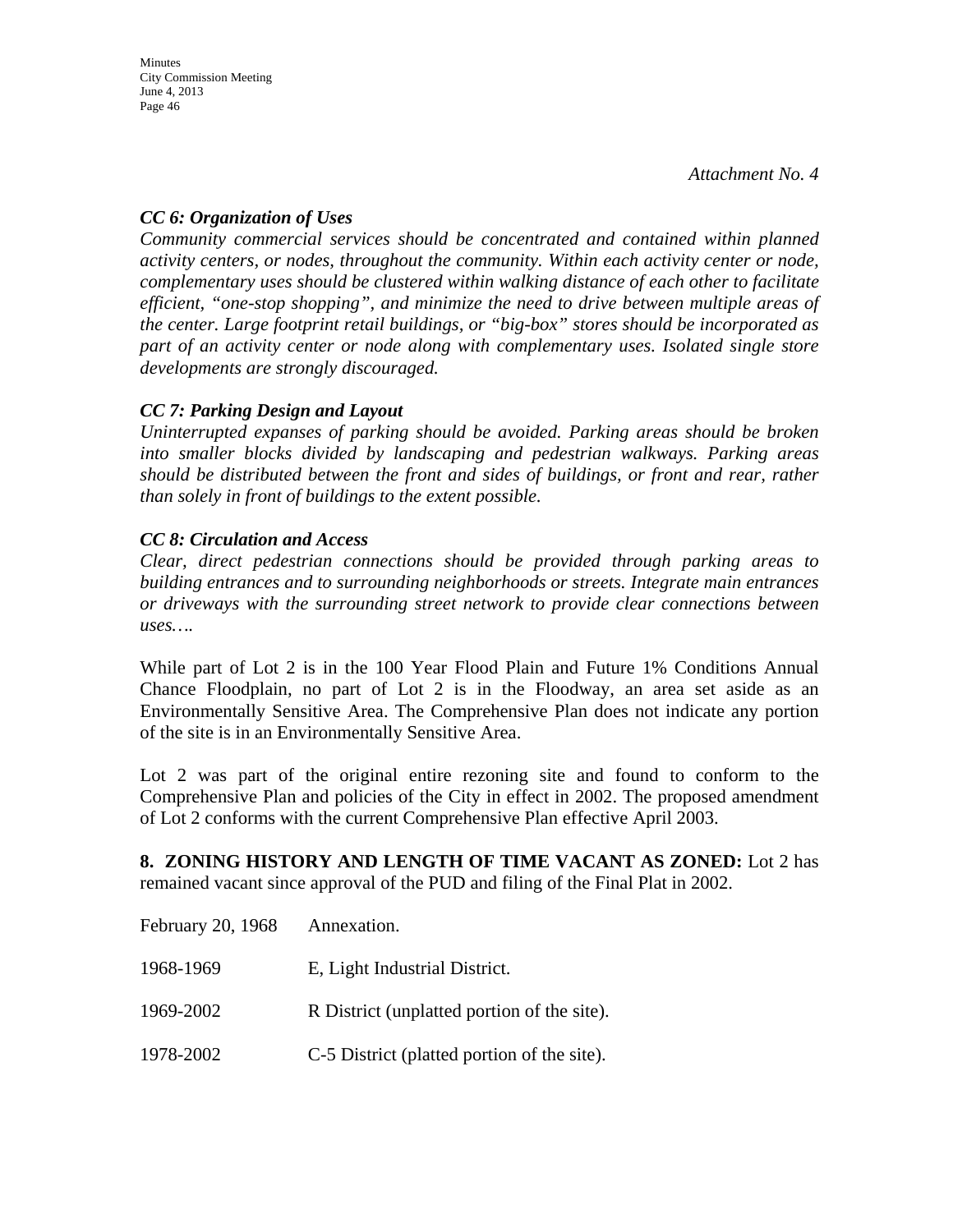*Attachment No. 4*

| December 6, 1982 | Preliminary Plat approved by Manhattan Urban Area Planning<br>Board.                                                                                                                                                                                                                                                                                                                 |
|------------------|--------------------------------------------------------------------------------------------------------------------------------------------------------------------------------------------------------------------------------------------------------------------------------------------------------------------------------------------------------------------------------------|
| June 6, 1983     | Final Plat of Johns No. 1 Addition, Lots 1-8, approved by<br>Manhattan Urban Area Planning Board.                                                                                                                                                                                                                                                                                    |
| March 4, 2002    | Manhattan Urban Area Planning Board conducts a public hearing to<br>consider the rezoning for a Home Depot from C-5, Highway<br>Service Commercial District, and R, Single-Family Residential<br>District, to Commercial Planned Unit Development. The Board<br>tables the public hearing to the April 1, 2002, Planning Board<br>meeting for architectural changes to the building. |
| April 1, 2002    | Manhattan Urban Area Planning Board conducts a public hearing<br>and recommends approval of the rezoning 6-0.                                                                                                                                                                                                                                                                        |
| April 16, 2002   | City Commission approves first reading of an ordinance rezoning<br>the 20.4 tract of land to PUD, Commercial Planned Unit<br>Development for a Home Depot.                                                                                                                                                                                                                           |
| May 7, 2002      | City Commission approves Ordinance No. 6263, rezoning the 20.4<br>tract of land to PUD, Commercial Planned Unit Development for a<br>Home Depot.                                                                                                                                                                                                                                     |
| May 20, 2002     | Urban Area Planning Board<br>Final<br>Manhattan<br>approves<br>Development Plan & Final Plat Manhattan Plaza.                                                                                                                                                                                                                                                                        |
| May 21, 2002     | City Commission accepts easements and rights-of-way as shown on<br>the Final Plat of Manhattan Plaza.                                                                                                                                                                                                                                                                                |

## **9. CONSISTENCY WITH INTENT AND PURPOSE OF THE ZONING ORDINANCE:**

The Manhattan Zoning Regulations are intended to divide the City into zones and districts; to regulate the use of land within those districts; restrict the use of buildings and land to agriculture, dwelling, business, industry, and other purposes; to promote the health, safety, morals, comfort and general welfare; to serve and protect property values throughout the City; and, establish land use regulations, control density, conserve natural resources, and the use of land within flood plains. The proposed amendment is generally consistent with the intent and purpose of the Manhattan Zoning Regulations and approved PUD.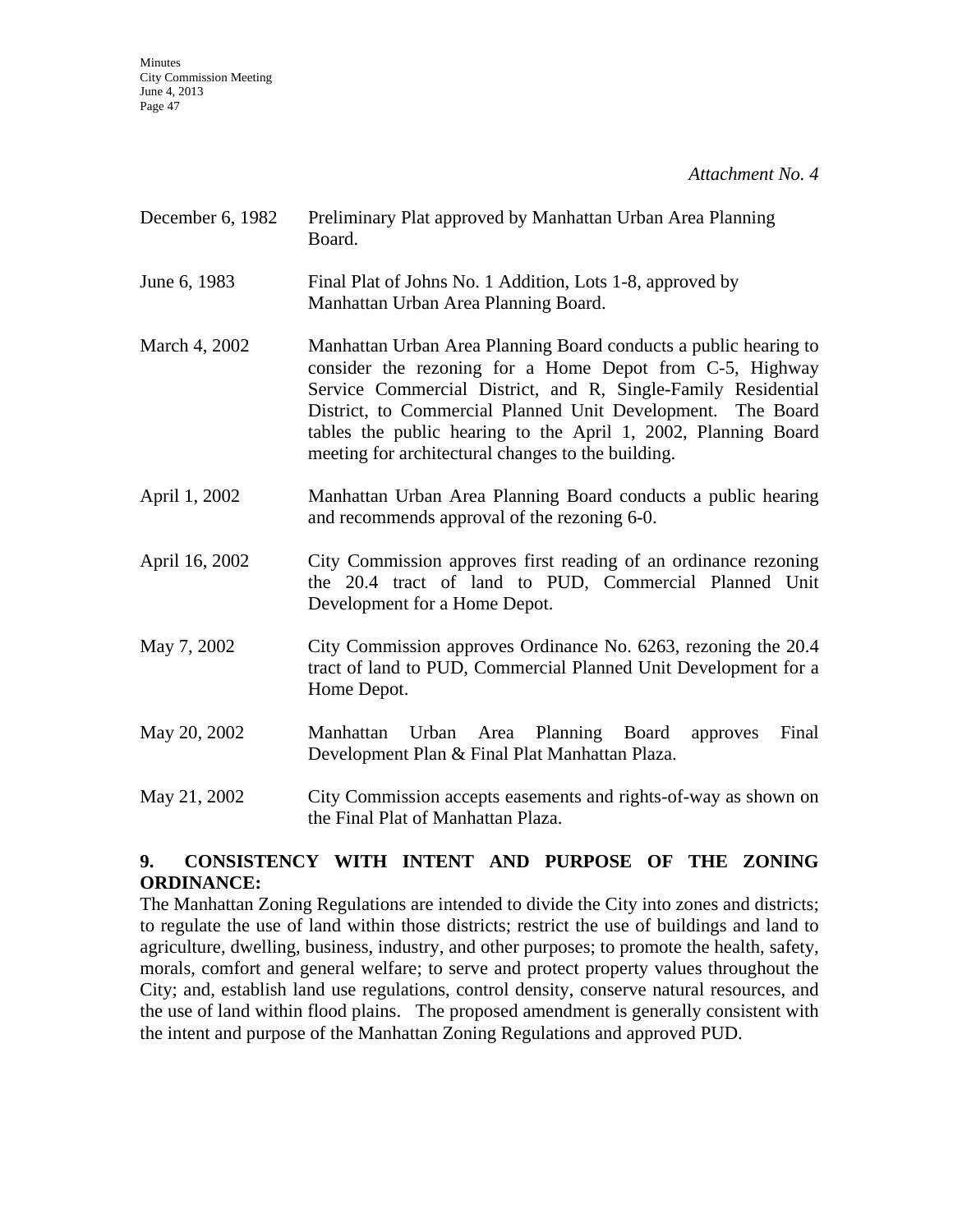The PUD will provide for a convenient commercial location along a major highway, consistent with the Comprehensive Plan. The site will provide shopping facilities accessed from a major street. The PUD is generally consistent with the Purpose and Objectives of the PUD Regulations.

Flood Plain Development permits and building permit are required prior to issuance of a building permit for construction. The volume and height of fill to elevate the building will likely require approval by the Kansas Division of Water Resources.

### **10. RELATIVE GAIN TO THE PUBLIC HEALTH, SAFETY AND WELFARE THAT**

**DENIAL OF THE REQUEST WOULD ACCOMPLISH, COMPARED WITH THE HARDSHIP IMPOSED UPON THE INDIVIDUAL OWNER:** There appears to be no relative gain to the public health, safety and welfare that denial of the request would accomplish. The applicant and owner have invested significant time in preparing the amendment to meet the needs of the City's policies. The applicant has submitted drainage and traffic analysis, which show minimal impact on Wildcat Creek flood plain and traffic generation. Therefore, it may be a hardship upon the owner, if the amendment is denied.

**11. ADEQUACY OF PUBLIC FACILITIES AND SERVICES:** Adequate public utilities and facilities are available to serve Lot 2.

**12. OTHER APPLICABLE FACTORS:** There are no other applicable factors.

# **13. STAFF COMMENTS AND RECOMMENDATION:**

City Administration recommends approval of the amendment and the Final Development Plan of Lot 2, Manhattan Plaza Commercial Planned Unit Development for a proposed PetSmart store, with the following conditions:

- 1. Landscaping and irrigation shall be provided pursuant to a Landscaping Performance Agreement between the City and the owner, which shall be entered into prior to issuance of a building permit.
- 2. All landscaping and irrigation shall be maintained in good condition.
- 3. Signs shall be provided as proposed in the application documents, and Exempt signs to allow to those types of signs described in Article VI, Section 6-104  $(A)(1),(2),(4),(5)$ , and  $(7)$ ; and, Section 6-104  $(B)(2)$  and  $B(5)$ .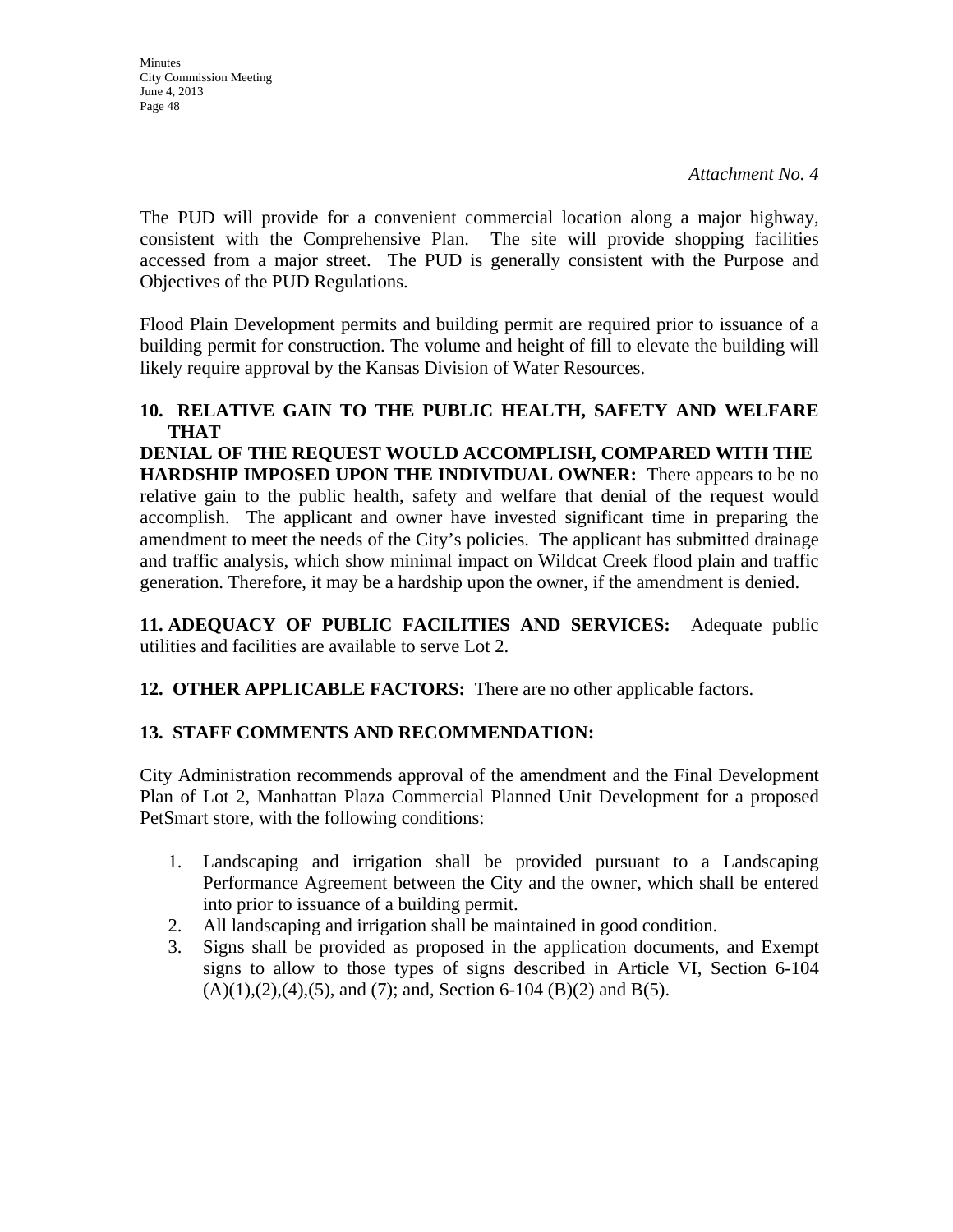# **ALTERNATIVES:**

- 1. Recommend approval of the proposed amendment and the Final Development Plan of Lot 2, Manhattan Plaza Commercial Planned Unit Development, stating the basis for such recommendation, with the conditions listed in the Staff Report.
- 2. Recommend approval of the proposed amendment of amendment and the Final Development Plan of Lot 2, Manhattan Plaza Commercial Planned Unit Development, and modify the conditions, and any other portions of the proposed PUD, to meet the needs of the community as perceived by the Manhattan Urban Area Planning Board, stating the basis for such recommendation, and indicating the conditions of approval.
- 3. Recommend denial of the proposed amendment, stating the specific reasons for denial.
- 4. Table the proposed amendment to a specific date, for specifically stated reasons.

# **POSSIBLE MOTION:**

The Manhattan Urban Area Planning Board recommends approval of the proposed amendment and the Final Development Plan of Lot 2, Manhattan Plaza Commercial Planned Unit Development, based on the findings in the Staff Report, with the three conditions recommended by City Administration.

**PREPARED BY:** Steve Zilkie, AICP, Senior Planner

**DATE:** May 16, 2013 13041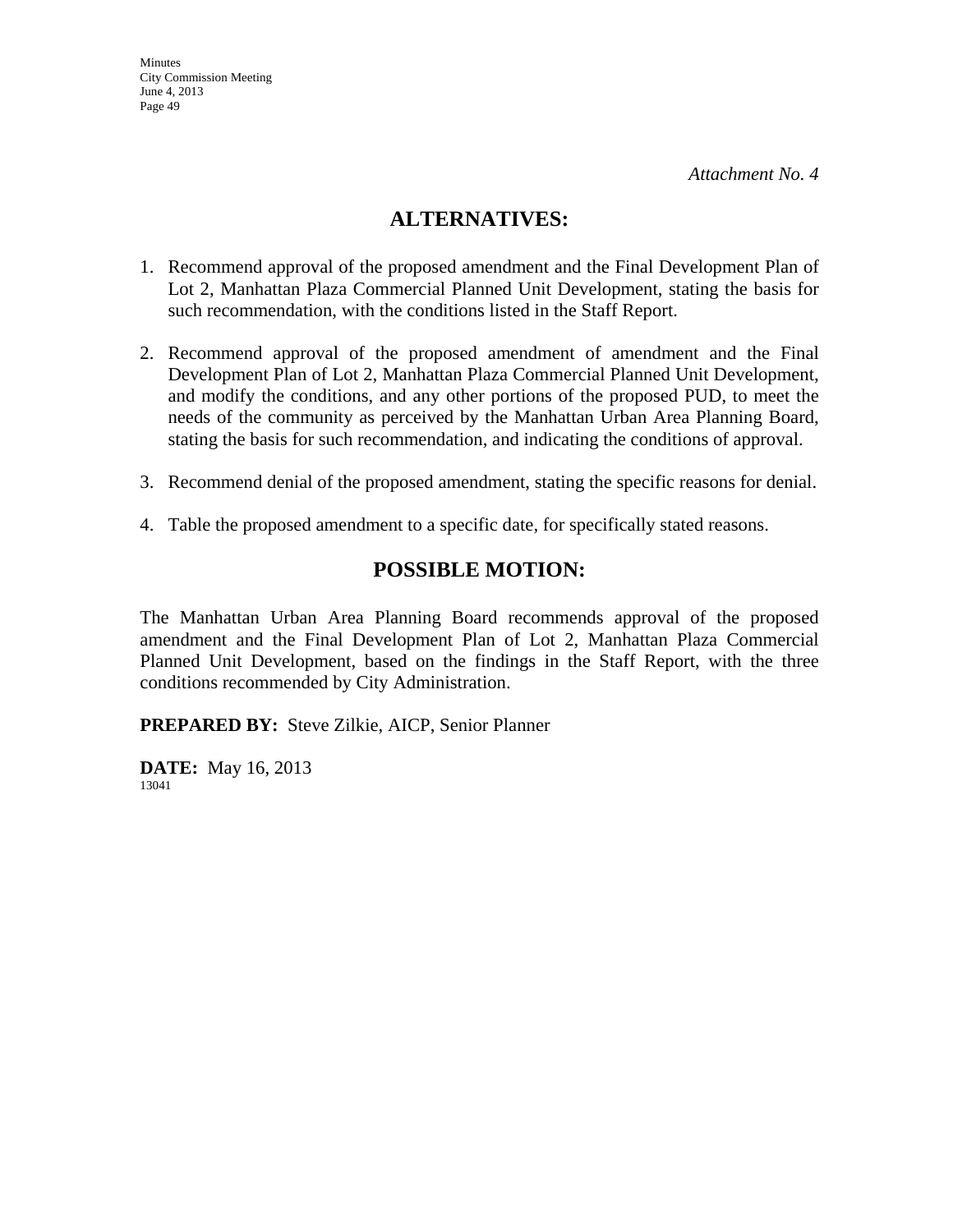## **AN AMENDMENT OF THE APPROVED FINAL DEVELOPMENT PLAN OF THE PENNY'S CONCRETE INDUSTRIAL PUD TO ALLOW AN ADVERTISING SIGN (OFF-SITE SIGN)**

## **THE AMENDMENT IS PROPOSED AS A FINAL DEVELOPMENT PLAN.**

## **BACKGROUND**

**APPLICANT:** Thomas Outdoor Advertising Inc. – Bart Thomas.

**OWNER:** Penny's Concrete, Inc., a Kansas Corporation.

**APPLICANTADDRESS:** 1508 Fair Lane, Manhattan, KS 66502.

**OWNER ADDRESS**: 234000 W. 82<sup>nd</sup> Street, Shawnee, KS, 66227.

**LEGAL DESCRIPTION:** Lot 3, Penny's Addition, Unit Two, an Industrial Planned Unit Development, City of Manhattan, Riley County, Kansas.

**LOCATION:** The amendment site is generally located on that part of Lot 3 approximately 1,400 feet south of the Skyway Drive and Eureka Drive intersection on the west side of Skyway Drive. Lot 3 is a vacant tract of land immediately south of the Penny's Concrete batch plant operation.

The Final Plat of Penny's Addition, Unit Two, Industrial PUD, created Lot 2, on which the concrete operations exist, and Lot 3, a vacant tract of land for expansion of the concrete operation, and on which the Advertising sign is proposed.

**EXISTING ZONING:** Industrial Planned Unit Development District, with AO, Airport Overlay District.

**AREA:** Lot 3 is a 3.447 acre (150,156 square foot) tract of land.

**DATE OF NEIGHBORHOOD MEETING:** March 27**,** 2013.

**PUBLICATION DATE OF PUBLIC NOTICE:** Monday, April 15, 2013.

**DATE OF PUBLIC HEARING, PLANNING BOARD:** Monday, May 6, 2013; Tabled to May 20, 2013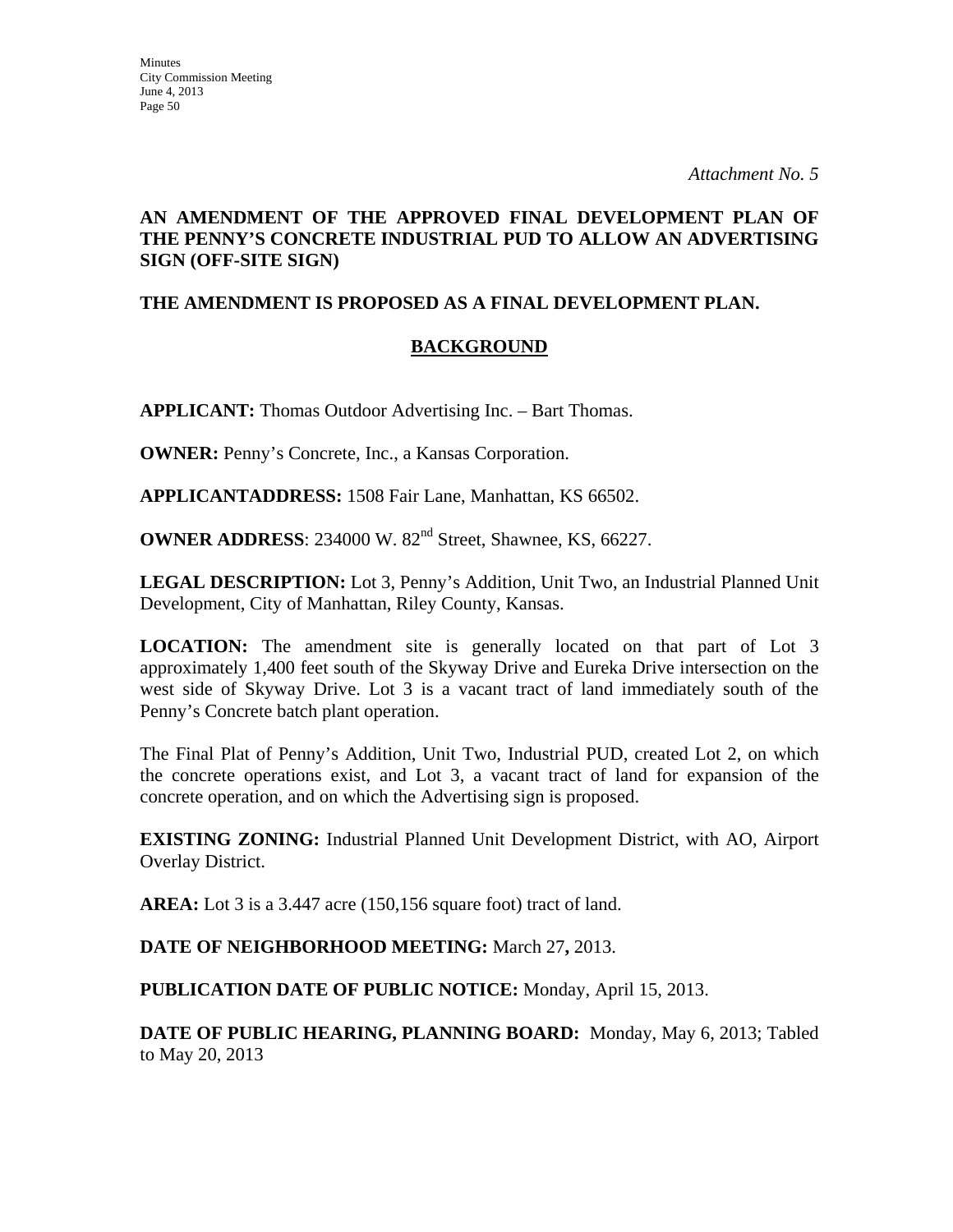## **CITY COMMISSION FIRST READING OF AN ORDINANCE:** Tuesday, June 4, 2013.

# **EXISTING PUD:**

## **Ordinance Nos. 6730 and 6915**

Penny's Concrete Industrial Planned Unit Development and **Ordinance No. 6730**, dated October 21, 2008, with the following conditions of approval:

- 1. Permitted uses shall include a permanent Concrete Batch Plant, a portable Concrete Batch Plant, the production and storage of concrete landscaping blocks, and a vehicle and equipment maintenance shop.
- 2. Perimeter and front yard landscaping and screening shall be provided as proposed.
- 3. Landscaping and irrigation shall be provided pursuant to a Landscaping Performance Agreement between the City and the owner, which shall be entered into prior to issuance of a building permit.
- 4. All landscaping and irrigation shall be maintained in good condition.
- 5. Light poles shall be provided as described in the application documents and shall be full cutoff design. Building lighting shall not cast direct light onto public or private streets or adjacent property and shall be full cut-off design.
- 6. Signage shall be provided as proposed to include one ground entry sign.
- 7. Exempt signage shall include signage described in Article VI, Section 6-104  $(A)(1),(2),(4),(5),(7)$  and  $(8)$ ; and Section 6-104  $(B)(2)$ , of the Manhattan Zoning Regulations. Temporary sales aids and portable signs, as described in Article VI, Signs, of the Manhattan Zoning Regulations, shall be prohibited.
- 8. All trash enclosures shall be constructed of masonry walls with gates.
- 9. Dust control mitigation shall be provided as proposed for material storage areas and conveyors.

Penny's Concrete Unit Two Industrial Planned Unit Development and **Ordinance No. 6915**, dated September 6, 2011, with the following condition of approval:

**1.** Exempt signage shall include signage described in Article VI, Section 6-104  $(A)(1),(2),(4),(5)$ ,and  $(7)$ ; and, Section 6-104  $(B)(2)$  and  $B(5)$ , of the Manhattan Zoning Regulations.

#### **2. Permitted Uses**

Permitted Uses in the PUD are set out above in Ordinance No. 6730, under Condition 1.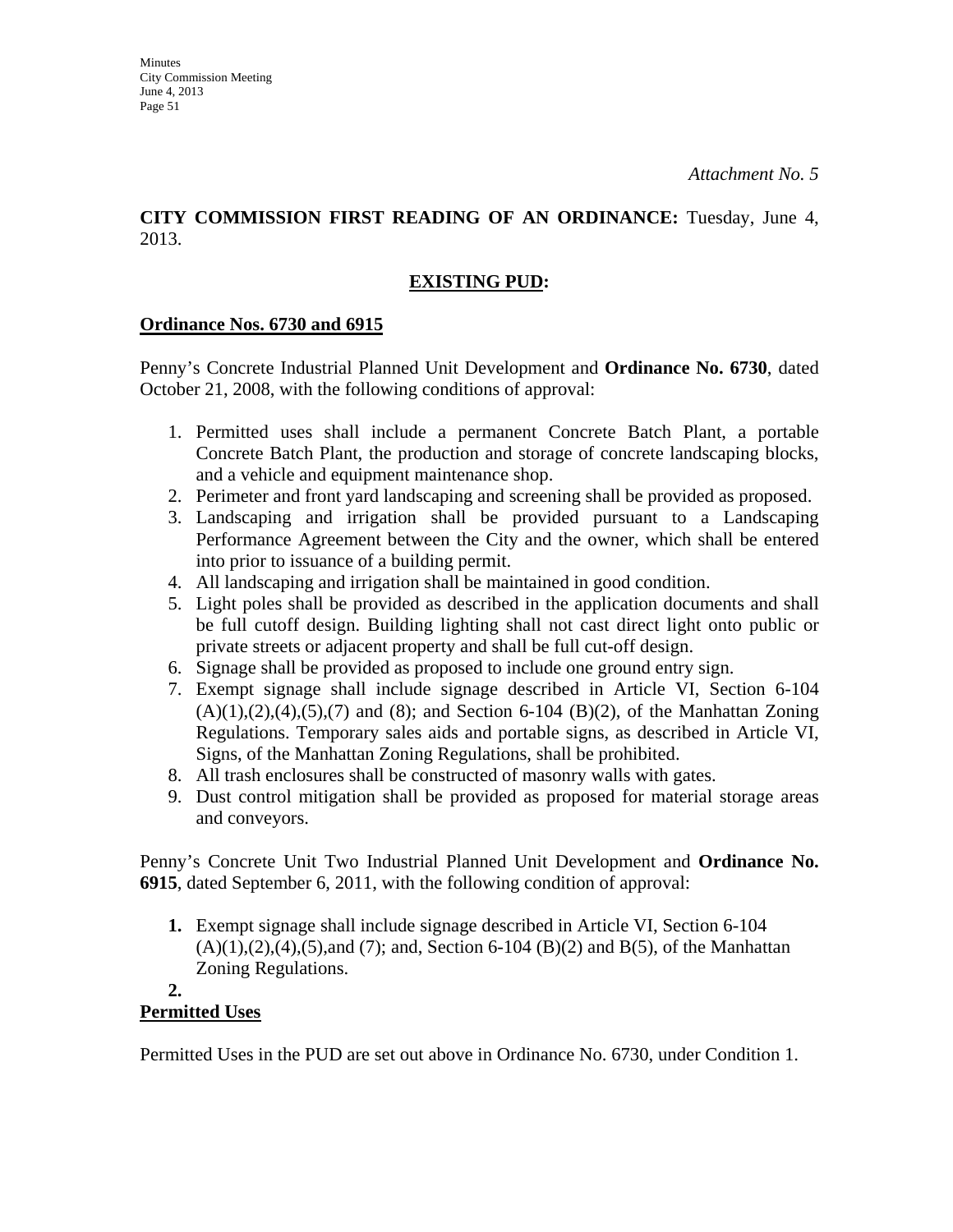**Minutes** City Commission Meeting June 4, 2013 Page 52

Signs are permitted under Conditions 6 and 7, Ordinance No. 6730, and Condition 1, Ordinance No. 6915.

### **EXISTING USE**

The existing use of the Penny's Concrete PUD is exclusively on Lot 2, which adjoins vacant Lot 3, the amendment site. Lot 2 consists of a permanent Concrete Batch Plant, a portable Concrete Batch Plant, the production and storage of concrete landscaping blocks for retaining walls, office, other accessory uses such as landscaping, lighting, signage, a future shop, and a retention basin along the east side of Lot 2. A third batch plat is approved on Lot 3 but has not been built. In addition to the Manhattan Zoning Regulations, batch plant activities on Lots 2 and 3 are subject to Kansas Department of Health and Environment (KDHE) air and water quality regulations.

## **Lot 3 – Approved But Not Constructed Batch Plant.**

A portable plant (Plant #3) may be located on Lot 3 and may be placed on the site depending on demand for concrete. The area around Plant #3 will be for aggregate storage and parking with access to the existing activities on proposed Lot 2. *(The approved Final Development Plan drawings for future improvements on Lot 3 are attached. The applicant has requested an extension of approval of the Final Development Plan.)*

## **DESCRIPTION OF PROPOSED AMENDMENT**

**AMEND** Ordinance No. 6730 and Ordinance No. 6915 and the Final Development Plan of the Penny's Concrete Industrial Planned Unit Development (PUD) Unit Two, for a proposed a Advertising Sign (Off-site sign), commonly called a billboard, which is proposed on the east side of Lot 3 within a drainage easement (a retention basin) to be constructed as a future extension of the retention basin on Lot 2 at the time Lot 3 is developed as a third batch plant.

Adverting signs are defined as a Functional Class of signs in Article VI, Signs. The definition of an advertising sign and the specific standards follow:

### **Definition**

"Advertising Signs (off-site signs). A sign which directs attention to a business, commodity, service or entertainment conducted, sold, or offered at a location other than the premises on which the sign is located or to which it is affixed."

### Regulations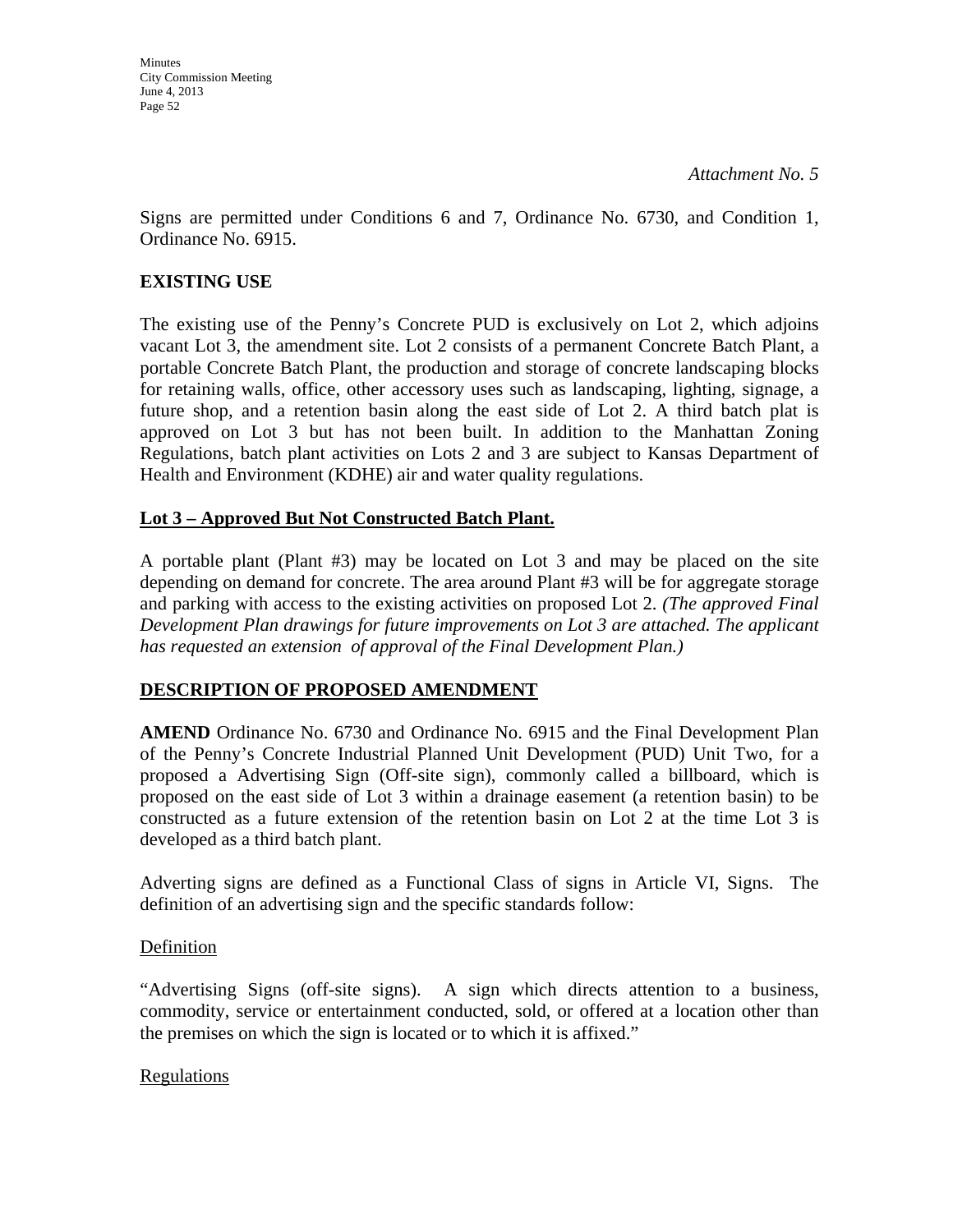### Section 6-107, Specific Standards for Specific Types of Signs.

- (A) Advertising Signs: The following restrictions shall apply to advertising signs.
	- (1) They shall be of only the following structural types: ground, pole, or wall.
	- (2) They shall only be allowed in the following districts: C-5, C-6, LM-SC, I-3 and I-4.
	- (3) They shall maintain a 750 foot radial distance from any other advertising sign.
	- (4) They shall be no closer than 200 feet to a residential district.
	- (5) They shall follow the setback requirements as cited in Article VI, Part 2, District Regulations. In addition, the following requirements shall apply: Advertising sign structures shall be set back a minimum of twenty-five (25) feet from any front or rear property line.
	- (6) The area per face of advertising signs shall not exceed 260 square feet in gross area.
	- (7) Double faced advertising signs having nonparallel faces shall be constructed so that the angle between the faces on a sign shall not exceed twenty-four (24) degrees and the total distance between the open ends of the faces shall not exceed ten (10) feet.
	- (8) No part of an advertising sign shall extend more than thirty (30) feet above the ground.
	- (9) Advertising signs that are pole signs shall be constructed using a unipole method.
	- (10) Lighting for advertising signs shall be constructed so that illumination is directed upward.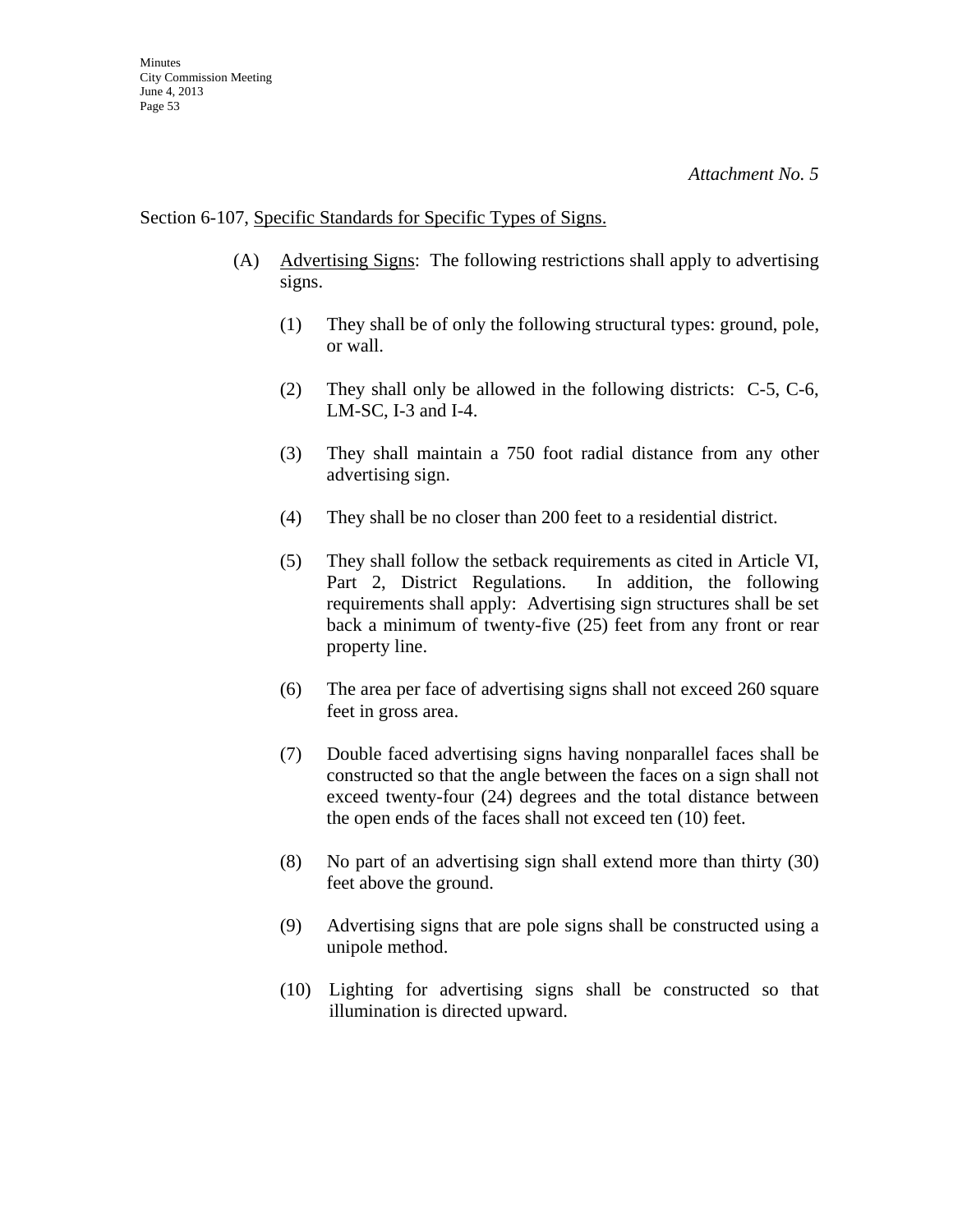Riley County Advertising Sign Regulations

Recently adopted Riley County Advertising sign regulations for an Advertising Sign (a.k.a "Billboard") are attached for reference and comparison.

**PROPOSED SIGN:** The two sided Advertising sign face is 260 square feet in area per face (26 feet in length by 10 feet in height), total sign height is 30 feet in height (20 foot, 24 inch diameter steel pole and 10 feet of sign face) measured from the flat grade adjacent to the retention basin *(elevation attached)*. The depth of the pole will have to be sufficient to insure that when the retention basin is graded, that the height of the sign or its location is consistent with the approved location on the slope of the basin. The front yard setback is 25 feet and the closest part of the sign is generally 23 feet.

**LIGHTING:** The proposed Advertising sign will be illuminated with lighting directed upwards consistent with Section 6-107 (10) above.

## **MATTERS TO BE CONSIDERED WHEN AMENDING A PLANNED UNIT DEVELOPMENT**

**1. WHETHER THE PROPOSED AMENDMENT IS CONSISTENT WITH THE INTENT AND PURPOSE OF THE APPROVED PUD, AND WILL PROMOTE THE EFFICIENT DEVELOPMENT AND PRESERVATION OF THE ENTIRE PUD:** The proposed amendment is generally consistent with the intent and purpose of the Penny's Concrete Industrial PUD, which is a heavy industrial land use as well as the eastern part of the Eureka Addition, which also is a light industrial and heavy commercial area. Advertising sign is a permitted sign in I-4, Heavy Industrial District; C-6, Heavy Commercial District; and, I-3, Light Industrial District. Approval of the proposed amendment does not necessarily ensure the efficient development and preservation of the entire PUD but does not interfere with its efficient development as a batch plant and does not interfere with the use of the retention basin. The unipole of the Advertising sign may be located on the slope of the retention basin but must remain out of the platted utility easement east of the retention basin. The property owner supports the amendment.

**2. WHETHER THE PROPOSED AMENDMENT IS MADE NECESSARY BECAUSE OF CHANGED OR CHANGING CONDITIONS IN OR AROUND THE PUD, AND THE NATURE OF SUCH CONDITIONS:** The proposed amendment is necessary due to loss of billboard signage as explained by the applicant. Prior to rezoning to PUD, the previous C-6 District would have allowed the billboard. The applicant indicates in his written documents that, "The reason for this is not expansion of more signs, but replacement. We had to remove (29) billboards due to road changes. With the removal of these signs, (52) facings representing local clients are gone. They were left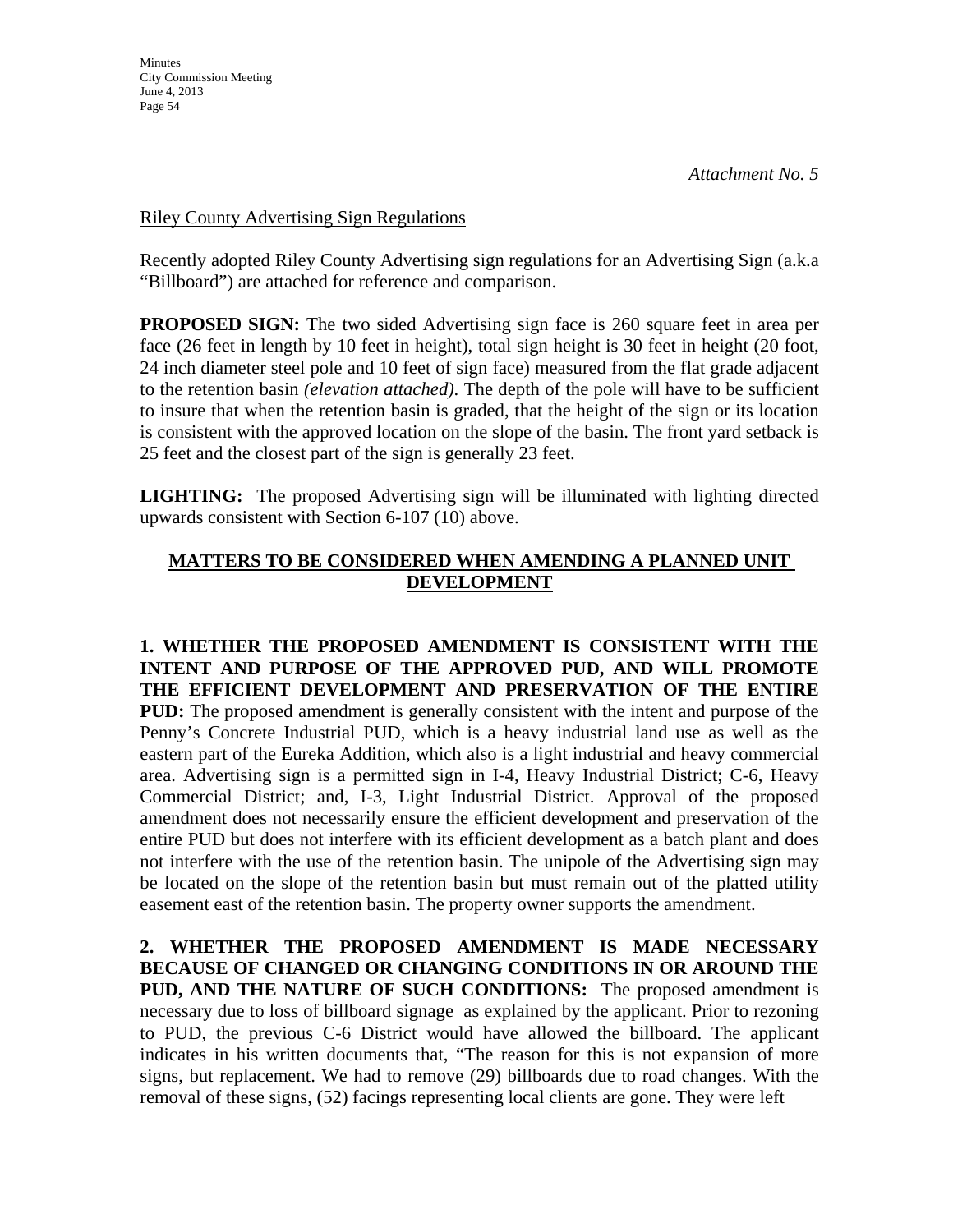*Attachment No. 5*

without the ability to advertise their business or products. We realize with current laws there will only be the opportunity to build back 1-3 signs. Our company's position is to adhere to the new statutes as we were a part of the language in these new rules. I.e. Spacing, heights, and size. Again this will meet the state, federal, county  $\&$  city regulations". There are five, double stacked county billboards, four sign faces per pole, or 20 total signs faces along the former K-18 Highway to the northeast of Lot 3, and approximately, at their closest, 2,500 feet northeast near a car wash, and approximately 4,500 feet further east along the former highway.

**3. WHETHER THE PROPOSED AMENDMENT WILL RESULT IN A RELATIVE GAIN TO THE PUBLIC HEALTH, SAFETY, CONVENIENCE OR GENERAL WELFARE, AND IS NOT GRANTED SOLELY TO CONFER A SPECIAL BENEFIT UPON ANY PERSON:** Approval of the proposed amendment will result in a relative gain to the general public by allowing convenient visual access to signage advertising businesses with off-site commercial messages. The proposed amendment will be granted as a special benefit to the applicant but is intended to replace Advertising sign copy area lost due to highway changes along K-18 Highway.

## **ADDITIONAL MATTERS TO BE CONSIDERED WHEN AMENDING A PLANNED UNIT DEVELOPMENT**

**1. LANDSCAPING:** No landscaping is proposed with the Advertising sign, which will be located on the grass lined slope of a future retention basin.

**2. SCREENING:** Undeveloped Lot 3 will, when developed, be screened by a six foot slatted security fence on the east lot line with a row of ornamental trees on the inside the fence, which will be pruned to allow conveyance of flood waters.

**3. DRAINAGE:** A drainage study was submitted in 2006 with the Preliminary Plat for the entire Eureka Addition subdivision. The study was reviewed and accepted by the City Engineer.

An update to the original study was submitted and accepted with the Penny's PUD in 2008. As a part of the proposed amendment and rezoning, Karen L. Weathers, P.E., BG Consultants, submitted a Storm Drainage Report for Penny's Concrete Lot 36, dated June 15, 2011. The 2011 update was reviewed and accepted by the City Engineer.

Storm water will drain to a future grass lined retention pond on the east side of Lot 3, which will be an extension of an existing basin to the north on Lot 2. The retention pond is designed to hold the 100 year storm from the expanded concrete surface of the PUD. If needed a storm water small pump will pump retained water into the City's storm water system, consisting of curb and gutter and storm water pipes and inlets, located near the northwest corner of the site.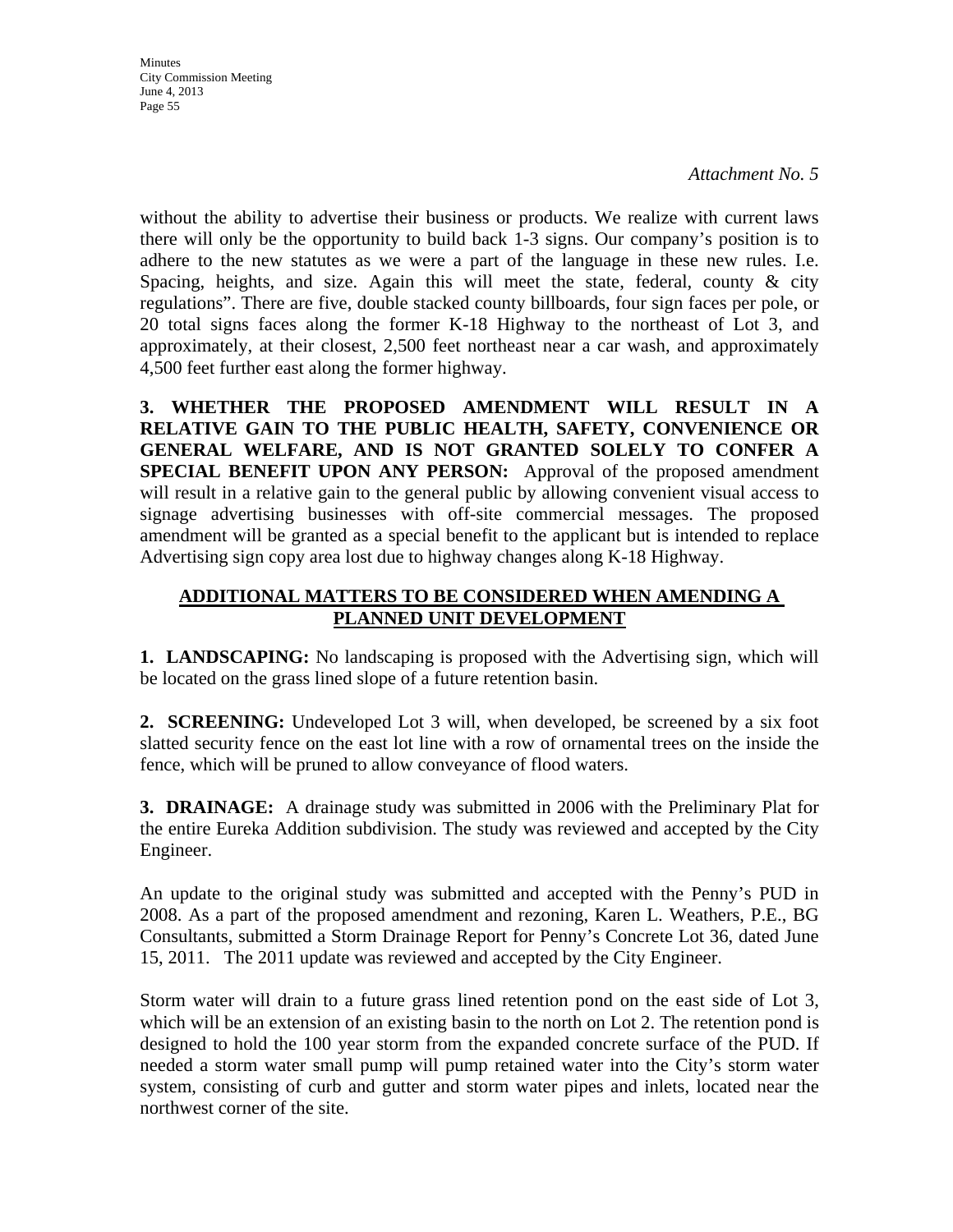*Attachment No. 5*

Part of the proposed PUD is in the regulated and buildable portion of the 100 Year Flood Plain, and the remainder is in the 500 Year Flood Plain, which is not regulated. The proposed Flood Plain map maintains the site, where the Advertising sign will be located, as 100 Year Flood Plain. The area may be removed entirely from the 100 Year Flood Plain at a later date. HNTB, as consultant for KDOT, submitted a Conditional Letter of Map Revision related to improvements associated with the realignment of K-18 Highway. The as-built conditions may remove the 100 Year Flood Plain from Lot 3, at some future date, either by Letter of Map Revision or updated flood plain maps.

Shane Swope, P.E., Stormwater Engineer, Manhattan Public Works Department, has reviewed and accepted the proposed location of the Advertising sign.

**4. CIRCULATION:** There is no change to access to the PUD associated with the proposed Advertising sign. The location will need to be accessed from Eureka Terrace. There can be no curb cut on Skyway Drive, until one is approved by the Kansas Department of Transportation.

**5. OPEN SPACE AND COMMON AREA:** Open landscaped space around the perimeter of the site will be owned and maintained by the property owner.

**6. CHARACTER OF THE NEIGHBORHOOD:** The character of the neighborhood in the Eureka and Penny's subdivisions is characterized by the batch plant and a developing light industrial/industrial park consisting of Star Lumber & Supply, a contractor's business, a self-storage site and auto related service. The neighborhood further north is Eureka Drive, Flint Hills Job Corps Center and agricultural fields. The neighborhood to the immediate south and west of the amendment site is undeveloped heavy commercial and industrial park lots and agricultural fields. To the southwest is the Manhattan Regional Airport. Residential neighborhoods are to the west of the Eureka Addition. The neighborhood to the east is the realigned K-18 Highway Corridor and Skyway Drive.

# **THIRTEEN MATTERS TO BE CONSIDERED WHEN REZONING**

**1. EXISTING USE:** Lot 3 is a vacant tract of land approved for expansion of the Penny's Concrete batch plant operations.

**2. PHYSICAL AND ENVIRONMENTAL CHARACTERISTICS:** Lot 3 is flat and covered with field grasses, and within the 100 Year and 500 Year Flood Plains.

Lot 3 is entirely within the Horizontal and Conical Zones of Manhattan's Regional Airport. The northwest corner of Lot 3 is also within the Approach and Transitional Zones of the airport. Future uses (structures and trees), which are within these Zones may be required to obtain, and be granted, an Airport Compatible Use Permit prior to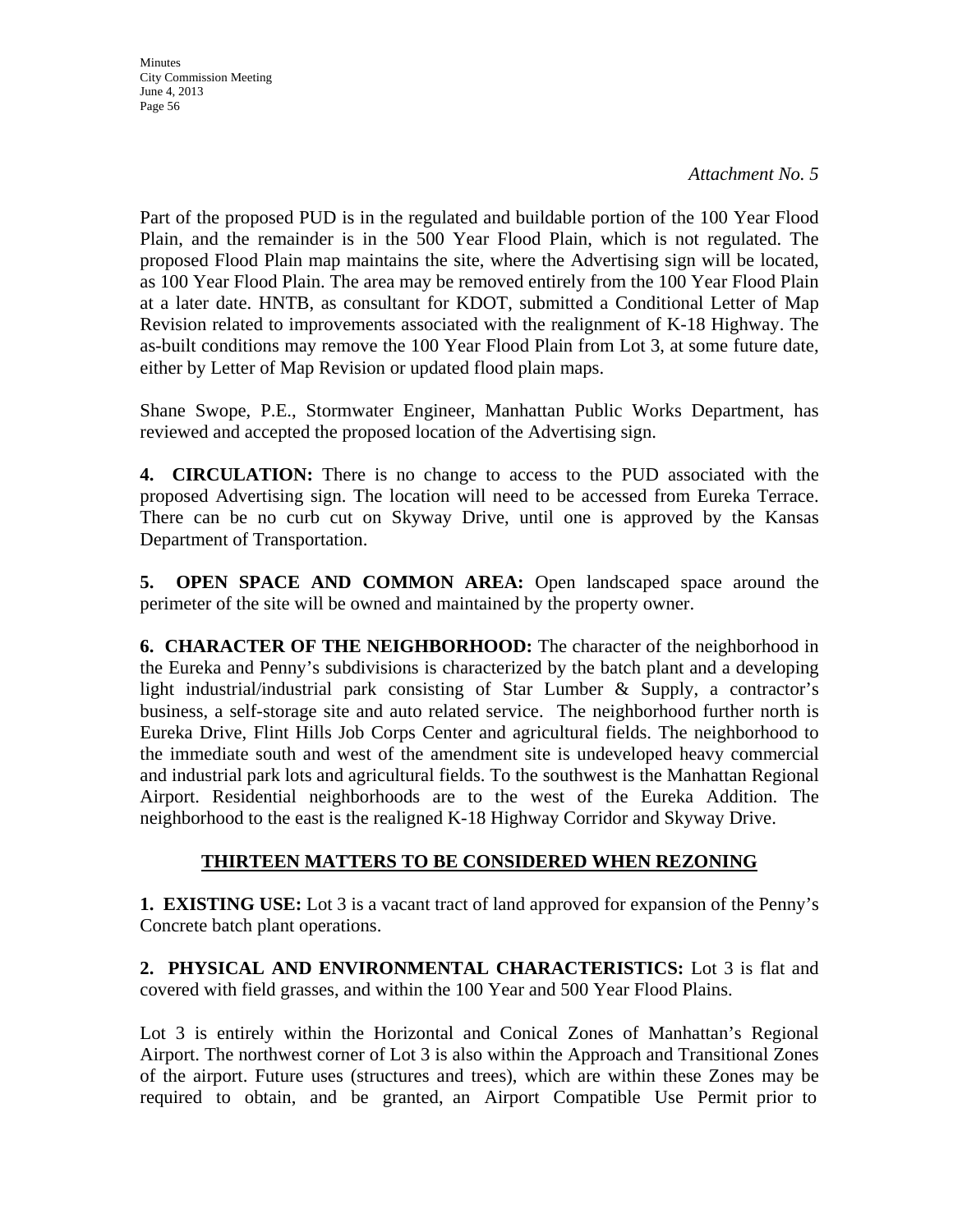construction, planting or change to the structure or trees approved on Lot 3, see below under **CONSISTENCY WITH INTENT AND PURPOSE OF THE ZONING ORDINANCE** for further information concerning the AO District.

## **3. SURROUNDING LAND USE AND ZONING:**

**(a.) NORTH:** Penny's Concrete, Star Lumber, Eureka Drive, Flint Hills Job Corps, and agricultural fields; Industrial PUD/AO, C-6/AO Districts, U, University District, and Riley County G-1, General Agricultural District.

**(b.) SOUTH:** Undeveloped heavy commercial lots and agricultural fields; C-6/AO Districts and Riley County G-1 District.

**(c.) EAST:** Skyway Drive and K-18 Highway; Riley County G-1 District.

**(d.) WEST:** Eureka Terrace, contractor business, self-storage and undeveloped light industrial lots and undeveloped industrial park lots; I-3, Light Industrial District/AO Districts, and I-2, Industrial Park District/AO Districts.

**4. CHARACTER OF THE NEIGHBORHOOD:** See above under number **6, CHARACTER OF THE NEIGHBORHOOD**.

**5. SUITABILITY OF SITE FOR USES UNDER CURRENT ZONING:** Lot 3 is suitable for the batch plant as approved.

**6. COMPATIBILITY OF PROPOSED DISTRICT WITH NEARBY PROPERTIES AND EXTENT TO WHICH IT MAY HAVE DETRIMENTAL AFFECTS:** Properties nearby Lot 3 are the existing Penny's batch plant site, and a lumber wholesale supply and recently constructed Skyway Drive and undeveloped agricultural fields. Nearby properties to the south are undeveloped parts of the Eureka Addition, agricultural fields and the Manhattan Regional Airport.

The Advertising sign will be setback approximately 23 feet from the east lot line of Lot 3 and will be no closer than 23 feet to the east lot line.

Lot 3 is entirely within the Horizontal and Conical Zones of Manhattan's Regional Airport, which requires structures comply with the AO, Airport Overlay District regulations. The northwest corner of the site is also within the Approach and Transitional Zones of the airport. Future uses (structures and trees), which are within these Zones may be required to obtain, and be granted, an Airport Compatible Use Permit prior to construction, planting or change to the structure or tree (see below under consistency with intent and purpose of the Zoning Ordinance for further information concerning the AO District).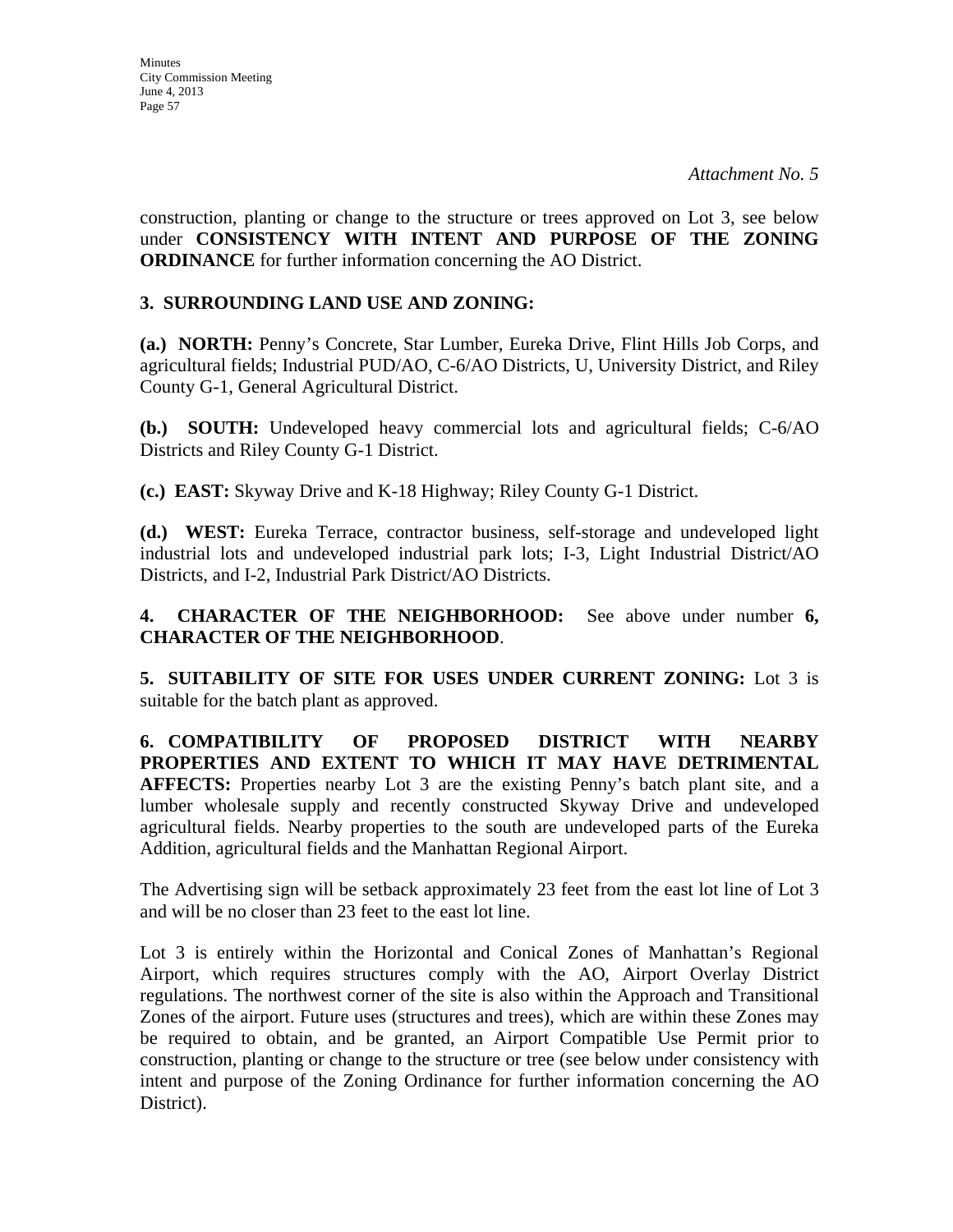**Minutes** City Commission Meeting June 4, 2013 Page 58

The proposed maximum structure height is 30 feet to the top of the sign. *(Note: The Federal Aviation Agency (FAA) previously determined there would be no hazard to air navigation, based on a height of 100 feet for the Concrete Batch Plant in the existing Penny's PUD. The FAA's determination indicated future construction requires additional notice to the FAA. The addition of Plant #3 requires additional notice to the FAA before Plant #3 is added to the site but does not include the Advertising sign outside the approach zone, which is less than 75 feet in height.)* 

**7. CONFORMANCE WITH COMPREHENSIVE PLAN: THE SOUTHWEST PLANNING AREA OF THE FUTURE LAND USE MAP OF THE MANHATTAN URBAN AREA COMPREHENSIVE PLAN DESIGNATES THE MAJORITY OF THE PROPOSED EUREKA ADDITION AS INDUSTRIAL (IND). PENNY'S CONCRETE PUD WAS FOUND IN CONFORMANCE WITH THE COMPREHENSIVE PLAN WITH REZONING TO INDUSTRIAL PUD AND THE AMENDMENT FOR LOT 3. THE PROPOSED ADVERTISING SIGN IS IN GENERAL CONFORMANCE WITH THE COMPREHENSIVE PLAN.**

The proposed Eureka Valley – Highway K-18 Corridor Plan, notes under Aesthetics, Objective B, that standards for outdoor advertising regarding size, setbacks, spacing, stacking, lighting and digital billboards should be established to insure coordination between local jurisdiction in Eureka Valley that design standards for signage*( pages 35-36 attached)*. Riley County recently adopted outdoor advertising sign standards and the City of Manhattan is currently working on an update of the City's sign regulations, including Advertising signs.

**8. ZONING HISTORY AND LENGTH OF TIME VACANT AS ZONED:** The amendment site has remained vacant to date.

February 6, 2006: Manhattan Urban Area Planning Board considers annexation of the 53-acre site and conducts the public hearings on the proposed rezoning of three tracts of land from County G-1, General Agricultural District, and N-1, Airport Noise Hazard District, to I-2, Industrial Park District; C-6, Heavy Commercial District; and I-3, Light Industrial District, all with AO, Airport Overlay District. The Planning Board recommends approval of the annexation on a vote of 5-1; and recommended approval of the rezoning of three tracts of land on a vote of 5-1. The Board tabled the preliminary plat to the February 23, 2006, Planning Board meeting, on a vote of 6-0.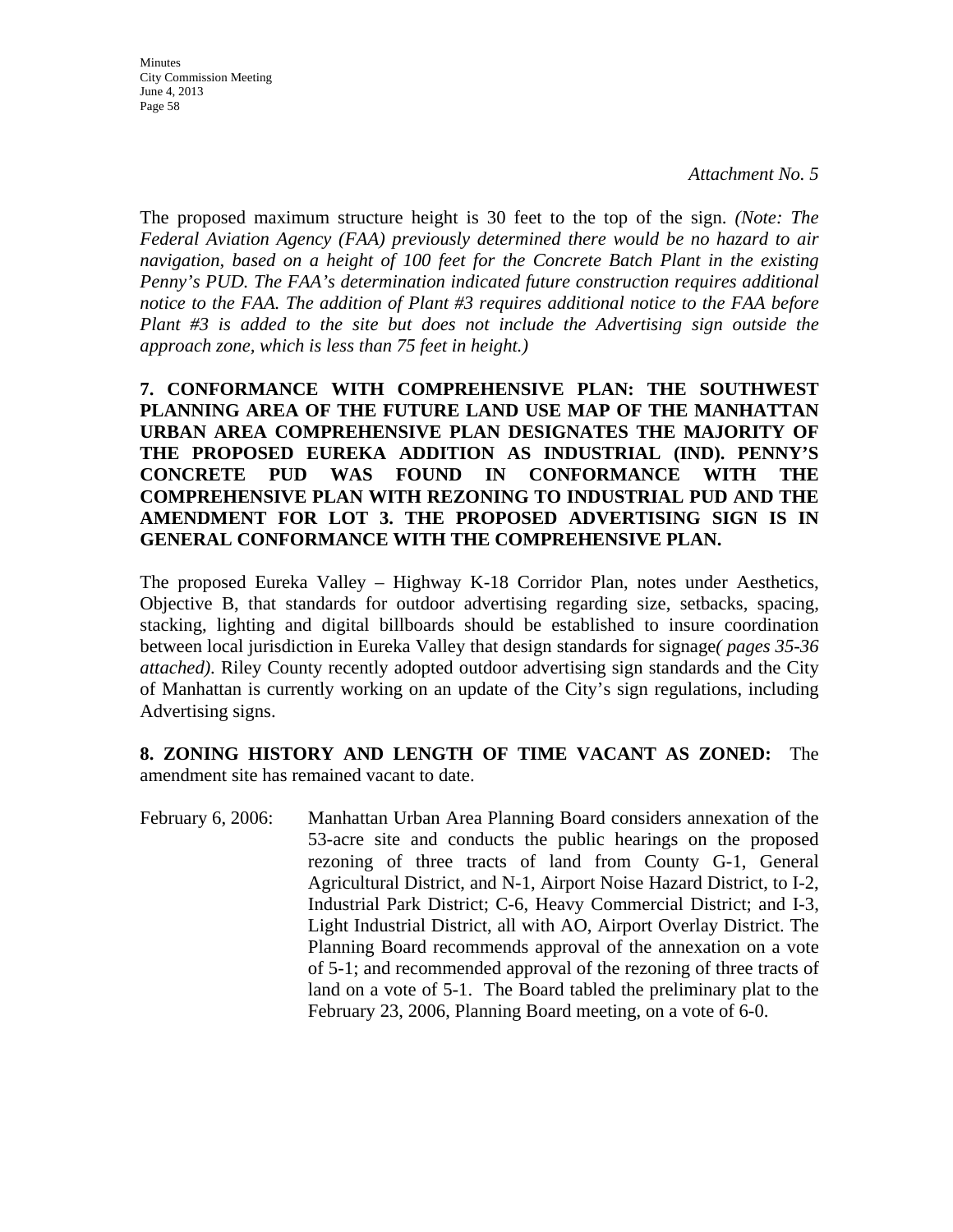*Attachment No. 5*

- February 21, 2006 City Commission, on a vote of 5-0, approves Resolution No 022106-A**,** requesting that the Board of Riley County Commissioners make positive findings regarding the island annexation of the proposed Eureka Addition.
- February 23, 2006 Manhattan Urban Area Planning Board approves Preliminary Plat 6-0, with three conditions.
- March 16, 2006 Board of Riley County Commissioners considers island annexation request, as per K.S.A. 12-520c and tables for additional information.
- March 30, 2006 Board of Riley County Commissioners continues consideration of island annexation request, as per K.S.A. 12-520c, and approves Resolution No. 03006-13, finding that the annexation will not hinder development or prevent proper growth.
- April 18, 2006 City Commission approves first reading of ordinances annexing and rezoning the proposed Eureka Addition.
- May 2, 2006 City Commission approves Ordinance Nos. 6537 and 6538 annexing and rezoning the proposed Eureka Addition.
- August 7, 2006 Manhattan Urban Area Planning Board approves Final Plat Eureka Addition.
- September 5, 2006 City Commission accepts easements and rights-of-way as shown on the Final Plat Eureka Addition.
- September 15, 2008 Manhattan Urban Area Planning Board recommends, on a vote of  $(5-1)$  rezoning Lots  $12 - 15$ , Eureka Addition from C-6, Heavy Commercial District with AO, Airport Overlay District, to PUD, Industrial Planned Unit Development District with AO, Airport Overlay District.
- October 14, 2008 City Commission approves first reading of an ordinance rezoning Lots 12 – 15, Eureka Addition, to PUD, Industrial Planned Unit Development District with AO, Airport Overlay District.
- October 21, 2008 City Commission approves Ordinance No. 6730 rezoning Lots 12 15, Eureka Addition, to PUD, Industrial Planned Unit Development District with AO, Airport Overlay District.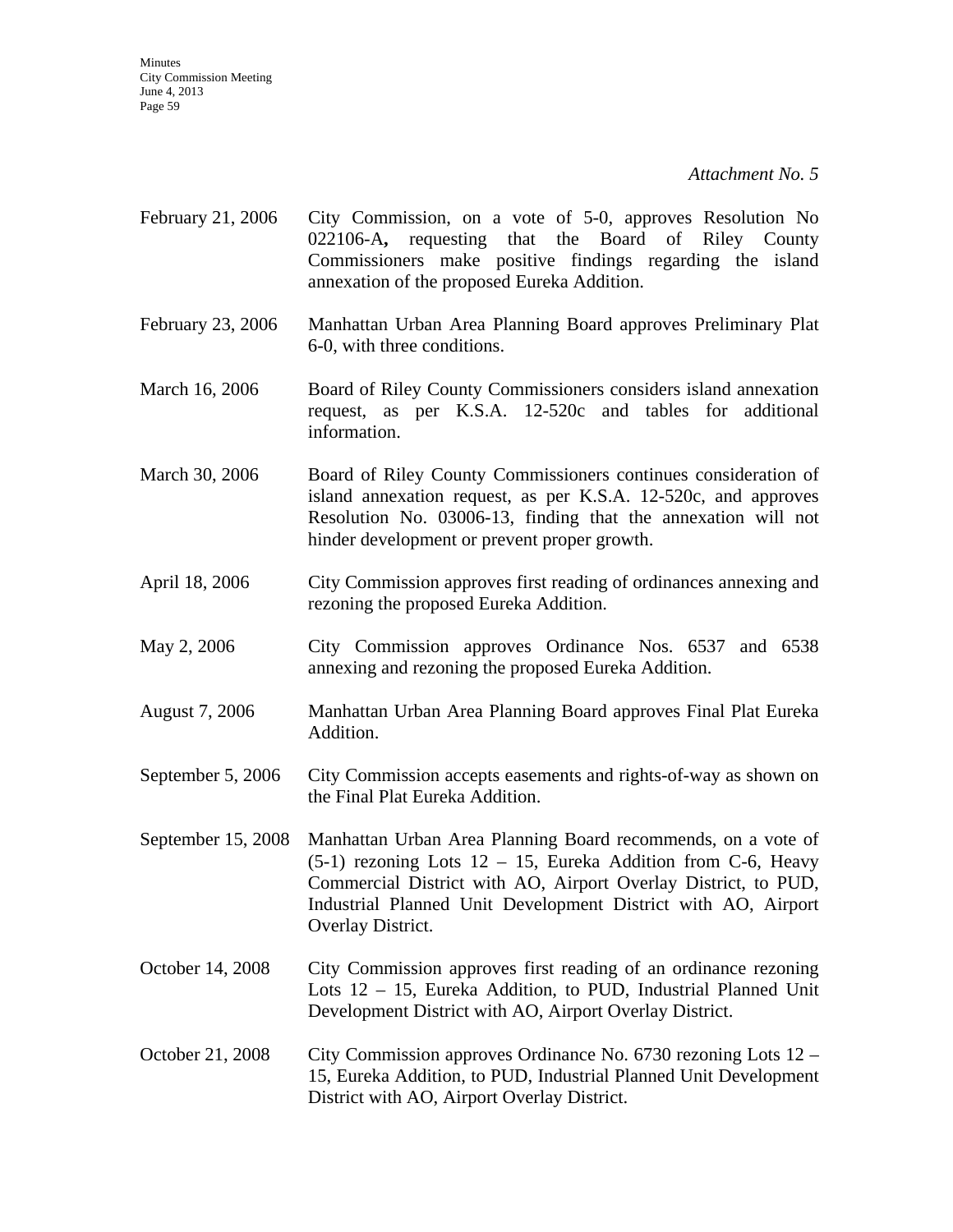- November 3, 2008 Manhattan Urban Area Planning Board approves Final Plat of the Penny's Addition and the Final Development Plan of Penny's Concrete Industrial PUD.
- November 18, 2008 City Commission accepts easements and rights-of-way as shown on the Final Plat of Penny's Addition.
- August 1, 2011 Manhattan Urban Area Planning Board recommends approval of an amendment of the Final Development Plan and Ordinance No. 6730, and the rezoning of Lot 36, Eureka Addition, Unit Two, from C-6/AO to PUD/AO, to be combined with Penny's Concrete PUD, and approves the Final Plat of Penny's Addition, Unit Two.
- August 16, 2011 City Commission approves first readings of an amendment of the Final Development Plan and Ordinance No. 6730, to be known as Penny's Concrete PUD, Unit Two; and the rezoning of Lot 36, Eureka Addition, Unit Two, from C-6/AO to PUD/AO, to be combined with Penny's Concrete Unit Two PUD.
- September 6, 2011 City Commission approves Ordinance No. No. 6915 amending the Final Development Plan of Penny's Concrete Industrial PUD and Ordinance No. 6730; and rezoning Lot 36, Eureka Addition, Unit Two, to PUD, Industrial Planned Unit Development District with AO, Airport Overlay District.
- September 6, 2011 City Commission accepts the easements and rights-of-way as shown on the Final Plat of Penny's Addition, Unit Two; and authorizes Mayor and City Clerk to execute Agreement regarding construction and maintenance of the storm water facilities.

## **9. CONSISTENCY WITH INTENT AND PURPOSE OF THE ZONING ORDINANCE:**

The intent and purpose of the Zoning Regulations is to protect the public health, safety, and general welfare; regulate the use of land and buildings within zoning districts to assure compatibility; and to protect property values.

Lot 3 is designated for a heavy industrial use. Advertising signs are permitted in heavy industrial zones. The site was zoned C-6 prior to rezoning to PUD. Advertising signs are permitted in C-6 District. The proposed Advertising sign would not be out of character in the neighborhood and conforms to the Manhattan Zoning Regulations' requirements for Advertising signs set out above under description of proposed amendment**,** Section 6-107, Specific Standards for Specific Types of Signs.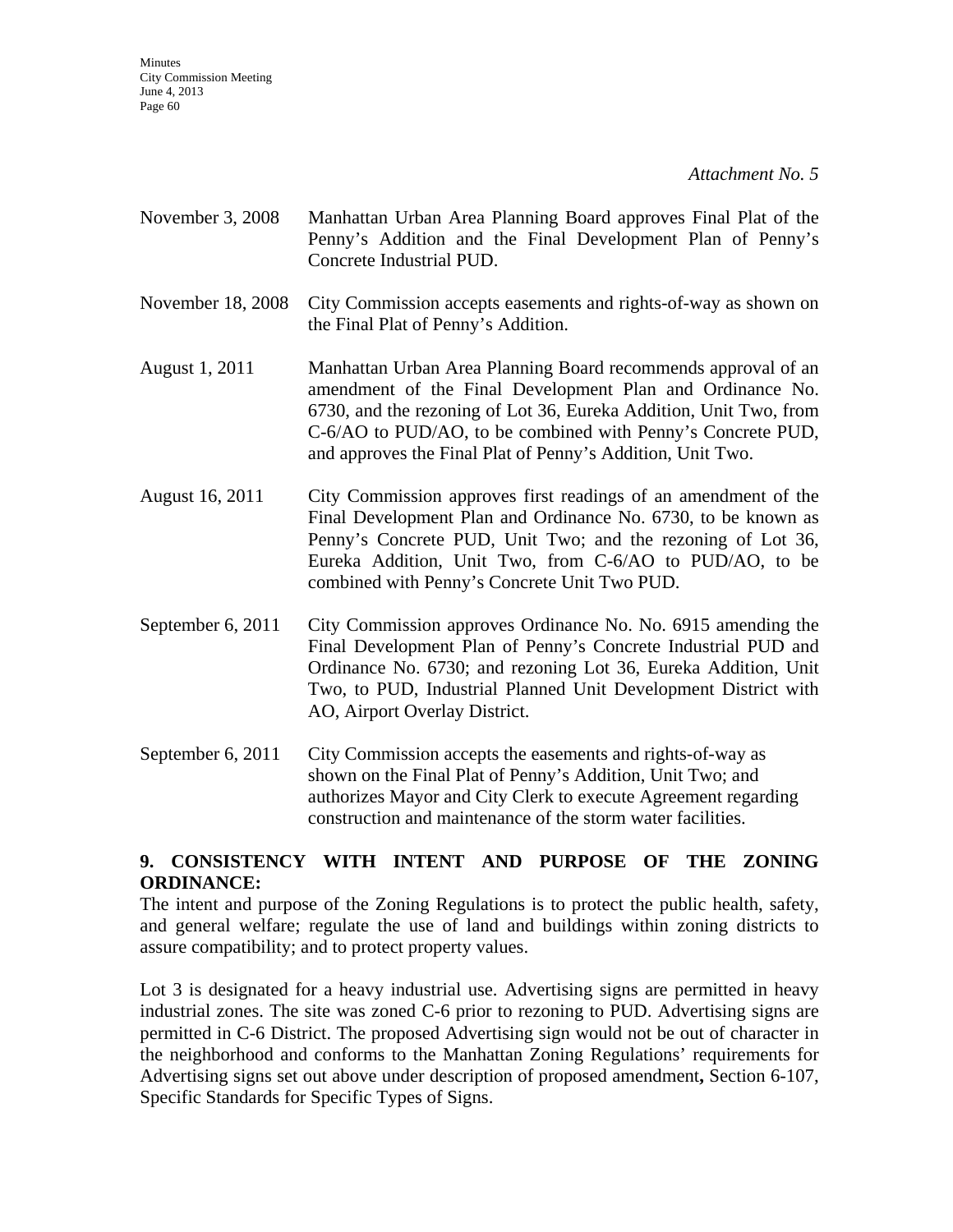**Minutes** City Commission Meeting June 4, 2013 Page 61

City of Manhattan and Kansas Department of Transportation sign permits are required, as well as a City Flood Plain Development Permit.

**10. RELATIVE GAIN TO THE PUBLIC HEALTH, SAFETY AND WELFARE THAT DENIAL OF THE REQUEST WOULD ACCOMPLISH, COMPARED WITH THE HARDSHIP IMPOSED UPON THE APPLICANT:** There appears to be no relative gain to the public that denial would accomplish compared to the hardship to the owner because Lot 3 is generally consistent with I-4 District use and an Advertising sign would be allowed in the I-4 District, as well as the previous C-6 District zone of Lot 3. The proposed structure will not interfere with the use of the retention basin. The Advertising sign must remain outside of the dedicated utility easement to the east of the sign's location.

No adverse impact by the proposed structure is expected that would adversely affect safe and efficient use of navigable airspace by aircraft.

**11. ADEQUACY OF PUBLIC FACILITIES AND SERVICES:** Adequate street, sanitary sewer and water services are available to serve the proposed use.

**12. OTHER APPLICABLE FACTORS:** There are no other applicable factors.

**13. STAFF COMMENTS:** City Administration recommends approval of the proposed amendment of Ordinance No. 6730 and Ordinance No. 6915 and the amended Final Development Plan of the Penny's Concrete Industrial PUD Unit Two, for an Advertising sign subject to the following conditions:

- 1. One (1) Advertising sign, shall be allowed on the east side of Lot 3, Penny's Addition, Unit Two, an Industrial Planned Unit Development, City of Manhattan, Riley County, Kansas.
- 2. All applicable permits shall be obtained before construction of the Advertising sign.
- 3. No portion of the Advertising sign shall encroach on or over the utility easement dedicated on the east side of Lot 3.

## **ALTERNATIVES:**

- 1. Recommend approval of the proposed amendment of Ordinance No. 6730 and Ordinance No. 6915 and the amended Final Development Plan of the Penny's Concrete Industrial PUD Unit Two, stating the basis for such recommendation.
- 2. Recommend denial of the proposed amendment of Ordinance No. 6730 and Ordinance No. 6915 and the amended Final Development Plan of the Penny's Concrete Industrial PUD Unit Two, stating the specific reasons for denial.